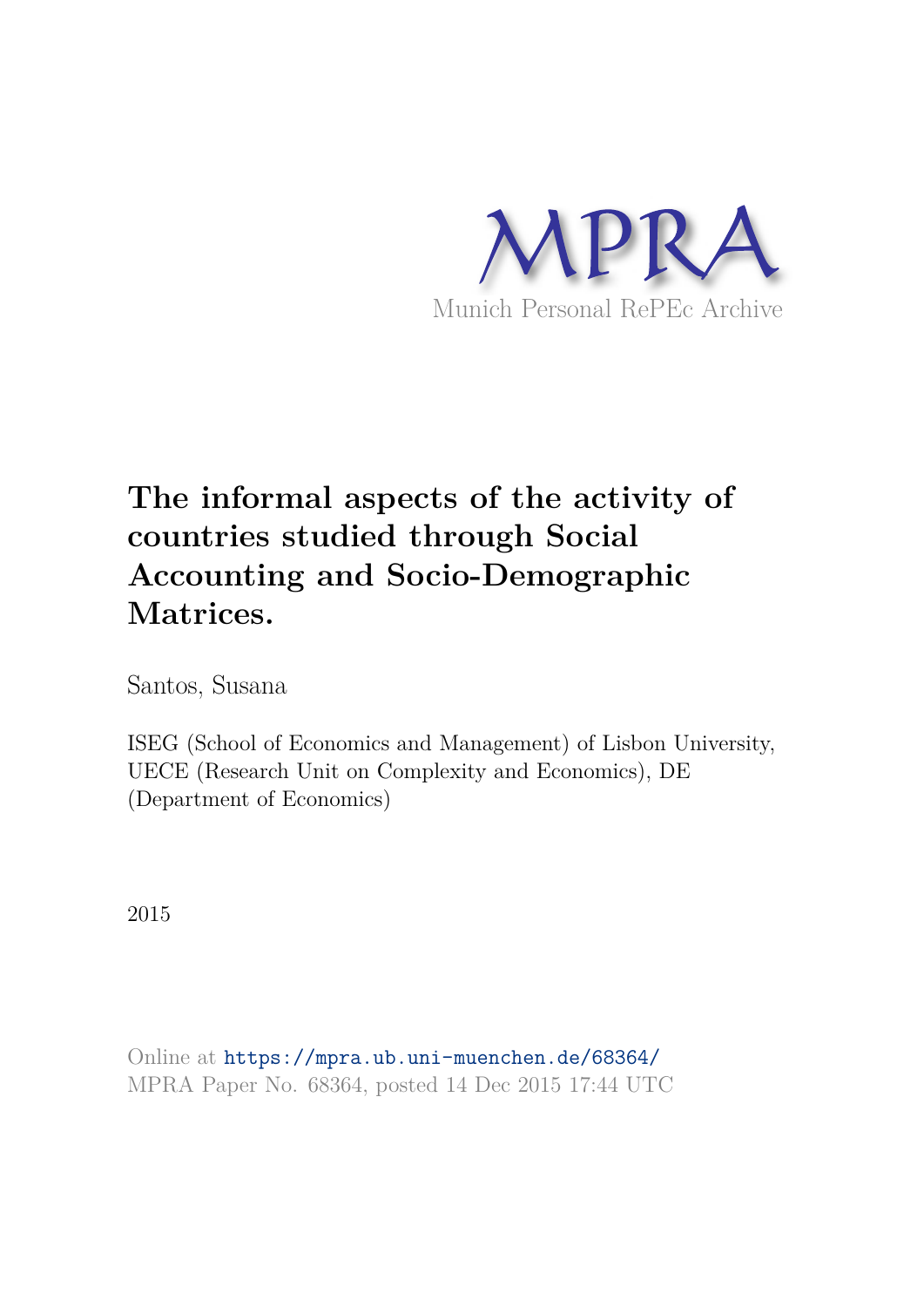SUSANA SANTOS<sup>\*</sup>

*ISEG (School of Economics and Management) of Lisbon University UECE (Research Unit on Complexity and Economics) and DE (Department of Economics).* 

#### **Abstract**

Approaches based on Social Accounting Matrices (SAMs) and Socio-Demographic Matrices (SDMs) will be presented as a way of capturing relevant networks of linkages and the corresponding multiplier effects, which can subsequently be used for modelling the activity of the countries to be studied. Emphasis will be placed on the activity of household unincorporated enterprises, also known as informal enterprises.

Based on methodological principles derived mainly from the works of Richard Stone, this study will be developed in a matrix format, including, on the one hand, people – represented by a SDM – and, on the other hand, activities, products, factors of production and institutions – represented by a SAM. The exposition will be accompanied by an application to Portugal, in which different scenarios will be briefly presented, involving changes in incomes and expenditures. The macroeconomic effects of these changes will be summarised in the form of changes in the macroeconomic aggregates: Gross Domestic Product, Gross National Income and Disposable Income.

*Keywords*: Social Accounting Matrix; Socio-Demographic Matrices; Informal Economy. *JEL Classification*: E01; E16; J11

(December 2015)

#### *Notes*:

 $\overline{a}$ 

- The author gratefully acknowledges the financial support provided by FCT (*Fundação para a Ciência e a Tecnologia*) Portugal for the research and writing of this article, which forms part of the Strategic Project for 2014 (PEst-OE/EGE/UI0436/2014).
- This paper is a revised version of the paper entitled "Studying the informal aspects of the activity of countries with Social Accounting and Socio-Demographic Matrices", presented at the *22nd International Input-Output Conference* - Lisboa (Portugal): 14-18/7/2014, which can also be found in the Working Paper No. 17 /2014/DE (Department of Economics)/UECE (Research Unit on Complexity and Economics) – ISEG (School of Economics and Management) / University of Lisboa, September 2014.
- This paper was presented to the *23rd International Input-Output Conference*, held in Mexico City Mexico on 22- 26/6/2015.

<sup>\*</sup> Address for correspondence: ISEG /ULisboa, Rua Miguel Lupi, 20, 1249-078 Lisboa, Portugal; ssantos@iseg.ulisboa.pt. URL: https://aquila1.iseg.utl.pt/aquila/homepage/f645?locale=en.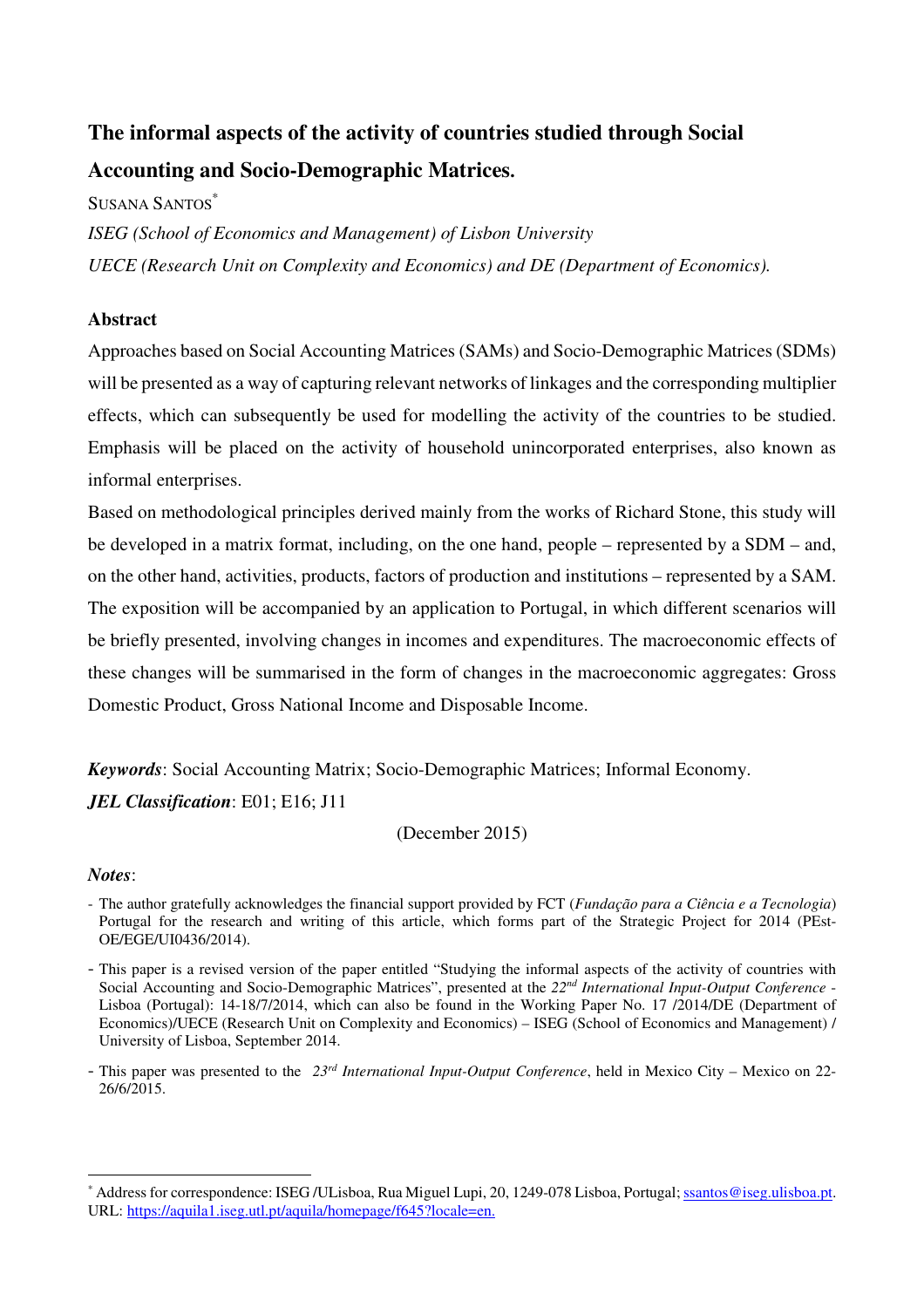## **CONTENTS**

| 3. A SAM-based approach                                                    |
|----------------------------------------------------------------------------|
|                                                                            |
| 3.1.1. The SAM's basic structure and its consistency with the whole system |
|                                                                            |
|                                                                            |
|                                                                            |
|                                                                            |
|                                                                            |
|                                                                            |
|                                                                            |

## **List of Tables**

| 3. SAM of Portugal in 2009, with disaggregated factors of production and the (domestic)                                                                                              |  |
|--------------------------------------------------------------------------------------------------------------------------------------------------------------------------------------|--|
|                                                                                                                                                                                      |  |
|                                                                                                                                                                                      |  |
| 6. Portuguese distribution and use of disposable income among institutions in 2009  19                                                                                               |  |
|                                                                                                                                                                                      |  |
|                                                                                                                                                                                      |  |
|                                                                                                                                                                                      |  |
| 10. SDM of Portugal in 2009 with population by age group and economic activity                                                                                                       |  |
| 11. SDM of Portugal in 2009 with population by age group, economic activity and market                                                                                               |  |
| 12. SAM of Portugal in 2009, with disaggregated factors of production, the (domestic) institutions'<br>current and capital account, and formal and informal labour and households 32 |  |
| 13. Percentage changes in macroeconomic aggregates in the three scenarios of possible increases                                                                                      |  |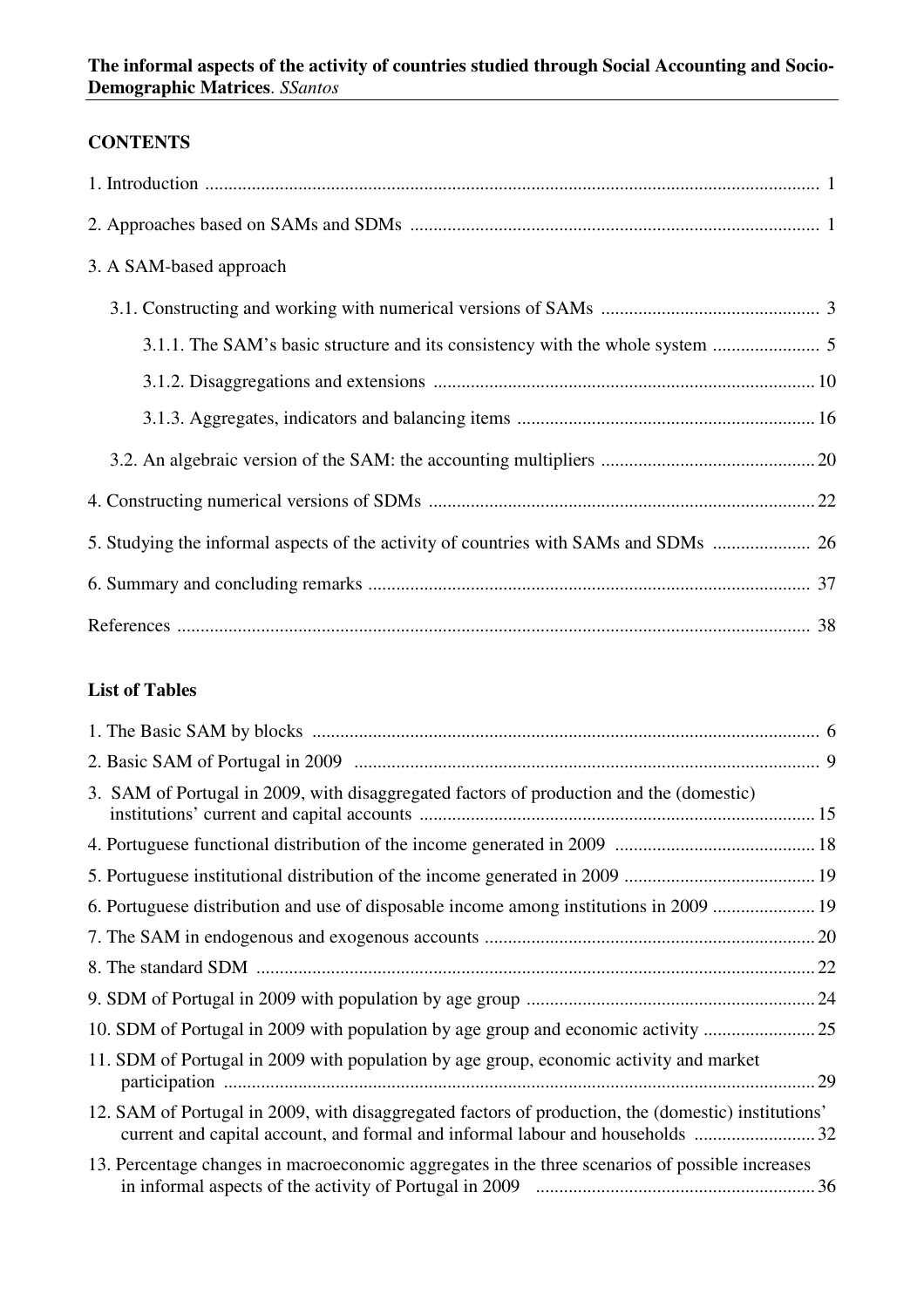## **1. Introduction**

The Social Accounting Matrix (SAM) and the Socio-Demographic Matrix (SDM) are tools that have specific features intended for studying the activity of countries. Both matrices cover movements in time and space, which are expressed by the former matrix in units of currency and by the latter matrix in terms of human beings.

Such features allow for the reading and interpretation of the reality under study, leading to the production of an empirical work which is not only capable of highlighting specific aspects of that activity, but also offers the chance to experiment with different interventions with regard to its functioning.

Section 2 outlines the main features of the SAM and SDM-based approaches, adopting a methodological framework which is based on Richard Stone's works. According to this methodological framework, SAMs and SDMs can describe the activity of countries either empirically or theoretically, depending on whether they are presented in a numerical or an algebraic version, respectively.

A proposal is made for the development both of a basic SAM and of a standard SDM in Sections 3 and 4. Together with an explanation of possible alternative taxonomies, this presentations show how these matrices can be used as an alternative support for studies being carried out in several areas, as well as for the work of those taking part in the policy decision process. Numerical and algebraic versions of SAMs are presented in a SAM-based approach, proposed in Section 3. Numerical versions of SDMs are, in turn, presented in Section 4.

Using the example of an application for Portugal, Section 5 shows how those approaches can be used as an alternative support for studying the informal aspects of the activity of countries at a macroeconomic level.

A summary and some concluding remarks will be made in Section 6.

## **2. Approaches based on SAMs and SDMs**

Richard Stone worked largely with SAMs and SDMs as matrix formats of the national and demographic accounts, either in numerical and algebraic versions. In keeping with that work, and due to their similarities, we will call the approach based on SAMs the SAM-based approach – the term that is normally adopted – and the approach based on SDMs the SDM-based approach – a term that is not normally adopted, but which will be used here.

Following the work of Richard Stone, both Graham Pyatt and Jeffrey Round in particular played a key role in the study and dissemination of the SAM-based approach.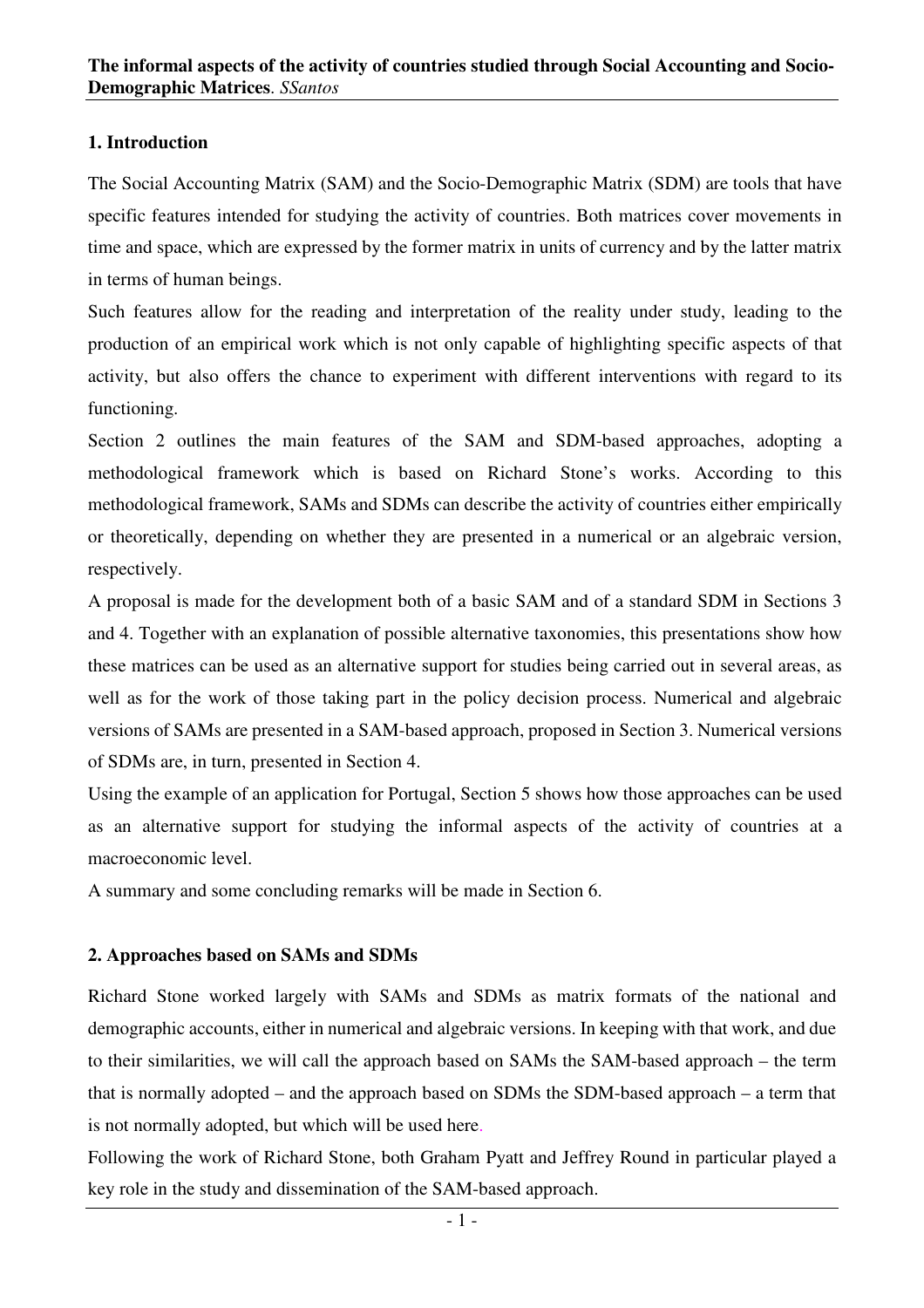In the foreword to the book which can now be regarded as a pioneering work in terms of the SAMbased approach, "Social Accounting for Development Planning with special reference to Sri Lanka", Stone stated that the framework of the system of national accounts can be rearranged and "the entries in a set of accounts can be presented in a matrix in which, by convention (…), incomings are shown in the rows and outgoings are shown in the columns; and in which, reflecting the fact that accounts balance, each row sum is equal to the corresponding column sum". That matrix, with an equal number of rows and columns, is the SAM, in the construction of which "it may be possible to adopt a hierarchical approach, first adjusting the entries in a summary set of national accounts and then adjusting subsets of estimates to these controlling totals". (Pyatt and Roe, 1977: xix, xxiii).

In turn, in the abstract to his article "A SAM approach to modeling", Pyatt says: "Given that there is an accounting system corresponding to every economic model, it is useful to make the accounts explicit in the form of a SAM. Such a matrix can be used as the framework for a consistent dataset and for the representation of theory in what is called its transaction form". In that transaction form (or TV (transaction value) form), the SAM can be seen "(…) as a framework for theory" and its cells "(…) can be filled instead with algebraic expressions, which describe in conceptual terms how the corresponding transaction values might be determined". Thus, the SAM is used as "the basic framework for model presentation". (Pyatt, 1988: 327; 337).

Looking at the question from the perspectives outlined above, it can be said that a SAM can have two versions: a numerical version, which describes the activity of a country empirically; and an algebraic version, which describes that same activity theoretically. In the former version, each cell has a specific numerical value, with the sums of the rows being equal to the sums of the columns. In the latter version, each cell is filled with algebraic expressions that, together with those of all the other cells, form a SAM-based model, the calibration of which involves a replication of the numerical version.

In the words of Pyatt, "the essence of  $(...)$  the SAM approach to modelling is to use the same SAM framework for both the empirical and the theoretical description of an economy". (Pyatt, 1988: 337). The construction of algebraic versions (or SAM-based models) can be seen, among others, in Pyatt (2001; 1988), Pyatt and Roe (1977), Pyatt and Round (2012; 1985) and Santos (2012; 2009). A specific SAM-based approach will be examined in section 3.

Despite the potentialities of Stone's work on SDMs, the SDM-based approach has not been followed by other authors as much as the SAM-based approach has. Thus, the study of the SDM-based approach will be based only on Stone's work.

According to Stone, the population of a specific country in a specific year "flows in partly along time from last year, through survival, and partly along space from the outside world, through birth and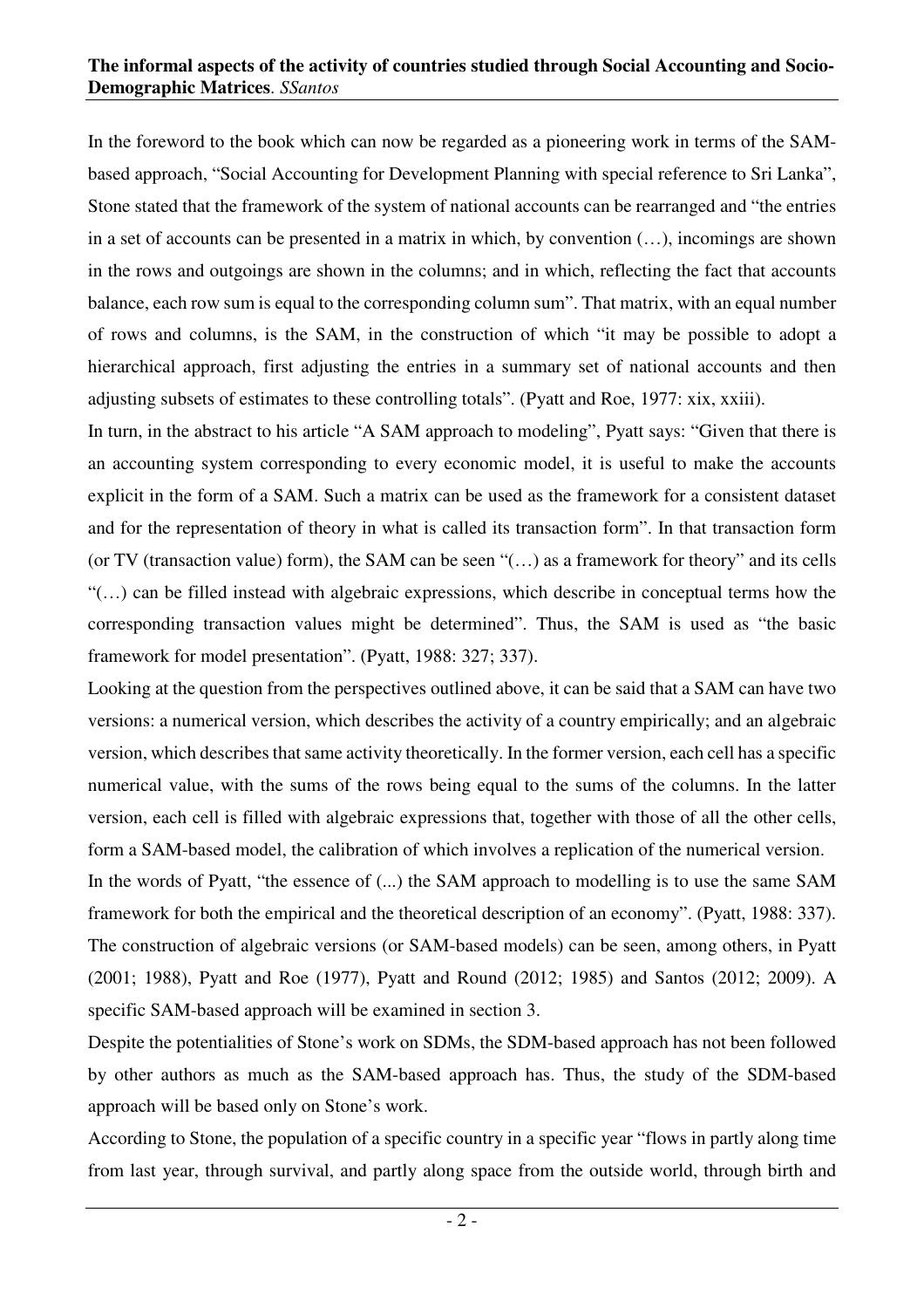immigration; and flows out, through death and emigration, and partly along time into next year, through survival" (Stone, 1986: 21). With the survivors from the preceding period constituting the opening stock of the population and the survivors into the succeeding period constituting the closing stock, the SDM can thus be considered a stock-flow matrix.

By connecting "the opening and closing stocks of year θ with flows during year θ" (Stone, 1982: 292), two types of versions will be identified for the SDM: numerical versions, in which each cell has a specific numerical value; and algebraic versions, in which each cell is filled with algebraic expressions that, together with those of all the other cells, form a SDM-based model.

Numerical versions of SDMs can thus be constructed from demographic statistics or they can be replicated by the running of SDM-based models. The former versions measure the reality under study and will be examined in section 4. The latter versions allow for the construction of scenarios resulting from experiments performed with those models, and can be seen in: Stone, 1966, 1971, 1973, 1975, 1981, 1982, 1985, 1986a.

Assuming that the core of the statistics representing the part of the activity of countries that can be expressed in currency units (covered by the SAM), and in human beings (covered by the SDM), are the national and the demographic accounts, respectively, at least as a starting point, their adoption is recommended for any study that is looking for empirical evidence about that activity. This will enable one to work with, and gain a greater knowledge about the activity that is (supposedly) observed by the national and the demographic accounts, which, both in a SAM and a SDM framework, will benefit from the increased analytical content provided by the matrix format and the possibility of capturing and working with networks of linkages not captured or worked on otherwise.

## **3. A SAM-based approach**

## **3.1. Constructing and working with numerical versions of SAMs**

The latest versions of the SNA have devoted a number of paragraphs to discussing the question of SAMs. The 2008 version mentions SAMs in Section D of its Chapter 28, entitled "Input-output and other matrix-based analysis" (ISWGNA, 2009: 519-522), in which a matrix representation is presented of the accounts identified and described in the whole SNA. This representation is not, however, to be identified with the SAM presented in this paper, although they both cover practically all the flows recorded by those accounts.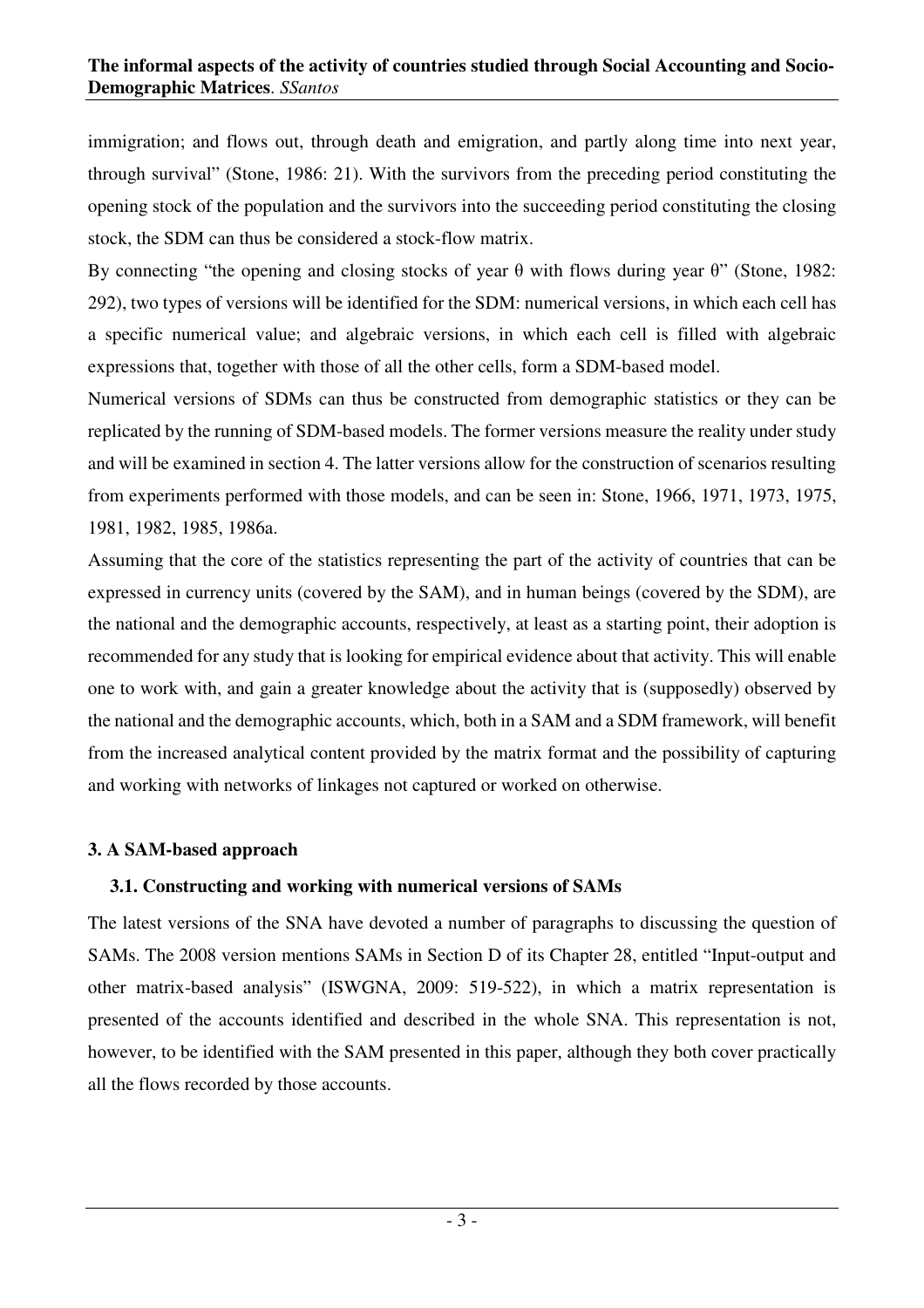In turn, the European System of National and Regional Accounts in the European Union of 2010<sup>1</sup> (the adaptation for Europe of the 2008 version of the SNA) makes a reference to the SAM, stating that, among other features, it can be thought of as an expanded system of labour (satellite) accounts (Chapter 22).

The SAM that will be presented below results from the work that the author has undertaken within the methodological framework presented in Section 2, based especially on the works of Graham Pyatt and his associates (Pyatt, 1988 and 1991; Pyatt and Roe, 1977; Pyatt and Round, 1985 and 2012), as well as from the efforts made to reconcile that framework with what has been defined by (the successive versions of) the SNA (Pyatt, 1985 and 1991a; Round, 2003; Santos, 2009). Thus, the author will propose a version of a SAM that seeks to be as exhaustive as possible regarding the flows observed by the SNA. Pyatt (1999) and Round (2003) also approach this same issue with the use of their own versions.

The following proposal will be accompanied by the applications made of that SAM to Portugal in 2009. In that year, the Portuguese national accounts adopted the European System of National and Regional Accounts in the European Community of 1995 – the adaptation for Europe of the 1993 version of the SNA. Because the general differences between the accounts identified in those applications and described in the 1993 and 2008 versions of the SNA are not significant, they will be used to illustrate the following exposition.

Thus, returning to the description provided in Section 2, a square matrix will be worked upon, in which the sum of the rows is equal to the corresponding sum of the columns. In keeping with what is conventionally accepted, and after some adjustments have been made to adapt this to the SNA, resources, incomes, receipts or changes in liabilities and net worth will be represented in the entries made in the rows, while uses, outlays, expenditures or changes in assets will be represented in the entries made in the columns. Each flow will therefore be recorded only once, in a cell of its own. The following description will be made in accordance with the 2008 SNA.

The starting point for the construction of a numerical SAM should be its design, i.e. the classification or taxonomy of its accounts. That taxonomy and the levels of disaggregation adopted will depend on the purposes for which the SAM is to be used, as well as on the way that the available information is organised. Adopting the national accounts as the base source of information, a basic structure is proposed below, which takes into account the underlying SNA and highlights the consistency of the whole system. The flexibility of that basic structure will be shown, together with the possibilities that

 $\overline{a}$ <sup>1</sup> EU Regulation No. 549/2013 of the European Parliament and of the European Council of 21 May 2013, on the European system of national and regional accounts in the European Union – Official Journal of the European Union, L174, Volume 56, 26 June 2013.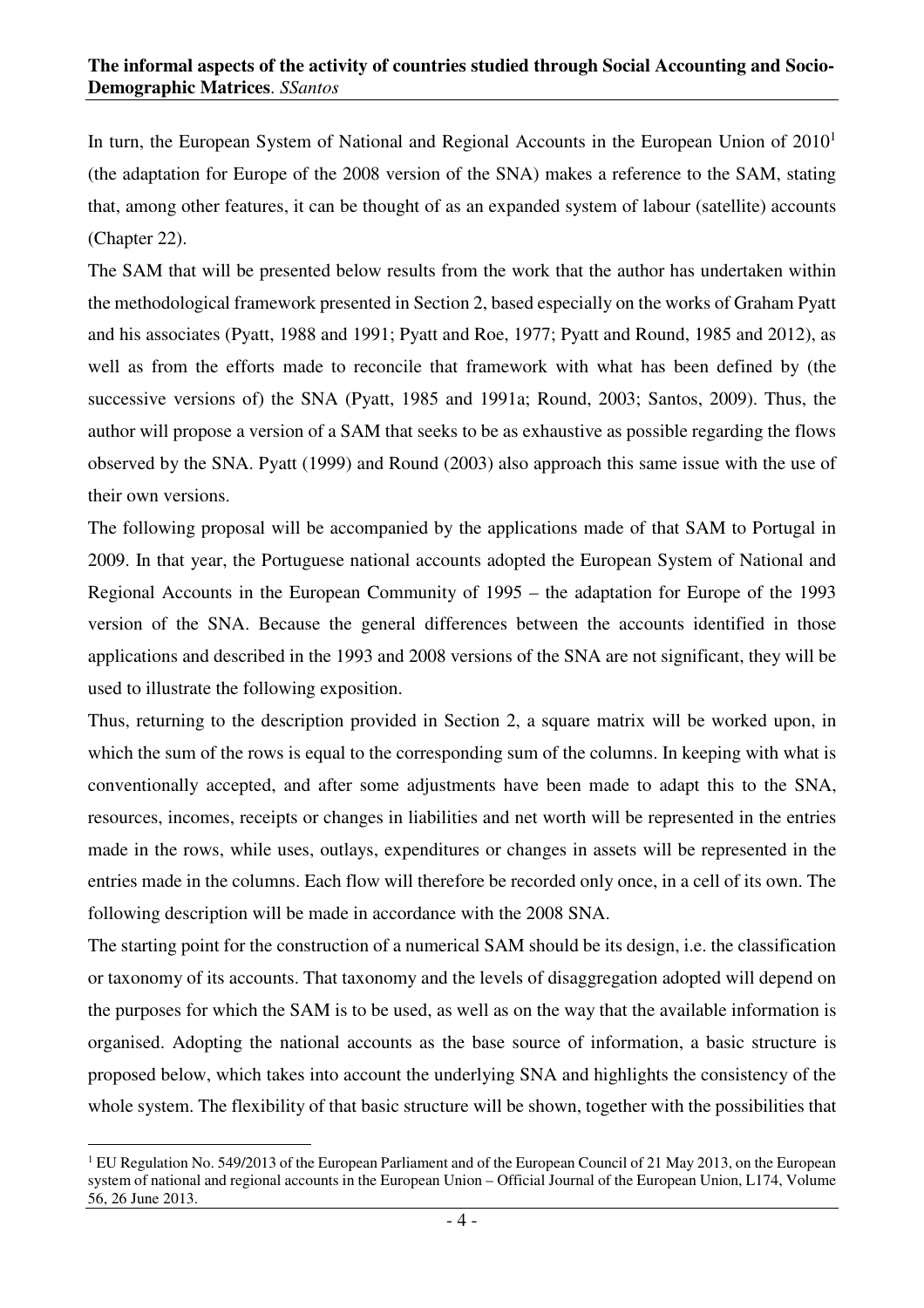it presents for characterising problems and for achieving specific purposes. These will also be seen as possibilities for going beyond the SNA, which is considered as a starting point, as mentioned in Section 2.

In this respect, we are aware of the dangers associated with the adoption of international standards and systems of classification and their failure to recognise important issues and realities. This problem is also mentioned by Pyatt and Round when they consider the choice of taxonomies within a SAM framework and the strategic influence that these can have on the potential usefulness of subsequent applications. According to those authors: "the taxonomies that are embedded within [the SAM framework] predetermine what any subsequent modelling exercise might have to say in response to specific distributional questions" (Pyatt and Round, 2012: 270).

## **3.1.1. The SAM's basic structure and its consistency with the whole system**

Adopting the working method recommended by Stone in the third paragraph of Section 2 of this paper, the basic structure for the SAM presented below will be a summary set of the national accounts and the controlling totals for the other levels of disaggregation, which will later be analysed in Subsection 3.1.2. Thus, in keeping with the conventions and nomenclatures defined by the SNA, besides a rest of the world account, the proposed SAM will also include both production and institutional accounts.

Table 1 shows the above-mentioned basic structure, representing the nominal transactions ("t") with which two indexes are associated. The location of these transactions within the matrix framework is described by those indexes, the first of which represents the row account while the second represents the column account. Each cell of this matrix will be converted into a submatrix, with the number of rows and columns corresponding to the level of disaggregation of the row and column accounts. This same table also identifies blocks, which are submatrices or sets of submatrices with common characteristics. The specification of these blocks will be made below and involves an identification of the flows of the National Accounts, which will continue to be the same even if some disaggregation is performed – thereby preserving the consistency of the whole system.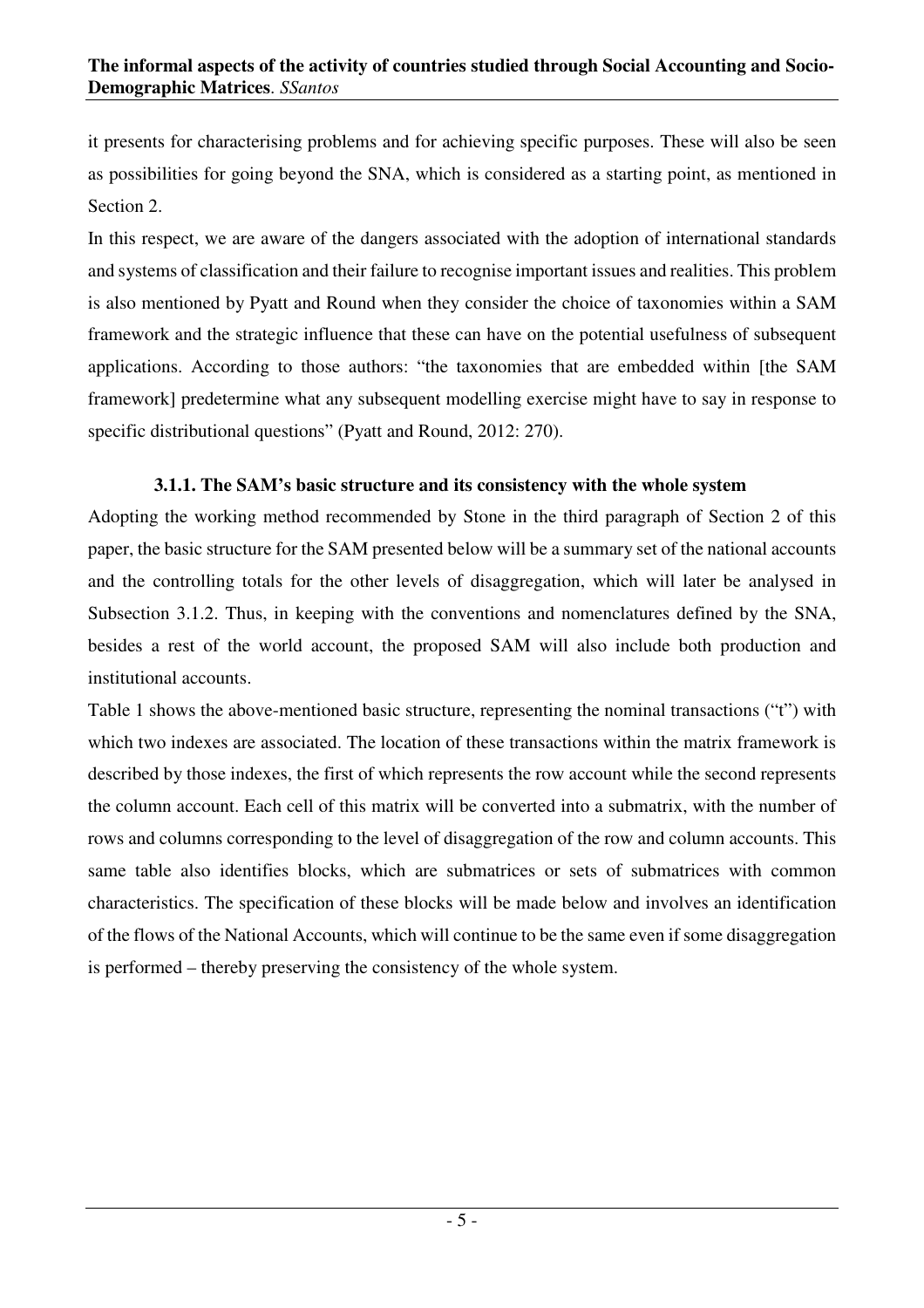|                                                            | p                                  | $\mathfrak{a}$                     | f                               | dic                                        | dik                               | dif                                         | rw                                        | total                             |
|------------------------------------------------------------|------------------------------------|------------------------------------|---------------------------------|--------------------------------------------|-----------------------------------|---------------------------------------------|-------------------------------------------|-----------------------------------|
| $p$ – products                                             | <b>TTM</b><br>$(t_{p,p})$          | IC<br>$(t_{p,a})$                  | $\overline{0}$                  | FC<br>$(t_{p,dic})$                        | <b>GCF</b><br>$(t_{p,dik})$       | $\boldsymbol{0}$                            | EX<br>$(t_{p,rw})$                        | AD<br>$(t_{p.})$                  |
| $a$ – activities                                           | $\mathbf P$<br>$(t_{a,p})$         | $\theta$                           | $\overline{0}$                  | $\overline{0}$                             | $\theta$                          | $\overline{0}$                              | $\theta$                                  | <b>VPT</b><br>$(t_a)$             |
| $f - factors$                                              | $\overline{0}$                     | CFP_GAV<br>$(t_{f,a})$             | $\overline{0}$                  | $\theta$                                   | $\overline{0}$                    | $\overline{0}$                              | <b>CFP</b><br>$(t_{f,rw})$                | <b>AFIR</b><br>$(t_f.)$           |
| $dic - (domestic)$ institutions'<br>current account        | <b>NTP</b><br>$(t_{\text{dic},p})$ | <b>NTA</b><br>$(t_{\text{dic},a})$ | CFP_GNI<br>$(t_{\text{dic},f})$ | <b>CT</b><br>$(t_{\text{dic},\text{dic}})$ | $\theta$                          | $\boldsymbol{0}$                            | <b>CT</b><br>$(t_{\rm dic,rw})$           | AI<br>$(t_{\text{dic.}})$         |
| $\text{dik}$ – (domestic) institutions'<br>capital account | $\overline{0}$                     | $\overline{0}$                     | $\overline{0}$                  | S<br>$(t_{\text{dik,dic}})$                | <b>KT</b><br>$(t_{\rm dik,dik})$  | <b>NLB</b><br>$(t_{\text{dik},\text{dif}})$ | <b>KT</b><br>$(t_{\text{dik},\text{rw}})$ | <b>INVF</b><br>$(t_{\text{dik}})$ |
| $dif - (domestic)$ institutions'<br>financial account      | $\overline{0}$                     | $\theta$                           | $\overline{0}$                  | $\theta$                                   | $\theta$                          | FT<br>$(t_{diff, dif})$                     | FT<br>$(t_{\text{dif,rw}})$               | <b>TFTR</b><br>$(t_{\text{dif}})$ |
| $rw - rest$ of the world                                   | <b>IM&amp;NTP</b><br>$(t_{rw,p})$  | <b>NTA</b><br>$(t_{\text{rw},a})$  | <b>CFP</b><br>$(t_{rw,f})$      | <b>CT</b><br>$(t_{rw,dic})$                | KT<br>$(t_{rw, dik})$             | FT<br>$(t_{rw, dif})$                       | $\Omega$                                  | <b>TVRWP</b><br>$(t_{\rm nv})$    |
| total                                                      | AS<br>$(t_{\cdot p})$              | <b>VCT</b><br>$(t_{a})$            | <b>AFIP</b><br>(t.f)            | AIP<br>$(t_{\text{dic}})$                  | <b>AINV</b><br>$(t_{\text{dik}})$ | <b>TFTP</b><br>$(t_{\text{diff}})$          | <b>TVRWR</b><br>$(t_{\cdot,w})$           |                                   |

**Table 1.** The Basic SAM by blocks

Source: Own construction

Note: The first three accounts ( $p =$  products (or goods and services),  $a =$  activities (or industries) and  $f =$  factors (of production)) are the production accounts of the economy and the next three accounts (dic = current; dik = capital; dif = financial) are the accounts of the (domestic) institutions. The last account ( $rw = rest$  of the world) represents the "outside" part of the (domestic) economy.

Description of the blocks (included in the texts are letters followed by numbers between brackets, which are the flow codes of the National Accounts, in accordance with the 2008 SNA):

- a) Production P (cell:  $t_{a,p}$ ; basic prices) represents the output of goods and services (P1).
- b) Domestic Trade is represented by the value of domestically transacted products, which can be either domestically produced or imported.
	- b.1) Intermediate Consumption IC (cell: tp,*a*; purchasers' prices)consists of the value of the goods and services consumed as inputs by a process of production, excluding those fixed assets whose consumption is recorded as consumption of fixed capital (P2).
	- b.2) Final Consumption FC (cell: tp,dic; purchasers' prices)consists of the expenditure incurred by resident institutional units on goods or services that are used for the direct satisfaction of individual needs or wants, or the collective needs of members of the community (P3).
	- b.3) Gross Capital Formation GCF (cell:  $t_{p,dik}$ ; purchasers' prices) includes gross fixed capital formation, changes in inventories, and acquisitions less disposals of valuables (P5).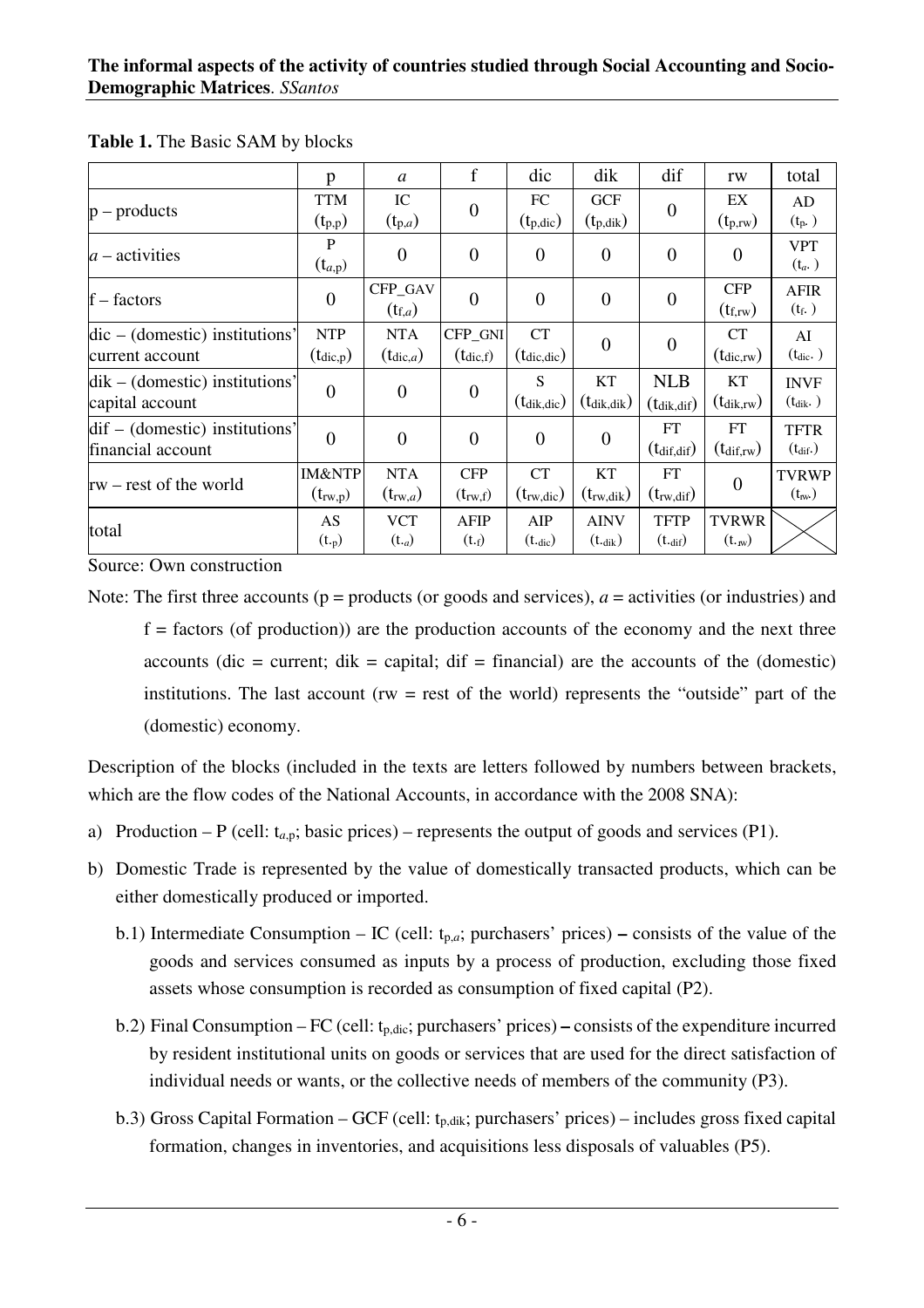- c) External Trade includes the transactions in goods and services from non-residents to residents, also known as imports (P7), or IM (cell:  $t_{rw,p}$ ; purchasers' prices), and the transactions in goods and services from residents to non-residents, also known as exports (P6), or EX (cell:  $t_{p,rw}$ ; purchasers' prices).
- d) Trade and Transport Margins TTM (cell:  $t_{p,p}$ ) amounts to zero and, when it is disaggregated and takes the form of a submatrix, it allocates the output of the trade and transport services used in the domestic trade to the supplied products.
- e) Net taxes on production and imports
	- e.1) Net Taxes on Production NTA (cells:  $t_{\text{dic},a}$ ;  $t_{\text{rw},a}$ ) represents the (other) taxes on production (D29) minus the (other) subsidies to production (D39).
	- e.2) Net Taxes on Products NTP (cells:  $t_{\text{dic},p}$ ;  $t_{\text{rw},p}$ ) represents the taxes on products (D21) minus the subsidies on products (D31).
- f) Compensation of Factors of Production CFP (cells:  $t_{f,a}$ ;  $t_{\text{dic}}$ ;  $t_{f,rw}$ ;  $t_{rwt}$ ) consists of the income of the institutional sectors originating from the compensation of employees (D1) and the compensation of employers and own-account (or self-employed) workers, and the compensation of capital, including property income (D4; B2g-B3g). The functional distribution is represented by the Gross Added Value – GAV (cell:  $t_{f,a}$ ), whereas the institutional distribution is represented by the Gross National Income – GNI (cell:  $t_{\text{dic.f}}$ ).
- g) Current Transactions CT (cells:  $t_{\text{dic,dic}}$ ;  $t_{\text{dic,rv}}$ ;  $t_{\text{rw,dic}}$ ) includes: current taxes on income, wealth, etc. (D5); net social contributions (D61); social benefits other than social transfers in kind (D62); other current transfers (D7); and the adjustment made for the change in pension entitlements (D8).
- h) Capital Transactions KT (cells:  $t_{dik,dik}$ ;  $t_{dik,rw}$ ;  $t_{rw,dik}$ ) includes: capital taxes (D91); investment grants (D92); other capital transfers (D99).
- i) Financial Transactions FT (cells:  $t_{diff, diff}$ ;  $t_{diff, w}$ ;  $t_{rw, diff}$ ) includes: monetary gold and special drawing rights (F1); currency and deposits (F2); debt securities (F3); loans (F4); equity and investment fund shares (F5); insurance, pension and standardised guarantee schemes (F6); financial derivatives and employee stock options (F7); and other accounts receivable/payable (F8).
- j) Gross Saving S (cell: tdik,dic)measures the portion of aggregate income that is not used for final consumption expenditure and current transfers to domestic institutions or to the rest of the world (B9g).
- k) Net Borrowing/Lending NLB (cell:  $t_{\text{dik},\text{dif}}$ )

The net lending or borrowing of the total economy is the sum of the net lending or borrowing of the institutional sectors. It represents, respectively, the net resources that the total economy makes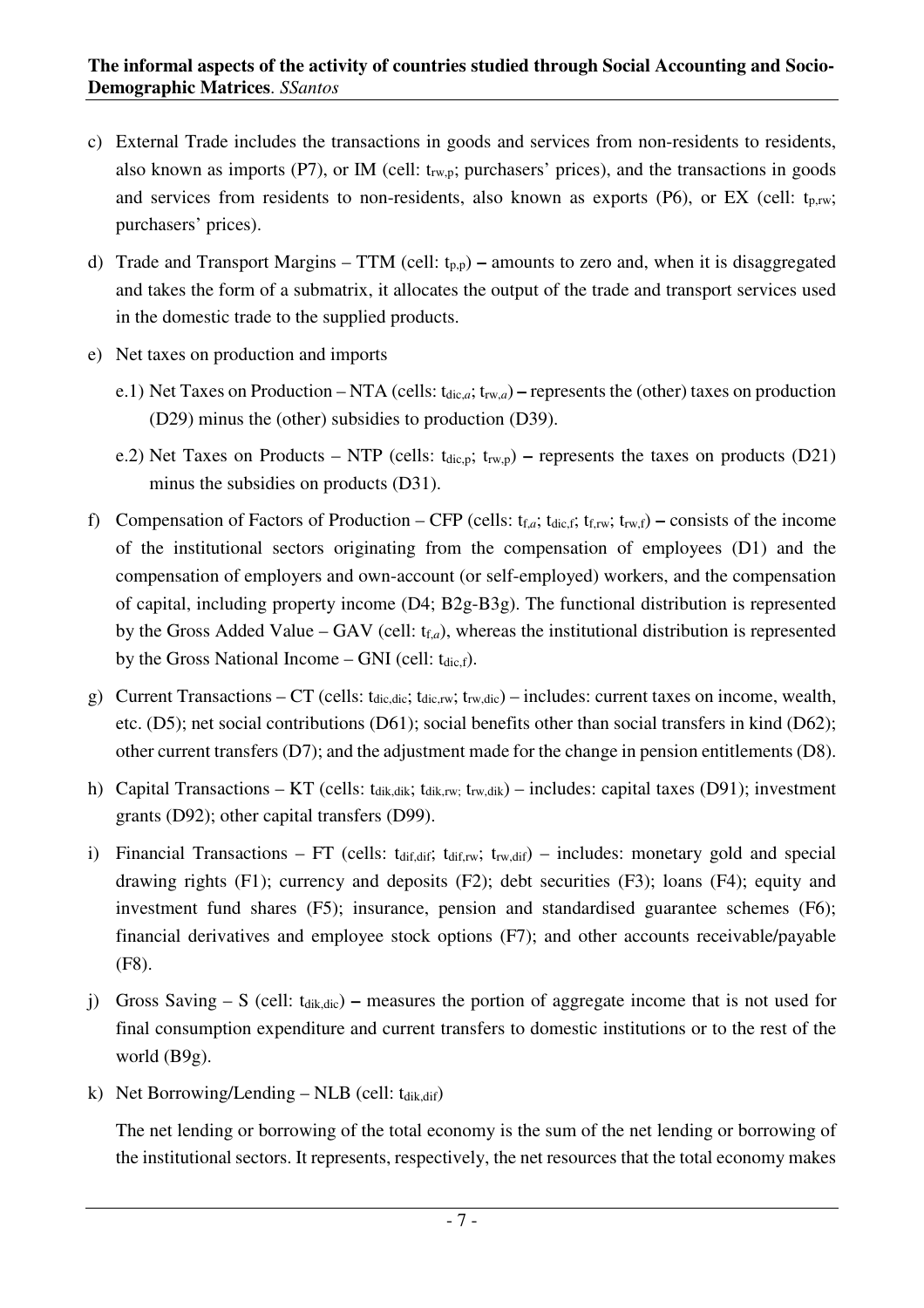available to the rest of the world or the net resources that it receives from the rest of the world to finance the corresponding needs of investment funds (B9).

Here, those amounts are recorded in the row(s) of the capital account, i.e. as changes in liabilities and net worth, and in the column(s) of the financial account, i.e. as changes in assets. This is why the mathematical signs of this item have been changed in relation to the SNA.

The construction of a SAM is easier when it is performed by blocks.

The totals of each account represent the corresponding sums of the cells in rows and in columns, with the following description:

- I. Products account (p): Aggregate Demand AD, the row sum (cell:  $t_p$ ); Aggregate Supply AS, the column sum (cell:  $t_{\text{p}}$ ).
- II. Activities account (*a*): Production Value VPT, the row sum (cell:  $t_a$ ); Total Costs VCT, the column sum (cell: t.*a*).
- III. Factors of Production (f): Aggregate Factors Income (Received) AFIR, the row sum (cell:  $t_f$ ); Aggregate Factors Income (Paid) – AFIP, the column sum (cell:  $t.f$ ).
- IV. Current account of (domestic) institutions (dic): Aggregate Income (received) AI, the row sum (cell:  $t_{\text{dic}}$ ); Aggregate Income (Paid) – AIP, the column sum (cell:  $t_{\text{dic}}$ ).
- V. Capital account of (domestic) institutions (dik): Investment Funds INVF, the row sum (cell:  $t_{\text{dik}}$ ); Aggregate Investment – AINV, the column sum (cell:  $t_{\text{dik}}$ ).
- VI. Financial account of (domestic) institutions (dif): Total Financial Transactions (Received) TFTR, the row sum (cell:  $t_{\text{dif.}}$ ); Total Financial Transactions (Paid) – TFTP, the column sum (cell:  $t_{\text{diff}}$ ).
- VII. Rest of the world account (rw): Value of Transactions to the Rest of the World (Paid) TVRWP, the row sum (cell:  $t_{rw}$ ); Value of Transactions from the Rest of the World (Received) – TVRWR, the column sum (cell:  $t_{\text{rw}}$ ).

From the above description, two further advantages of the matrix presentation of the national accounts can be highlighted: each transaction represents a single entry and can be characterised by its position; each account is represented by a row and a column, whose balance is ensured by the equality of their sums.

The Integrated Economic Accounts Table is equivalent to a summary of what is observed by the SNA. According to the 2008 SNA: "The integrated economic accounts use (…) three of the conceptual elements of the SNA (...) [institutional units and sectors, transactions, and assets and liabilities] together with the concept of the rest of the world to form a wide range of accounts. These include the full sequence of accounts for institutional sectors, separately or collectively, the rest of the world and the total economy…. This table shows, simultaneously, the general accounting structure of the SNA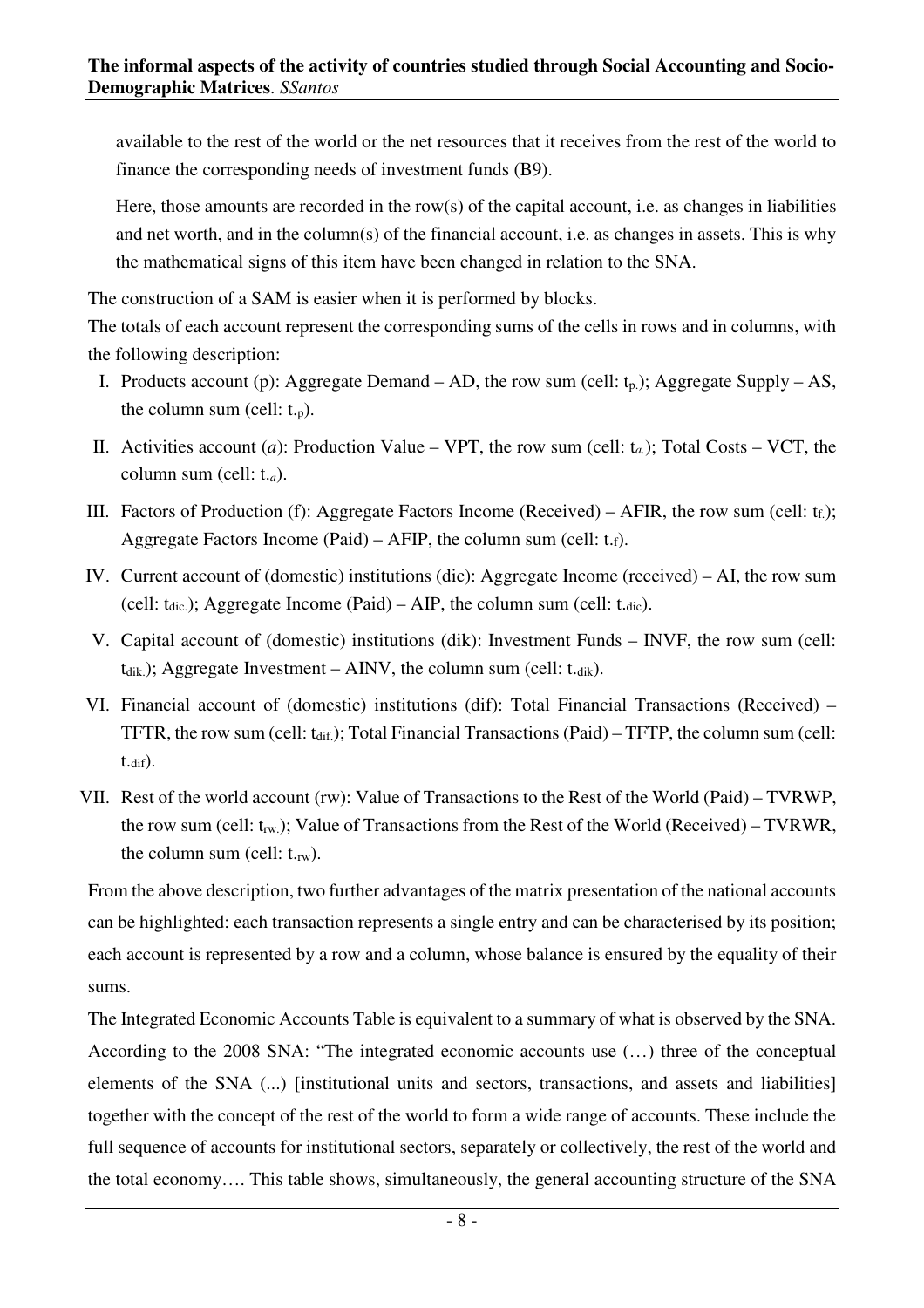and presents a set of data for the institutional sectors, the economy as a whole and the rest of the world" (ISWGNA, 2009: 23; 29). Based on this table and the previous description (adapted to the previous version of the SNA), it was possible to construct the basic SAM presented in Table 2, representing the highest possible level of aggregation of the activity of Portugal observed by the national accounts in 2009.

Considering the description given about Table 1, and based on the reading of the products account in Portugal in 2009, represented in Table 2 – row and column p, the main components of the aggregate demand and supply of the goods and services transacted in the market and captured by the Portuguese National Accounts, can be identified in millions of euros. Thus, reading in rows, the total aggregate demand of 390,882 million euros was composed of 162,661million euros of intermediate consumption, 146,934 million euros of final consumption, and 34,051 million euros of gross capital formation and 47,236 million euros of exports. Reading in columns, the total aggregate supply of 390,882 million euros (equal to the total aggregate demand) was composed of 311,365 million euros from the output of goods and services, 19 694 million euros of net taxes on products received by the Portuguese Government and 59,717 million euros of imports and 106 million euros of net taxes on products sent to the institutions of the European Union. A similar reading can be made for each of the other columns and rows of Table 2 for Portugal.

|                                                         |                  |                |             |         |        |        |         | (Unit: $10^6$ euros) |
|---------------------------------------------------------|------------------|----------------|-------------|---------|--------|--------|---------|----------------------|
|                                                         | p                | $\mathfrak{a}$ | $\mathbf f$ | dic     | dik    | dif    | rw      | total                |
| $ p -$ products                                         | $\boldsymbol{0}$ | 162 661        |             | 146 934 | 34 051 |        | 47 236  | 390 882              |
| $ a -$ activities                                       | 311 365          |                |             |         |        |        |         | 311 365              |
| $ f - factors $                                         |                  | 149 403        |             |         |        |        | 9 0 3 9 | 158 443              |
| $dic - (domestic)$ institu-<br>tions' current account   | 19694            | 522            | 141 423     | 85 711  |        |        | 4581    | 251 931              |
| $dik - (domestic)$ institu-<br>tions' capital account   |                  |                |             | 15 865  | 1536   | 16 222 | 2 2 3 2 | 35 856               |
| $dif - (domestic)$ institu-<br>tions' financial account |                  |                |             |         |        | 36 659 | 37 209  | 73 868               |
| $rw - rest$ of the world                                | 59 823(a)        | $-1222$        | 17019       | 3 4 2 1 | 268    | 20 987 |         | 100 297              |
| total                                                   | 390 882          | 311 365        | 158 443     | 251 931 | 35 856 | 73 868 | 100 297 |                      |

**Table 2.** Basic SAM of Portugal in 2009

Sources: Statistics Portugal *(INE);* Portuguese Central Bank *(Banco de Portugal).* 

 $^{(a)}$  59 717 (imports) + 106 (net taxes on products sent to the institutions of the European Union)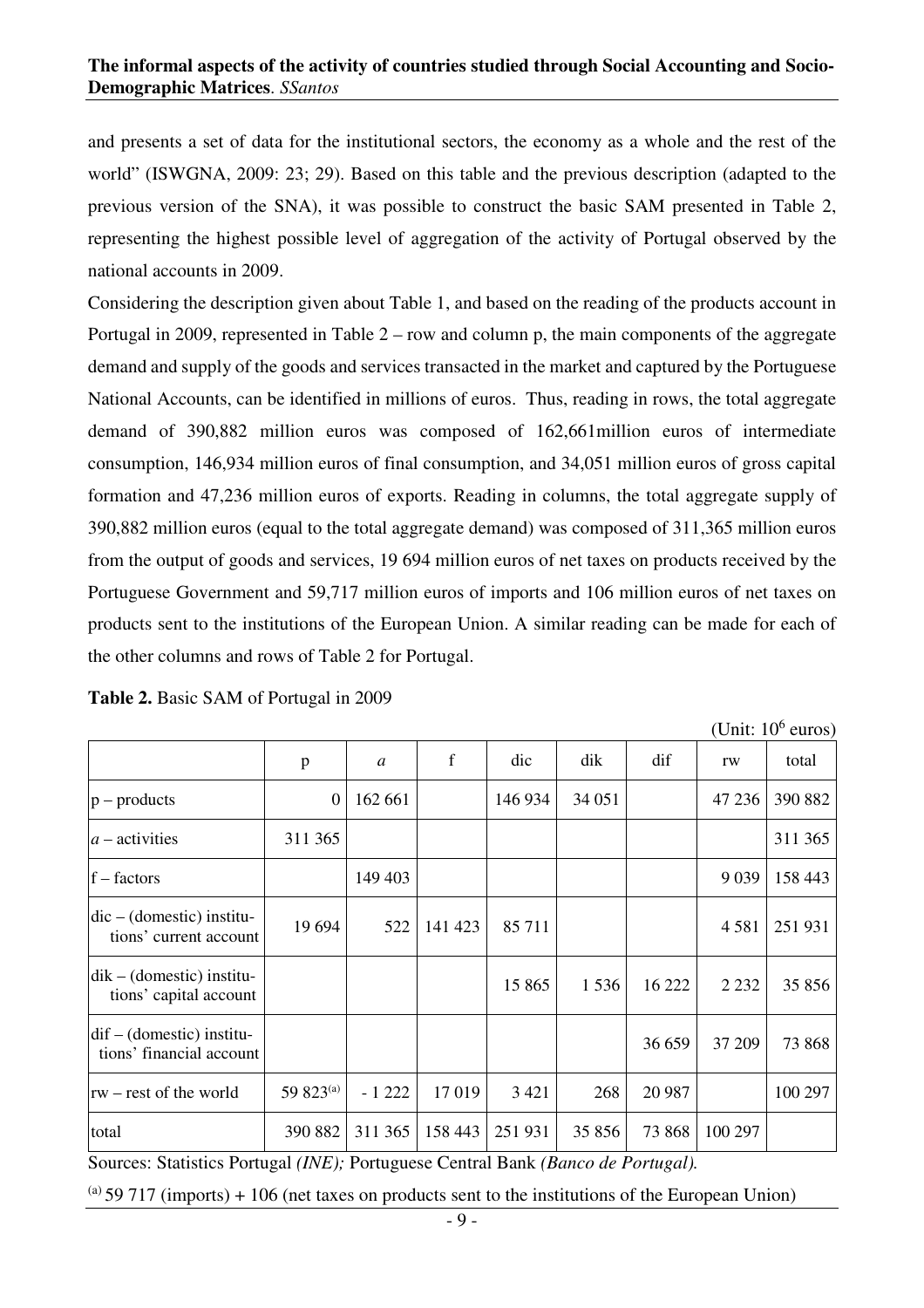Therefore, as mentioned above, and again using the words of Stone, the basic SAM that has just been described can be considered as the most aggregate "summary set of national accounts", representing a first level of the intended hierarchical method, with all the controlling totals for the next level of that hierarchy. From here the consistency of the whole (supposedly) observed system can be ensured.

## **3.1.2. Disaggregations and extensions**

Since the national accounts cover all the details covered by the basic structure presented above, some other levels of the above mentioned-hierarchical method can be identified within the national accounts, providing other controlling totals for greater levels of disaggregation. As will be seen below, this disaggregation can be made at the levels of the production, institutional and rest of the world accounts, either within the scope of the SNA conventions or not. Reverse reasoning can be applied to the case of aggregation. Therefore, in addition to the already-mentioned advantages of presenting the national accounts in the form of a matrix, it is also possible to make an easier aggregation and disaggregation of the accounts, in accordance with the specific requirements of the exercise and the available information, without losing the consistency of the system.

In the words of Round, in his Foreword to Santos (2009): "The key to constructing a useful SAM and developing an effective SAM-based model is the SAM design. A SAM need not be dimensionally large as long as it represents the most significant features of economy-wide interdependence. More precisely, this means designing the SAM so that the key sectors, markets and institutions are as fully represented as is practicable. Estimation of the transactions between accounts is obviously also important but this needs to go in tandem with the SAM design" (Santos, 2009: xiv).

It is also worth mentioning that, although the quarterly national accounts are not as complete as the annual ones, it will nonetheless be possible to make some further disaggregations from these accounts in terms of time.

Furthermore, disaggregations can be made in terms of space, since regional accounts are also considered. In that case, it is possible to work with regions and countries, either individually or as a group. Round (1991; 1994), for example, experimented with the case of Europe. It would even be possible to think in world terms, if the SNA could be adopted worldwide.

Extensions are also possible, either from the national accounts or from other sources of information, with the convenient adjustment to, or connection with, the whole system in order to maintain its consistency.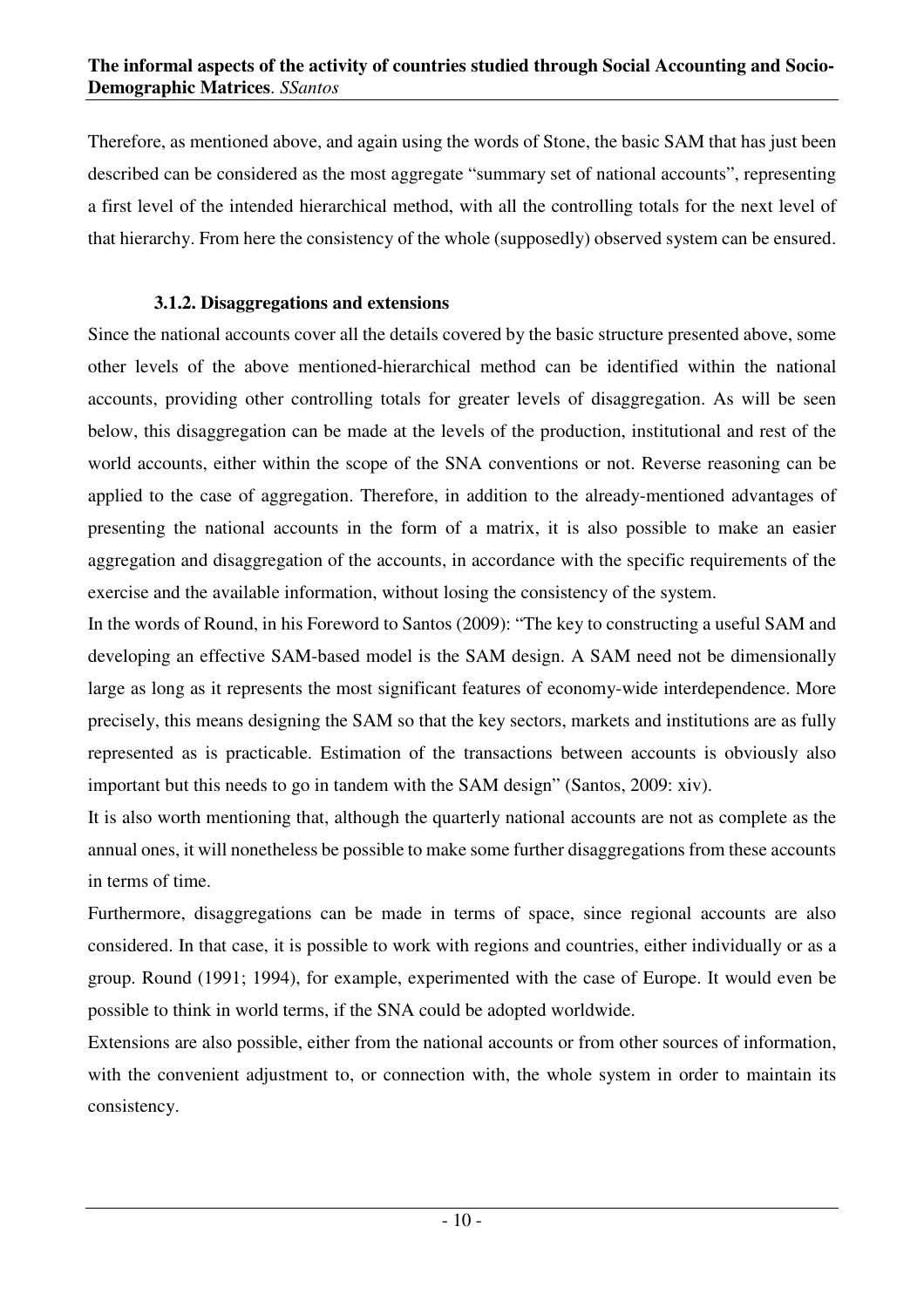The 2008 SNA dedicates its Chapter 29 to "Satellite accounts and other extensions" (ISWGNA, 2009:  $523-544$ <sup>2</sup>, where the main idea is to serve specific analytical purposes, in a way that is consistent with the central framework, although not fully integrated into it (ISWGNA, 2009: 37-38). In this respect, the author would like to support Steven Keuning and Willem Ruijter's idea of a "complete data set" which "could be tentatively labelled: a System of Socio-economic Accounts" (Keuning and Ruijter, 1988: 73).

#### **a) Production accounts**

In the basic structure proposed above, the production accounts are the accounts of products, activities and factors of production. These accounts correspond respectively to the SNA accounts of goods and services, production and the primary distribution of income. Thus, within these accounts and depending on the available level of disaggregation, it can be seen how the available products are used, with some details being provided about the process of production and about the way in which the incomes resulting from that process and the ownership of assets are distributed among institutions and activities.

The SNA uses the Central Product Classification (CPC) Version 2 (completed in December 2008) to classify products (ISWGNA, 2009: 19), which are organised into 10 sections, with it being possible to go as far as the fifth level of disaggregation within each of these.

In turn, the International Standard Industrial Classification of All Economic Activities (ISIC) Revision 4 (officially released in August 2008) is used to classify activities (ISWGNA, 2009: 20), organised into 23 sections, the disaggregation of which is perfectly consonant with that of the product classification. The Supply and Use Table provides this information, usually at an intermediate level of disaggregation.

As described above, in the characterisation of the block representing the compensation of the factors of production, the disaggregation that can be made from the already mentioned tables of the national accounts is between labour (or the compensation of employees) and what has been referred to as the compensation of other factors, which includes the compensation of employers and own-account (or self-employed) workers, and the compensation of capital, namely property income. Such information can only be derived from the Integrated Economic Accounts Table if the products and activities accounts are not disaggregated, or from the Supply and Use Table if those same accounts are disaggregated. Table 3, which contains the above-mentioned application to Portugal, in which the

 $\overline{a}$ 

 $2^2$  The 2010 ESA dedicates its Chapter 22 to that same subject (see footnote 1).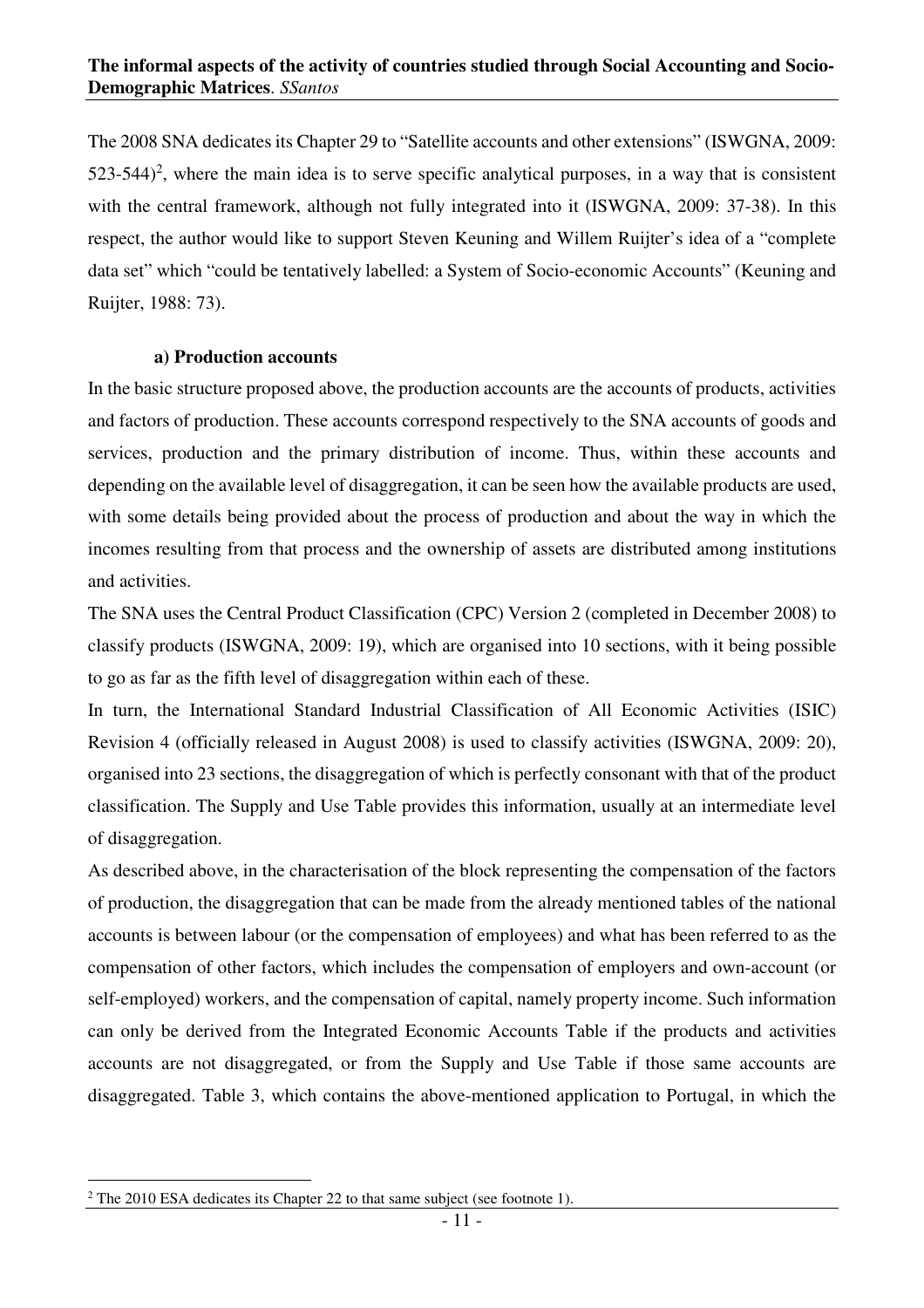products and activities accounts are not disaggregated, presents the possible disaggregation of the factors of production accounts based on the Integrated Economic Accounts Table.

Regarding the design of SAMs and in order to establish a connection between the taxonomies dealt with in this Subsection (a) and in the next (b), it should be mentioned that in their latest work, besides a rest of the world account, Pyatt and Round identify accounts for goods and non-factor services and factor services, as well as, accounts for institutions. In the latter, they identify private and public sector current accounts and combined capital accounts. About this classification, they say the following: "taxonomies for goods and services serve to distinguish different markets and should therefore be constructed in ways that recognise significant market failures and segmentation. In contrast, the institutions within the private sector are differentiated by the assets they own (or do not own…) and the productive activities they are responsible for…. Factors of production and the assets that provide them are therefore the defining feature of institutions." (Pyatt and Round, 2012: 268).

#### **b) Institutions and rest of the world accounts**

 $\overline{a}$ 

In the basic structure proposed in Subsection 3.1.1, the domestic institutions are divided into current, capital and financial accounts. These accounts correspond, respectively, to the following SNA accounts: secondary distribution of income, redistribution of income in kind and use of income; capital; and financial accounts. Within these accounts, depending on the level of disaggregation available, the current accounts show how the national income is transformed into disposable income through the receipt and payment of current transfers, and how the latter is distributed between final consumption and saving. In turn, the capital account records the transactions linked to acquisitions of non-financial assets and capital transfers involving the redistribution of wealth, whereas the financial account records the transactions in financial assets and liabilities between institutional units, and between these and the rest of the world.

All the linkages between the domestic economy and the rest of the world, i.e. all the transactions between resident and non-resident units, are recorded both in the SAM and in the SNA through the rest of the world account.

Chapter 4 of the 2008 SNA specifies the institutional sectors, including the rest of the world, and their possible disaggregation, which in some cases can be taken as far as the third level (ISWGNA, 2009: 61-85), although normally it cannot be taken beyond the first level. In the case of the rest of the world, such disaggregation will certainly depend on the country, or group of countries, that adopt and adapt this system<sup>3</sup>.

<sup>&</sup>lt;sup>3</sup> In the case of the 2010 ESA (Chapter 23), a second level of disaggregation is made, with a distinction being drawn between Member States and institutions and bodies of the European Union and non-member countries and international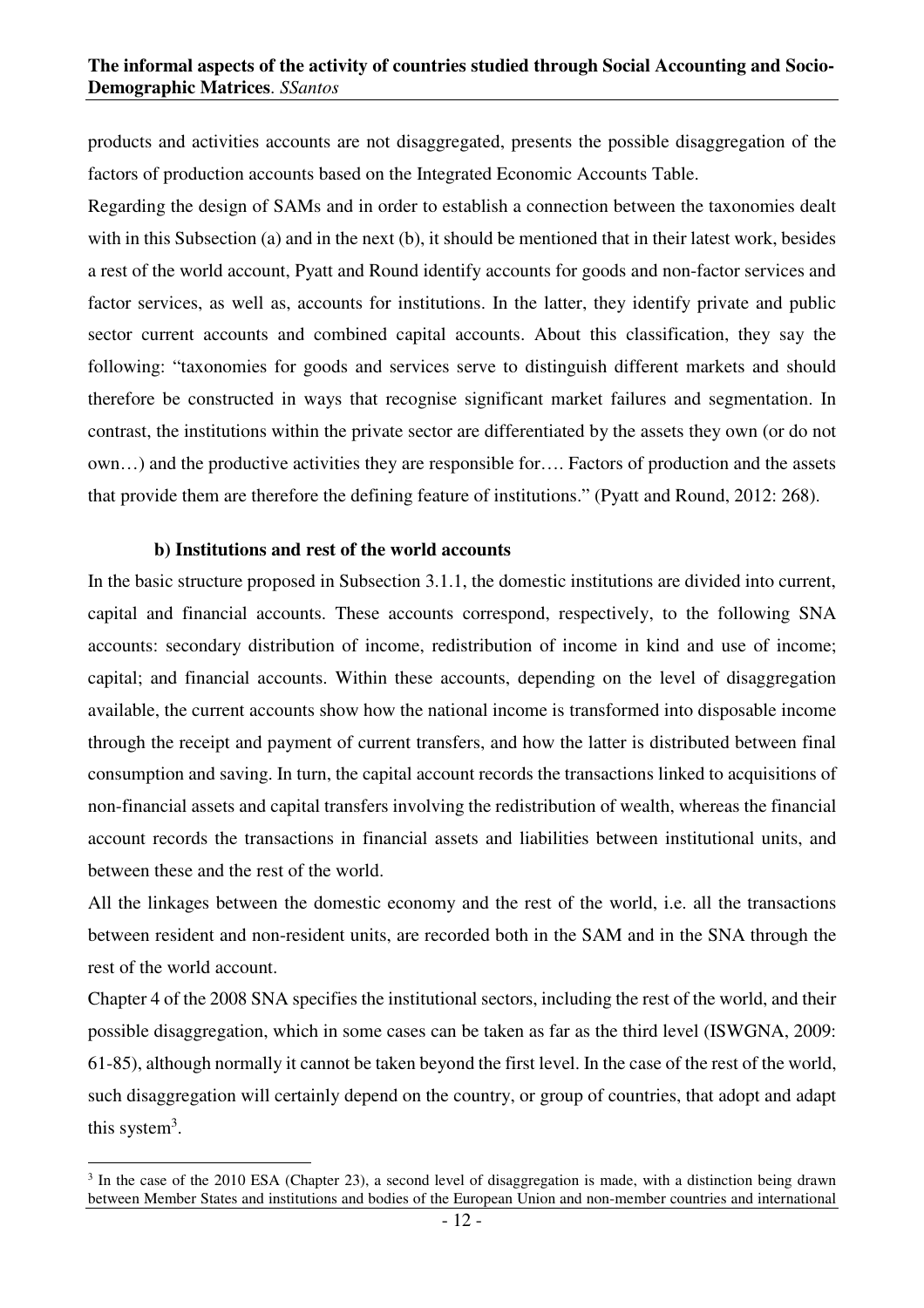At the first level of disaggregation, the accounts of the institutions, as well as the rest of the world account, are part of the Integrated Economic Accounts Table. Higher levels of disaggregation, whenever these are possible, are usually published in the separate accounts of institutions. Even at the first level of disaggregation, any work conducted with the institutional sectors when there are transactions involving more than one row or column of the SAM also requires the so-called "from whom to whom matrices". These matrices make it possible to fill in the cells of the submatrices of transactions taking place within domestic institutions and between institutions and the rest of the world, recorded in the above-described blocks of current, capital, and financial transactions (Subsection 3.1.1. g-i).

As will be exemplified in Section 5, the disaggregation of specific institutional sectors makes it possible to analyse the most diverse aspects of the corresponding roles in the activity of countries (Santos (2004) and (2007) are examples of studies on the role of the general government and its subsectors – central government, local government and social security funds).

The detailed study of the specific accounts of domestic institutions and their corresponding transactions also makes it possible to analyse specific aspects of that same activity: the distribution and redistribution of income, using the current account; the redistribution of wealth, using the capital account; investment, its financing, and the implicit levels of the financing requirements and availability of the institutional sectors and the whole economy, using the capital and financial accounts.

In turn, the rest of the world account can provide many possibilities for studying the international economic relations of the domestic economy.

Table 3 presents the possible disaggregation of the institutions' current and capital accounts, made from the Integrated Economic Accounts Table and the "from whom to whom matrices", for the above-mentioned application. From that table, we can discover a little more about the reality under study – Portugal in 2009. This is the case with the aggregate factors income – the so-called primary distribution of income, to the amount of 158,443 million euros, in which it can now be seen that 86,127 million euros account for the compensation of employees – row and column 3, and 72,315 million euros account for the compensation of other factors of production, namely employers and own-account workers, land and capital (including property income) – row and column 4.

Through row 3 we can see that 85,888 million euros represent the part of the gross added value, generated in the domestic economy by residents and non-residents that is attributed to the

 $\overline{a}$ 

organisations that are not resident in the European Union. For the former, the disaggregation can be made as far as the fourth level (see footnote 1).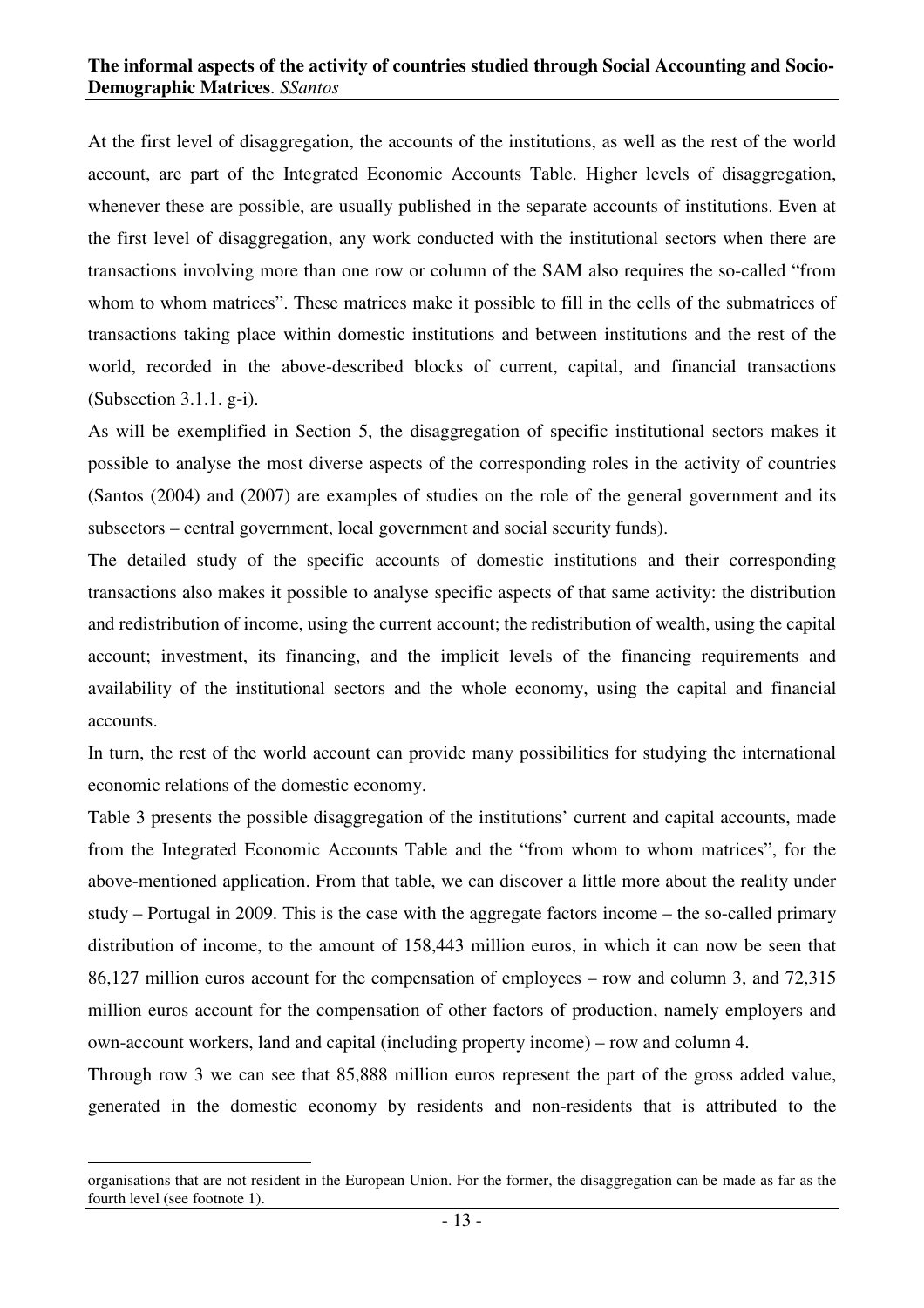compensation of employees, to which are added 239 million euros generated abroad by residents. In turn, row 4 shows that 63,515 million euros represent the part of the gross added value, generated in the domestic economy by residents and non-residents, that is attributed to the above-mentioned other factors of production, to which are added 8,800 million euros generated abroad by residents. Rows 3 and 4 allow for the study of aspects related with the functional distribution of income.

Through column 3, we can see that 85,757 million euros represent the part of the gross national income, generated in the domestic economy and abroad by residents, that is attributed to the compensation of employees, to which are added 370 million euros generated in the domestic economy by non-residents and sent abroad. In column 4, we can see that 55,666 million euros is the part of the gross national income, generated in the domestic economy and abroad by residents, that is attributed to the compensation of other factors, to which are added 16,649 million euros generated in the domestic economy by non-residents and sent abroad. From the cells of columns 3 and 4, it is possible to study aspects related to the institutional distribution of income.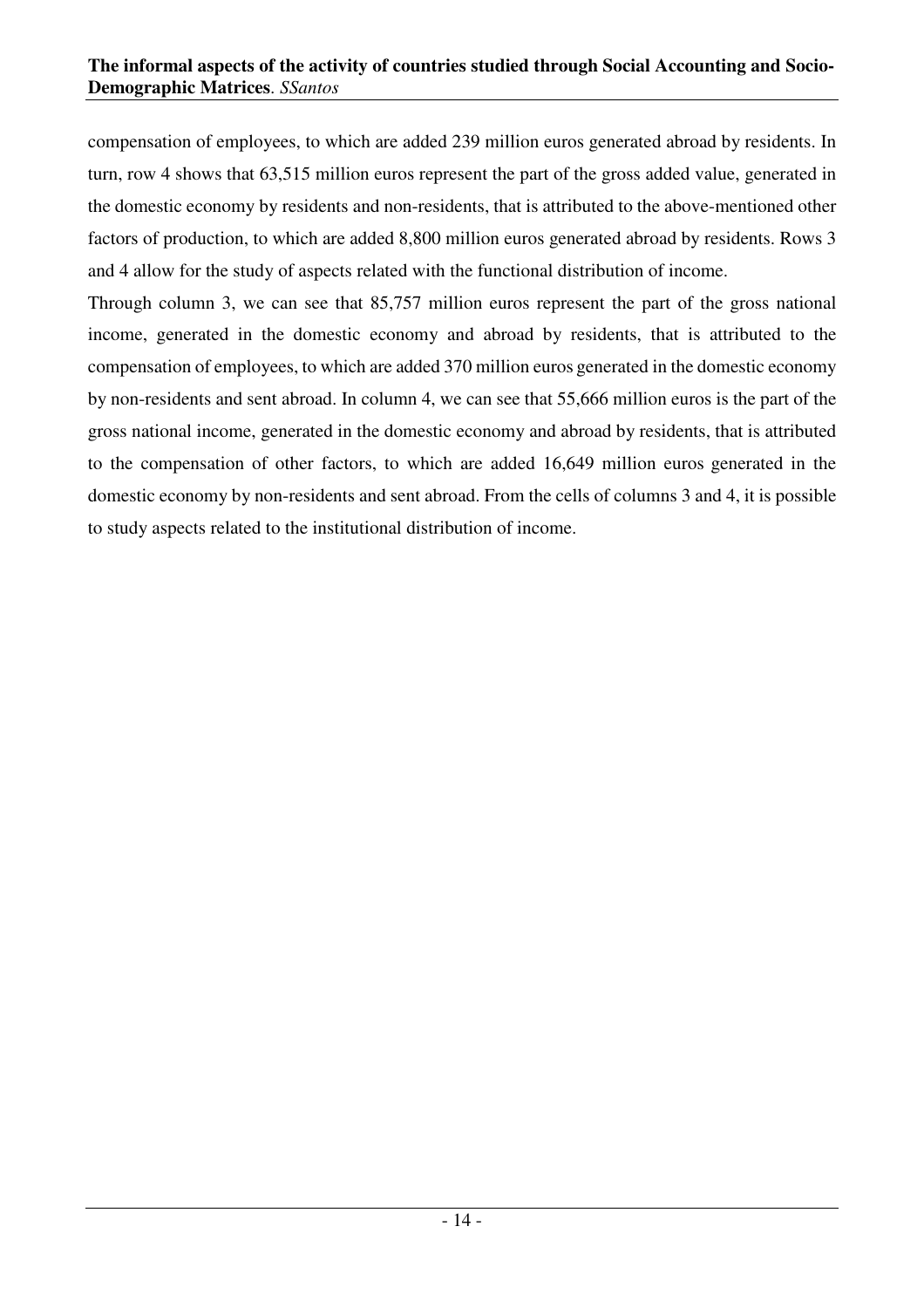| Table 3. SAM of Portugal in 2009, with disaggregated factors of production and the (domestic) institutions' current and capital accounts |  |
|------------------------------------------------------------------------------------------------------------------------------------------|--|
|------------------------------------------------------------------------------------------------------------------------------------------|--|

|  | (Unit: $10^6$ euros) |
|--|----------------------|
|  |                      |

|              |                | Outlays (expenditures)                            |                 | <b>PRODUCTION</b> |                   |                       |                | <b>INSTITUTIONS</b> |              |                              |                           |            |              |                |
|--------------|----------------|---------------------------------------------------|-----------------|-------------------|-------------------|-----------------------|----------------|---------------------|--------------|------------------------------|---------------------------|------------|--------------|----------------|
|              |                |                                                   |                 |                   |                   |                       | <b>FACTORS</b> |                     |              |                              | <b>CURRENT ACCOUNT</b>    |            |              |                |
|              |                | Incomes (receipts)                                |                 | <b>PRODUCTS</b>   | <b>ACTIVITIES</b> | Labour<br>(employees) | Other          | Total               | Households   | Nonfinancial<br>corporations | Financial<br>corporations | Government | <b>NPISH</b> | Total          |
|              |                |                                                   |                 |                   | 2                 | 3                     | $\overline{4}$ |                     | 5            | 6                            | $\tau$                    | 8          | $\mathbf{Q}$ |                |
|              |                | <b>PRODUCTS</b>                                   |                 | $\Omega$          | 162 661           | $\Omega$              | $\Omega$       | $\Omega$            | 106 206      | $\overline{0}$               | $\theta$                  | 37 160     | 3 5 6 8      | 146 934        |
|              |                | <b>ACTIVITIES</b>                                 | $\overline{2}$  | 311 365           | $\Omega$          | $\overline{0}$        | $\Omega$       | $\theta$            | $\mathbf{0}$ | $\boldsymbol{0}$             | $\Omega$                  | $\Omega$   | $\Omega$     | $\Omega$       |
| PRODUCTION   |                | abour (employees)                                 | $\mathfrak{Z}$  | $\overline{0}$    | 85 888            | $\Omega$              | $\Omega$       | $\Omega$            | $\Omega$     | $\boldsymbol{0}$             | $\theta$                  | $\Omega$   | $\theta$     | $\overline{0}$ |
|              | FACTORS        | Other                                             | $\overline{4}$  | $\overline{0}$    | 63 515            | $\overline{0}$        | $\Omega$       | $\Omega$            | $\Omega$     | $\overline{0}$               | $\theta$                  | $\Omega$   | $\Omega$     | $\Omega$       |
|              |                | Total                                             |                 | $\overline{0}$    | 149 403           | $\overline{0}$        | $\Omega$       | $\Omega$            | $\Omega$     | $\theta$                     | $\mathbf{0}$              | $\Omega$   | $\theta$     | $\Omega$       |
|              |                | Households                                        | $5\phantom{.0}$ | $\Omega$          | $\mathbf{0}$      | 85 757                | 34 258         | 120 015             | 801          | 1830                         | 5 2 2 6                   | 28 9 98    | 95           | 36 949         |
|              | ACCOUNT        | Nonfinancial corporations                         | 6               | $\Omega$          | $\mathbf{0}$      | $\overline{0}$        | 14 6 15        | 14 6 15             | 1830         | $\Omega$                     | 613                       | 171        | $\bigcap$    | 2613           |
|              |                | Financial corporations                            | $\tau$          | $\Omega$          | $\Omega$          | $\Omega$              | 5 9 9 0        | 5 9 9 0             | 5 2 8 9      | 519                          | 131                       | 42         | 32           | 6 0 13         |
|              |                | Government                                        | 8               | 19 694            | 522               | $\overline{0}$        | $-34$          | $-34$               | 31 224       | 5 6 8 4                      | 671                       | 8          | 22           | 37 610         |
|              | <b>CURRENT</b> | NonProfitInstitutionsServing<br>Households(NPISH) | 9               | $\Omega$          | $\mathbf{0}$      | $\overline{0}$        | 837            | 837                 | 324          | 154                          | 50                        | 1997       | $\Omega$     | 2 5 2 5        |
|              |                | Total                                             |                 | 19 694            | 522               | 85 757                | 55 666         | 141 423             | 39 4 68      | 8 1 8 7                      | 6 6 9 0                   | 31 215     | 150          | 85 711         |
| INSTITUTIONS |                | Households                                        | 10              | $\theta$          | $\mathbf{0}$      | $\overline{0}$        | $\Omega$       | $\Omega$            | 13728        | $\Omega$                     | $\overline{0}$            | $\Omega$   | $\Omega$     | 13728          |
|              | ACCOUNT        | Nonfinancial corporations                         | 11              | $\Omega$          | $\mathbf{0}$      | $\overline{0}$        | $\Omega$       | $\Omega$            | $\Omega$     | 8 9 0 3                      | $\Omega$                  | $\Omega$   | $\Omega$     | 8 9 0 3        |
|              |                | Financial corporations                            | 12              | $\Omega$          | $\Omega$          | $\Omega$              | $\Omega$       | $\Omega$            | $\Omega$     | $\theta$                     | 5 2 8 3                   | $\Omega$   | $\Omega$     | 5 2 8 3        |
|              |                | Government                                        | $\overline{13}$ | $\Omega$          | $\Omega$          | $\Omega$              | $\Omega$       | $\Omega$            | $\theta$     | $\theta$                     | $\Omega$                  | $-11695$   | $\Omega$     | $-11695$       |
|              | CAPITAL        | NonProfitInstitutionsServing<br>Households(NPISH) | 14              | $\Omega$          | $\Omega$          | $\Omega$              | $\Omega$       | $\Omega$            | $\Omega$     | $\theta$                     | $\Omega$                  | $\Omega$   | $-354$       | $-354$         |
|              |                | Total                                             |                 | $\Omega$          | $\boldsymbol{0}$  | $\Omega$              | $\Omega$       | $\Omega$            | 13728        | 8 9 0 3                      | 5 2 8 3                   | $-11695$   | $-354$       | 15 865         |
|              |                | FINANCIAL ACCOUNT                                 | 15              | $\Omega$          | $\Omega$          | $\Omega$              | $\Omega$       | $\Omega$            | $\Omega$     | $\Omega$                     | $\Omega$                  | $\Omega$   | $\Omega$     | $\Omega$       |
|              |                | <b>REST OF THE WORLD</b>                          | 16              | 59 823            | $-1222$           | 370                   | 16 649         | 17019               | 1 3 4 5      | 240                          | 110                       | 1726       | $\Omega$     | 3 4 2 1        |
| <b>TOTAL</b> |                |                                                   |                 | 390 882           | 311 365           | 86 127                | 72 3 15        | 158 443             | 160 747      | 17 331                       | 12 08 2                   | 58 407     | 3 3 6 3      | 251 931        |

Sources: Statistics Portugal *(INE);* Portuguese Central Bank *(Banco de Portugal).*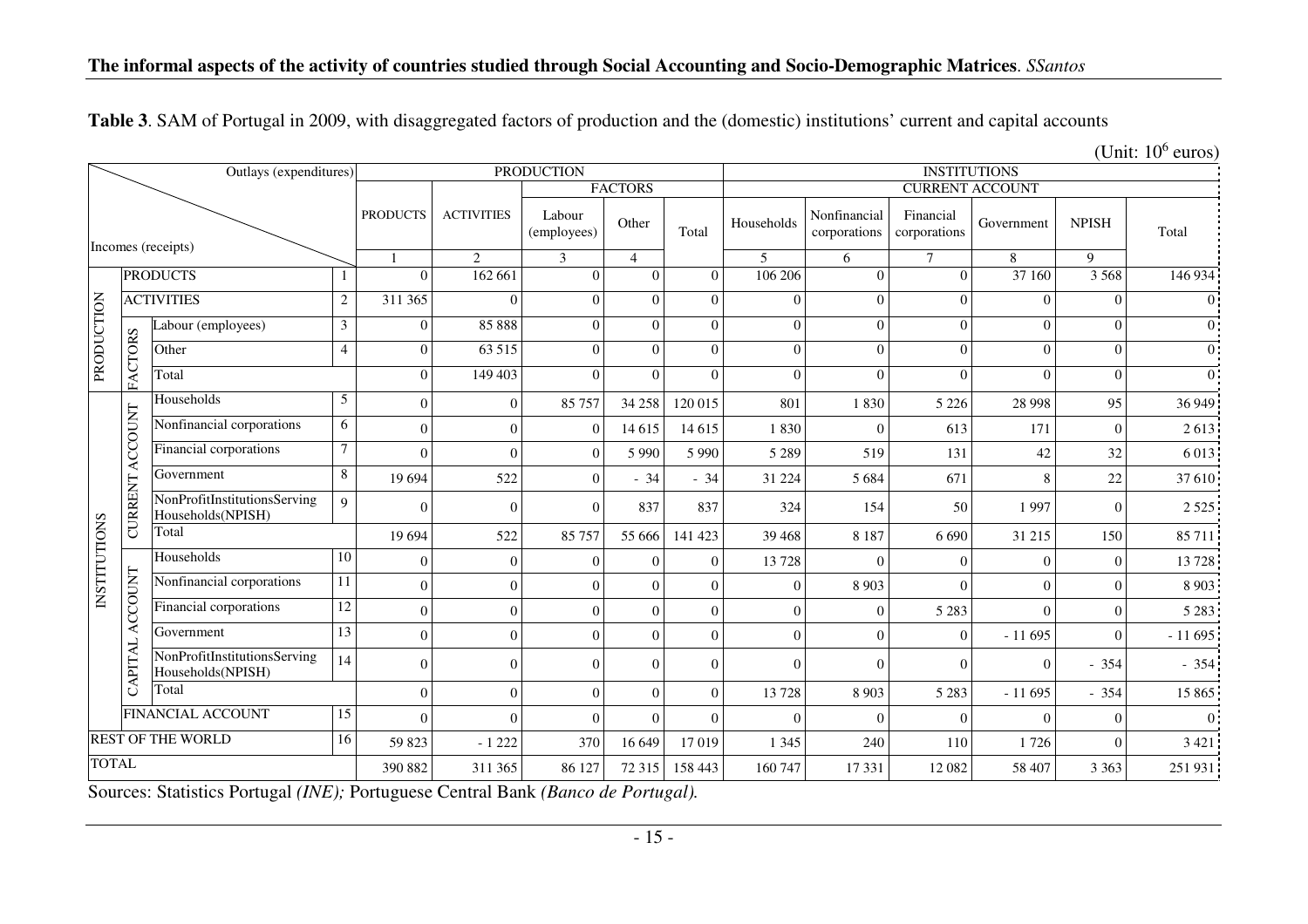|                     |                 |                                                   |                         |                  |                              |                           | <b>INSTITUTIONS</b> |                    |              |                                    |              | $[OIII, IV]$ culos |
|---------------------|-----------------|---------------------------------------------------|-------------------------|------------------|------------------------------|---------------------------|---------------------|--------------------|--------------|------------------------------------|--------------|--------------------|
|                     |                 | Outlays (expenditures)                            |                         |                  |                              |                           |                     |                    |              |                                    |              |                    |
|                     |                 |                                                   |                         |                  |                              | <b>CAPITAL ACCOUNT</b>    |                     | <b>REST OF THE</b> |              |                                    |              |                    |
|                     |                 |                                                   |                         | Households       | Nonfinancial<br>corporations | Financial<br>corporations | Government          | <b>NPISH</b>       | Total        | <b>FINANCIAL</b><br><b>ACCOUNT</b> | <b>WORLD</b> | <b>TOTAL</b>       |
|                     |                 | Incomes (receipts)                                |                         | 10               | 11                           | 12                        | 13                  | 14                 |              | 15                                 | 16           |                    |
|                     |                 | <b>PRODUCTS</b>                                   |                         | 7 2 6 9          | 19812                        | 1 0 6 4                   | 5 0 7 1             | 834                | 34 051       | $\overline{0}$                     | 47 236       | 390 882            |
|                     |                 | <b>ACTIVITIES</b>                                 | $\overline{2}$          | $\theta$         | $\mathbf{0}$                 | $\Omega$                  | $\Omega$            | $\theta$           | $\theta$     | $\boldsymbol{0}$                   | $\Omega$     | 311 365            |
|                     |                 | Labour (employees)                                | $\overline{\mathbf{3}}$ | $\overline{0}$   | $\overline{0}$               | $\Omega$                  | $\mathbf{0}$        | $\theta$           | $\theta$     | $\boldsymbol{0}$                   | 239          | 86 127             |
| PRODUCTION          | FACTORS         | Other                                             | $\overline{4}$          | $\Omega$         | $\Omega$                     | $\Omega$                  | $\Omega$            | $\Omega$           | $\Omega$     | $\boldsymbol{0}$                   | 8 8 0 0      | 72 315             |
|                     |                 | Total                                             |                         | $\overline{0}$   | $\overline{0}$               | $\mathbf{0}$              | $\mathbf{0}$        | $\theta$           | $\mathbf{0}$ | $\boldsymbol{0}$                   | 9 0 3 9      | 158 443            |
|                     |                 | Households                                        | 5                       | $\theta$         | $\Omega$                     | $\Omega$                  | $\Omega$            | $\Omega$           | $\Omega$     | $\overline{0}$                     | 3783         | 160 747            |
|                     |                 | Nonfinancial corporations                         | 6                       | $\theta$         | $\Omega$                     | $\Omega$                  | $\Omega$            | $\Omega$           | $\Omega$     | $\overline{0}$                     | 103          | 17 331             |
|                     |                 | Financial corporations                            | $\tau$                  | $\overline{0}$   | $\theta$                     | $\Omega$                  | $\mathbf{0}$        | $\Omega$           | $\mathbf{0}$ | $\boldsymbol{0}$                   | 79           | 12 082             |
|                     |                 | Government                                        | 8                       | $\theta$         | $\Omega$                     | $\Omega$                  | $\Omega$            | $\Omega$           | $\Omega$     | $\overline{0}$                     | 615          | 58 407             |
|                     | CURRENT ACCOUNT | NonProfitInstitutionsServing<br>Households(NPISH) | 9                       | $\Omega$         | $\Omega$                     | $\Omega$                  | $\Omega$            | $\Omega$           | $\Omega$     | $\overline{0}$                     |              | 3 3 6 3            |
|                     |                 | Total                                             |                         | $\overline{0}$   | $\overline{0}$               | $\Omega$                  | $\Omega$            | $\Omega$           | $\mathbf{0}$ | $\overline{0}$                     | 4581         | 251 931            |
|                     |                 | Households                                        | 10                      | $\theta$         | $\overline{0}$               | 53                        | 139                 | $\Omega$           | 192          | $-9004$                            | 177          | 5 0 9 3            |
| <b>INSTITUTIONS</b> |                 | Nonfinancial corporations                         | 11                      | $\boldsymbol{0}$ | $\boldsymbol{0}$             | $\Omega$                  | 795                 | $\mathbf{0}$       | 795          | 11 407                             | 924          | 22 0 29            |
|                     | ACCOUNT         | Financial corporations                            | $\overline{12}$         | $\overline{0}$   | $\overline{0}$               | 53                        | 24                  | $\Omega$           | 77           | $-4157$                            | $\mathbf{0}$ | 1 202              |
|                     |                 | Government                                        | 13                      | 3                | 95                           | 28                        | $\Omega$            |                    | 129          | 17 135                             | 1 1 1 8      | 6 6 8 7            |
|                     | CAPITAL         | NonProfitInstitutionsServing<br>Households(NPISH) | 14                      | $\Omega$         | $\Omega$                     | $\Omega$                  | 344                 | $\Omega$           | 344          | 840                                | 14           | 844                |
|                     |                 | Total                                             |                         | 3                | 95                           | 135                       | 1 3 0 1             | $\overline{2}$     | 1536         | 16 222                             | 2 2 3 2      | 35 856             |
|                     |                 | <b>FINANCIAL ACCOUNT</b>                          | 15                      | $\Omega$         | $\mathbf{0}$                 | $\Omega$                  | $\mathbf{0}$        | $\Omega$           | $\Omega$     | 66 325                             | 37 209       | 103 534            |
|                     |                 | <b>REST OF THE WORLD</b>                          | 16                      | $-2179$          | 2 1 2 2                      |                           | 315                 | 8                  | 268          | 20 9 87                            |              | 100 297            |
| <b>TOTAL</b>        |                 |                                                   | 5 0 9 3                 | 22 0 29          | 1 202                        | 6 6 8 7                   | 844                 | 35 856             | 103 534      | 100 297                            |              |                    |

**Table 3** (continued). SAM of Portugal in 2009, with disaggregated factors of production and the (domestic) institutions' current and capital accounts (Unit:  $10^6$  euros)

Sources: Statistics Portugal *(INE);* Portuguese Central Bank *(Banco de Portugal)*.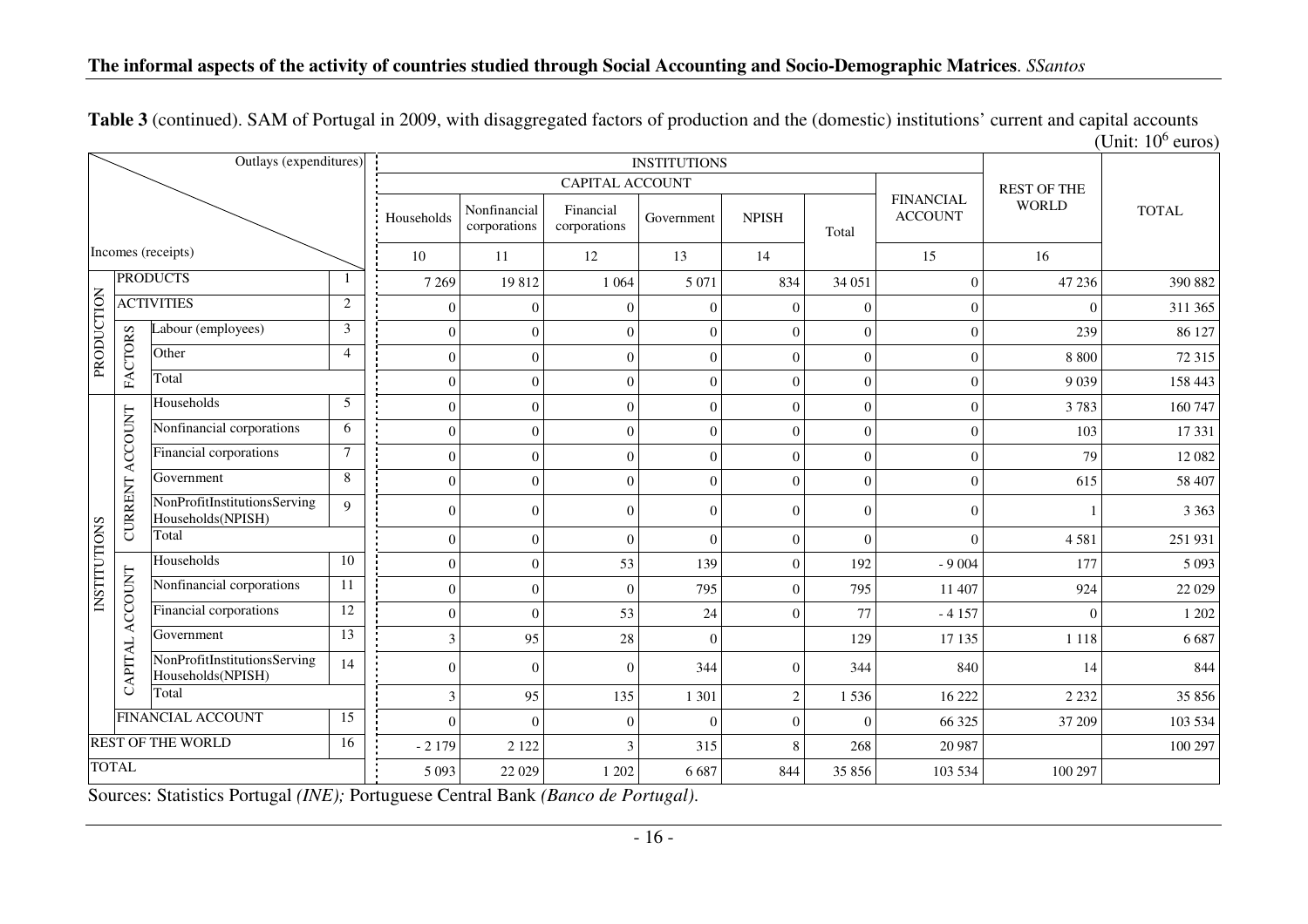Just as the matrix form of the production accounts may be easily worked on from the supply and use tables, it would also be possible to work on the matrix form of the institutional accounts if some kind of "from whom to whom tables" were made official. This would be a crucial factor for implementing the SAM-based approach, in which SAMs with production and institutional accounts, conveniently capturing the circular flow of income and the underlying network of linkages, would form the basis for macroeconomic models capable of reproducing the multiplier processes implicit in the activity of countries.

### **3.1.3. Aggregates, indicators and balancing items**

As was seen above, practically all the transactions of the national accounts are covered by the SAM, so that macroeconomic aggregates, indicators and balancing items can be identified from it (see the description of the cells or blocks in Table 1, as well as Tables 2 and 3 for the application to Portugal). Gross Domestic Product at market prices  $(GDP_{pm})$ , which is usually considered the main macroeconomic aggregate, can be calculated in the three known approaches:

- Production approach:  $GDP_{pm} = P IC + NTP = t_{a,p} t_{p,a} + (t_{dic,p} + (part of) t_{rw,p});$
- Expenditure approach:  $GDP_{pm} = FC + GCF + Ex IM = t_{p,dic} + t_{p,dik} + t_{p,rw} (part of) t_{rw,p};$
- Income approach:  $GDP_{pm} = GAV + NTP + NTA = t_{f,a} + (t_{dic,p} + (part\text{ of}) t_{rw,p}) + (t_{dic,a} + t_{rw,a}).$

The Portuguese GDP<sub>pm</sub> in 2009 was 168 504  $*$  10<sup>6</sup> euros, which can be calculated from these three approaches as follows:

- Production approach: GDP<sub>pm</sub> = 311 365 162 661 + (19 694 + 106);
- Expenditure approach:  $GDP_{\text{pm}} = 146934 + 34051 + 47236 59717$ ;
- Income approach: GDP<sub>pm</sub> = 149 403 + (19 694 + 106) + (522 1 222).

Domestic Product can be converted into National Product by adding the compensation of factors received from the rest of the world and deducting the compensation of factors and the net indirect taxes (on both products and production) sent to the rest of the world, when these exist. Thus, from the described cells of the basic SAM, GDP<sub>pm</sub> can be converted into Gross National Product at market prices (GNP<sub>pm</sub>) or Gross National Income (GNI<sub>pm</sub>), as follows: GDP<sub>pm</sub> + t<sub>f,rw</sub> – t<sub>rw,f</sub> – t<sub>rw,a</sub>– (part of) t<sub>rwp</sub>. On the other hand, as the SAM directly provides Gross National Income, this can also be calculated just by adding the net indirect taxes (on both products and production) received by domestic institutions:  $t_{\text{dic},f} + t_{\text{dic},a}$ . The corresponding amount for Portugal in 2009 is 161 639  $*$ 10<sup>6</sup> euros, for which the underlying calculations are as follows: GNP<sub>pm</sub>= 168 504 + 9 039 - 17 019 - $(-1 222) - 106$ ; GNI<sub>pm</sub>= 141 423 + 19 694 + 522.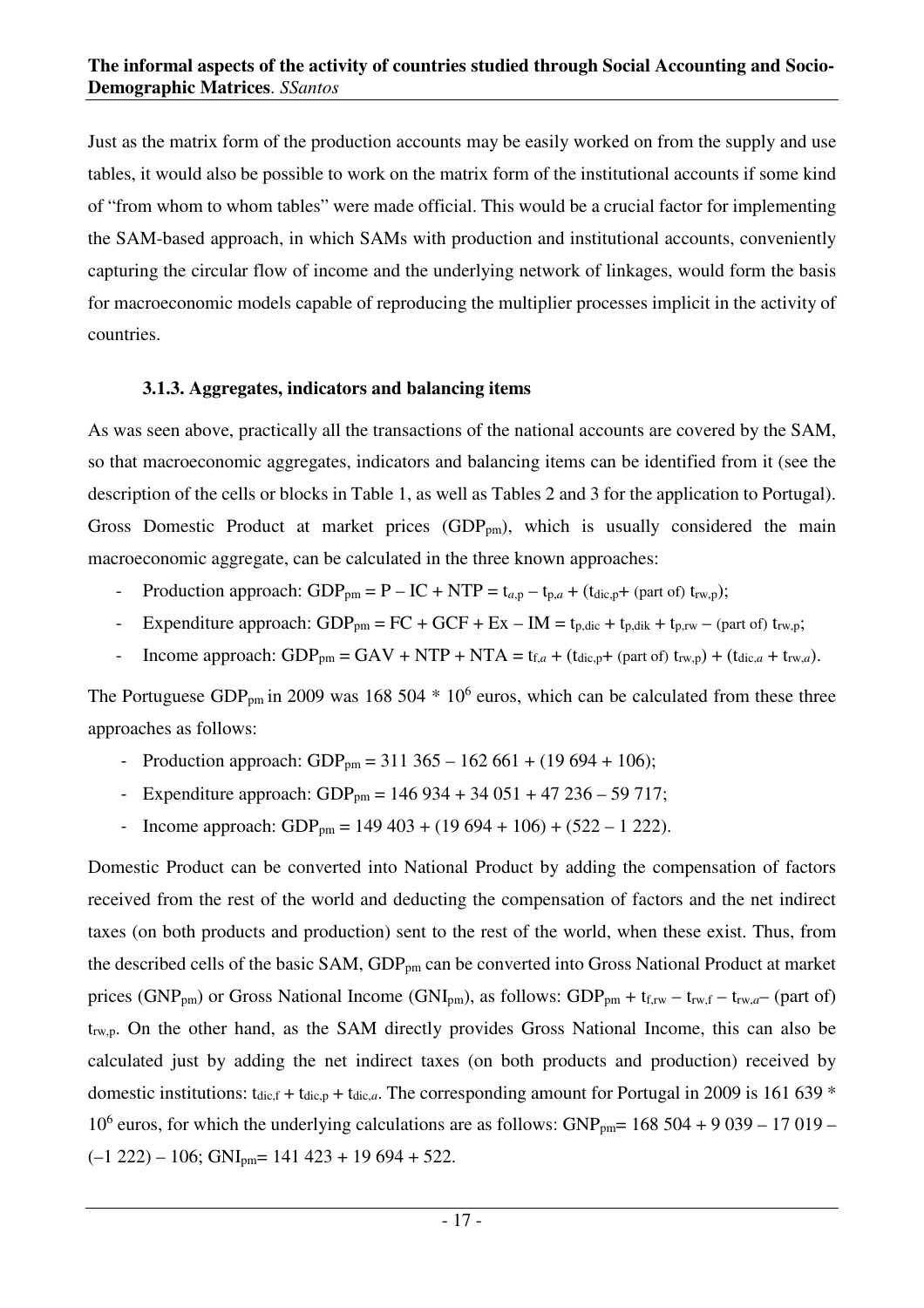Disposable Income (Domestic or National) is also very important and can be calculated by adding to  $GNI_{\text{pm}}$  the net current transactions received by domestic institutions:  $GNI_{\text{pm}} + ((received) t_{\text{dic},\text{dic}} +$  $t_{\text{dic,rw}}$  – ((paid)  $t_{\text{dic,dic}}$ +  $t_{\text{rw,dic}}$ ). In our application to Portugal: 161 639 + (85 711 + 4 581) – (85 711 +  $3\,421$ ) = 162 800  $*$  10<sup>6</sup> euros.

In turn, gross aggregates can be converted into net aggregates (and balancing items) by deducting the consumption of fixed capital, which lies outside the basic SAM but is part of the integrated economic accounts.

Gross Saving (S) and Net Lending or Borrowing (NLB) are given directly by the SAM, through t<sub>dik,dic</sub> and t<sub>dik,dif</sub>, respectively, which in the case of Portugal in 2009 are: 15 865 and 16 222  $*$  10<sup>6</sup> euros. As explained in Subsection 3.1.1 - k), the latter amount represents Net Borrowing.

It is also possible to calculate structural indicators of the functional and institutional distribution of generated income, as well as indicators of the use of disposable income.

In the functional distribution of generated income, the distribution of gross added value –  $\text{GAV}$  – among the factors of production is given by the structure of the submatrix in cell  $t_{f,a}$  of the basic structure, with its level of detail depending on the disaggregation of the activities (column account) and of the factors of production (row account). Table 4 shows the results for the applications to Portugal.

| Table 4. Portuguese functional distribution of the income generated in 2009 (in percentage terms) |  |
|---------------------------------------------------------------------------------------------------|--|
|---------------------------------------------------------------------------------------------------|--|

|                                                                  | $\%$  |
|------------------------------------------------------------------|-------|
| <b>Factors of Production</b>                                     |       |
| (generated income = gross added value or gross domestic product) |       |
| Labour                                                           | 57.5  |
| (employees)                                                      |       |
| Other                                                            | 42.5  |
| (employers and own-account workers; capital)                     |       |
| Total                                                            | 100.0 |

Source: Table 3

In the institutional distribution of generated income, the distribution of gross national income – GNI  $-$  is given by the structure of the submatrix in cell t<sub>dic,f</sub> of the basic structure. In this case, the level of detail will depend on the disaggregation of the factors of production (column account) and of the current account of the domestic institutions (row account). Table 5 shows the results of our application.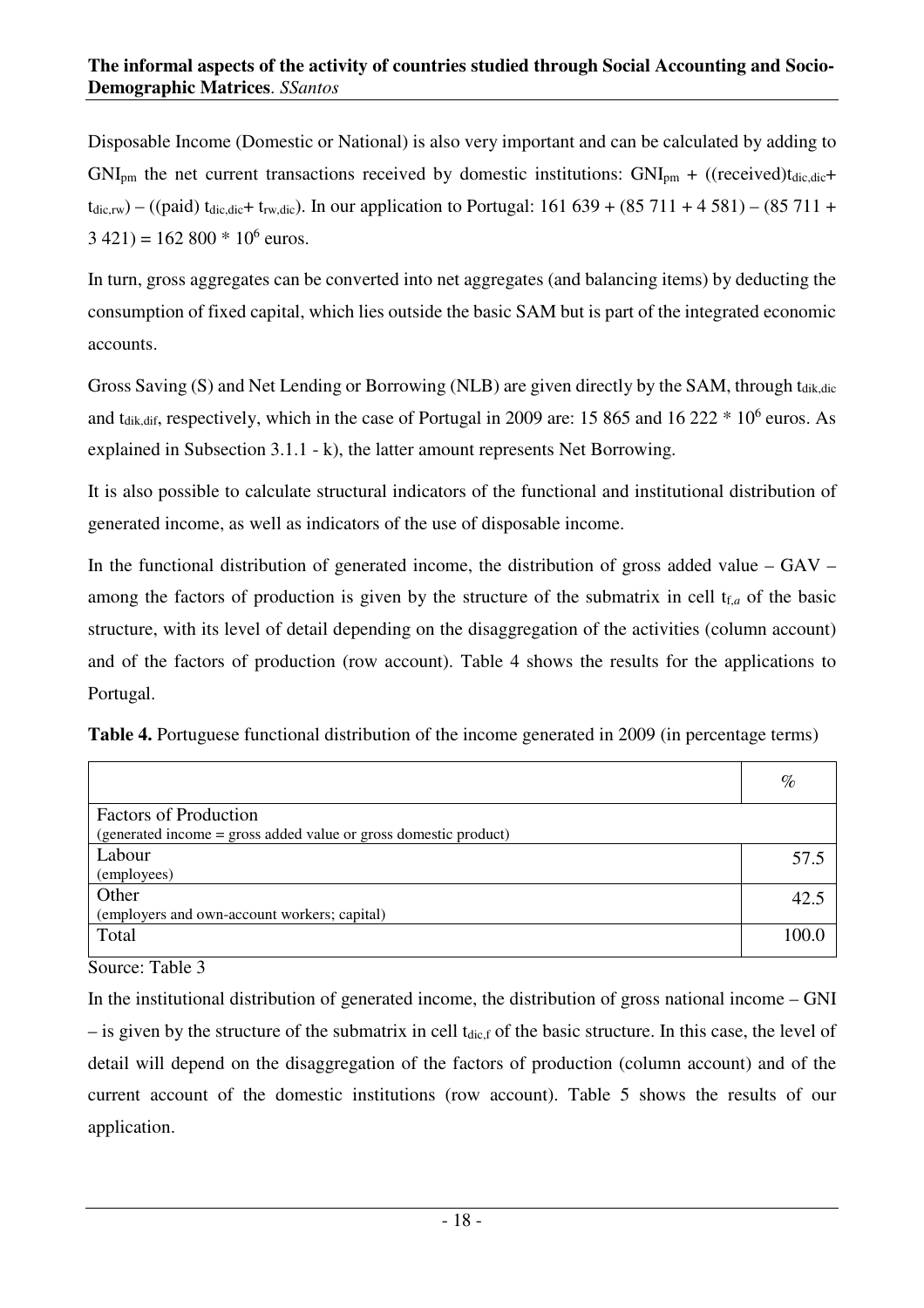|                                               | <b>Factors of Production</b> |                                              |       |  |  |  |
|-----------------------------------------------|------------------------------|----------------------------------------------|-------|--|--|--|
|                                               | Labour                       | Other                                        | Total |  |  |  |
|                                               | (employees)                  | (employers and own-account workers; capital) |       |  |  |  |
| Institutions                                  |                              |                                              |       |  |  |  |
| (generated income = gross national income)    |                              |                                              |       |  |  |  |
| Households                                    | 100.0                        | 61.5                                         | 84.9  |  |  |  |
| Non-financial corporations                    |                              | 26.3                                         | 10.3  |  |  |  |
| Financial corporations                        |                              | 10.8                                         | 4.2   |  |  |  |
| General government                            |                              | $-0.1$                                       | 0.0   |  |  |  |
| Non-profit institutions serving<br>households |                              | 1.5                                          | 0.6   |  |  |  |
|                                               |                              |                                              |       |  |  |  |
| Total                                         | 100.0                        | 100.0                                        | 100.0 |  |  |  |

**Table 5.** Portuguese institutional distribution of the income generated in 2009 (in percentage terms)

Source: Table 3

As described above for the whole economy, the disposable income of the institutional sectors can be calculated in the same way, and then its distribution and use can also be studied – see Table 6.

**Table 6.** Portuguese distribution and use of disposable income among institutions in 2009 (in percentage terms)

|                                            | Distribution of | Use of Disposable Income |         |
|--------------------------------------------|-----------------|--------------------------|---------|
|                                            | Disposable      | <b>Final Consumption</b> | Saving  |
|                                            | Income          | Expenditure              |         |
| Households                                 | 73.7            | 88.6                     | 11.4    |
| Non-financial corporations                 | 5.5             |                          | 100.0   |
| Financial corporations                     | 3.2             |                          | 100.0   |
| General government                         | 15.6            | 145.9                    | $-45.9$ |
| Non-profit institutions serving households | 2.0             | 111.0                    | $-11.0$ |
| Total                                      | 100.0           | 90.3                     | 9.7     |

Source: Table 3

The main items in the revenue and expenditure of the institutional sectors and of the rest of the world can be calculated from the respective rows and columns of the SAM. In the case of institutional sectors, the total balancing item is the net lending/borrowing (NLB) of the respective institutional sector, with an opposite mathematical sign to the one registered in the SAM; the current balancing item is the respective gross saving (S); and the capital balancing item is the difference between the first and the second.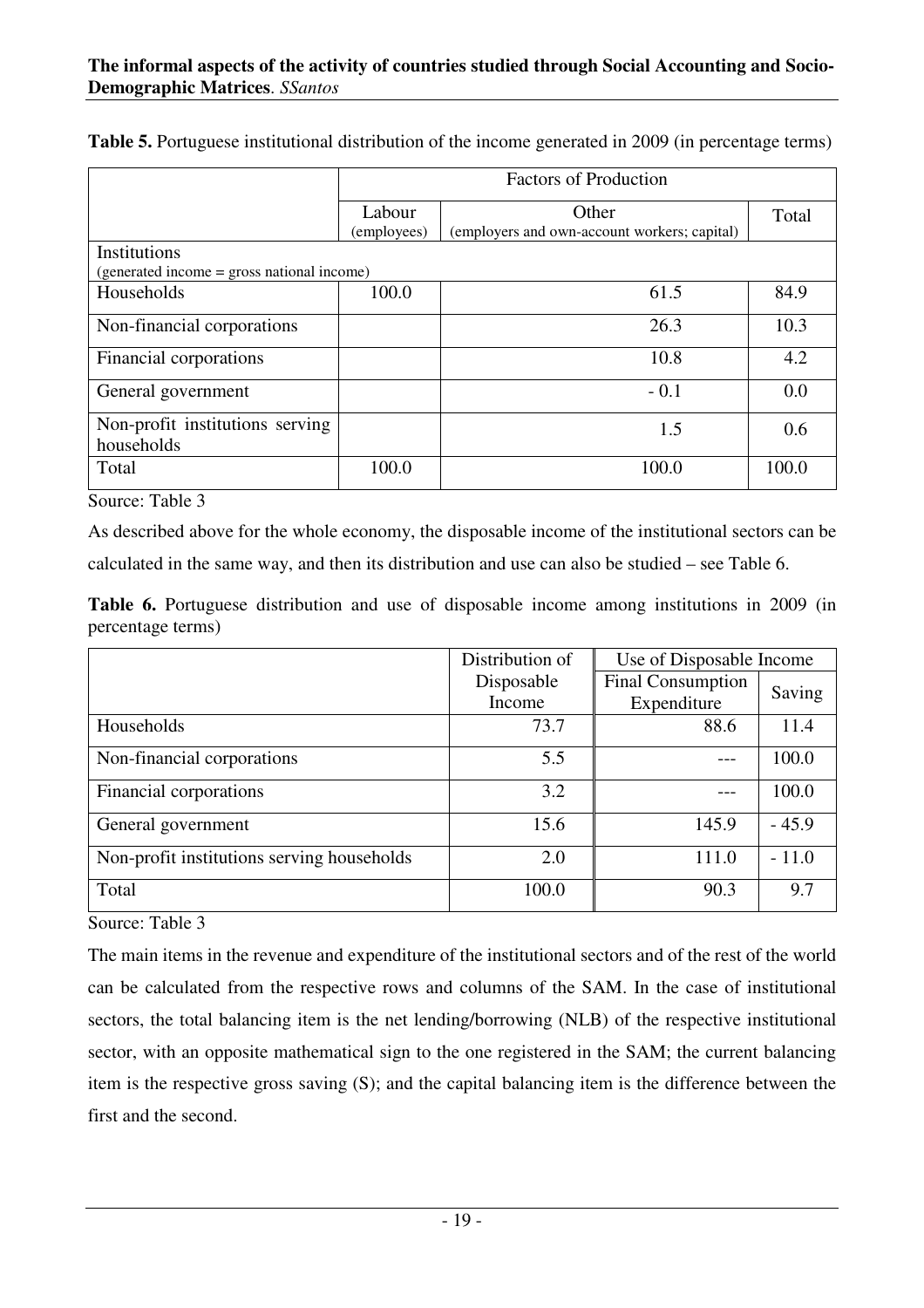## **3.2. An algebraic version of the SAM: the accounting multipliers**

A static and comparative static analysis will be made within a framework in which prices are not separated from quantities, with changes being identified only at the level of values.

It will be assumed that there is excess capacity in the economy and that the production technology and resource endowment are given.

The base methodology that is to be followed is centred upon the use of multipliers. A systematic outline of this methodology is provided below, following Santos (2004 and 2007), in keeping with the work of Pyatt and Roe (1977) and Pyatt and Round (1985).

As shown in Table 7, we will have both exogenous and endogenous accounts, so that consequently the transactions in each cell of the SAM will be considered exogenous or endogenous according to the corresponding row and column accounts.

|  |  |  | <b>Table 7.</b> The SAM in endogenous and exogenous accounts |  |
|--|--|--|--------------------------------------------------------------|--|
|--|--|--|--------------------------------------------------------------|--|

|            | Endogenous | Exogenous | Total |   |    |
|------------|------------|-----------|-------|---|----|
|            |            | ᠇         |       |   |    |
| Endogenous |            | n         | л     | x | Уn |
| Exogenous  |            |           | ĸ     |   | Уx |
| Total      | $y_n$      |           | Уx    |   |    |

Source: Pyatt and Round (1985).

Note: As referred above, rows represent resources, incomes, receipts or changes in liabilities and net worth and columns represent uses, outlays, expenditures or changes in assets.

Key:

- $N =$  matrix of transactions between endogenous accounts; n = vector of the (corresponding) row sums.
- $X =$  matrix of transactions between exogenous and endogenous accounts (injections from first into second);  $x =$  vector of the (corresponding) row sums.
- $L =$  matrix of transactions between endogenous and exogenous accounts (leakages from first into second);  $l =$  vector of the (corresponding) row sums.
- $R =$  matrix of transactions between exogenous accounts;  $r =$  vector of the (corresponding) row sums.
- $y_n$  = vector (column) of the receipts of the endogenous accounts ( $\hat{y}_n$ : diagonal;  $\hat{y}_n$ <sup>-1</sup>: inverse);  $y_n$ <sup>2</sup> = vector (row) of the expenditures of the same accounts.
- $y_x$  = vector (column) of the receipts of the exogenous accounts;  $y_x$ <sup>2</sup> = vector (row) of the expenditures of the same accounts.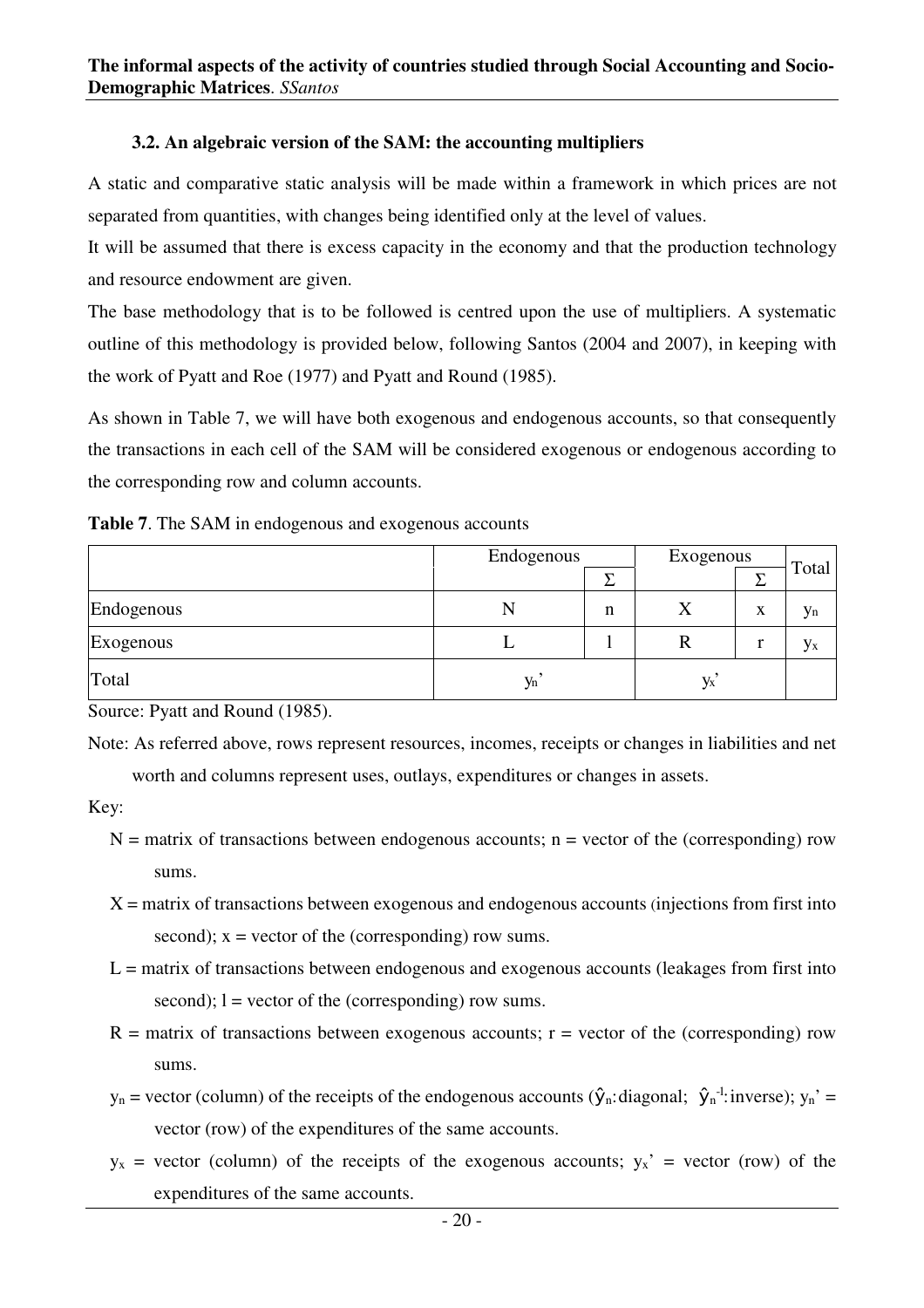From Table 7, it can be written that

$$
y_n = n + x \tag{1}
$$

$$
y_x = 1 + r \tag{2}
$$

The amount that the endogenous accounts receive is equal to the amount that they spend (row totals equal column totals). In other words, in aggregate terms, total injections from the exogenous into the endogenous accounts (i.e. the column sum of "x") are equal to total leakages from the endogenous into the exogenous accounts, i.e. considering i' to be the unitary vector (row), the column sum of "1" is:

$$
x * i' = 1 * i'. \tag{3}
$$

In the structure of Table 7, if the entries in the N matrix are divided by the corresponding total expenditures, a corresponding matrix (squared) can be defined of the average expenditure propensities of the endogenous accounts within the endogenous accounts or of the use of resources within those accounts. Calling this matrix  $A_n$ , it can be written that

$$
A_n = N \ast \hat{y}_n^{-1} \tag{4}
$$

$$
N = A_{n^*} \hat{y}_n \tag{5}
$$

Considering equation (1), 
$$
y_n = A_n * y_n + x
$$
 (6)

Therefore, 
$$
y_n = (I - A_n)^{-1} * x = M_a * x.
$$
 (7)

We thus have the equation that gives the total receipts of the endogenous accounts  $(y_n)$ , by multiplying the injections "x" by the matrix of the accounting multipliers:

$$
\mathbf{M}_a = (\mathbf{I} - \mathbf{A}_n)^{-1}.\tag{8}
$$

On the other hand, if the entries in the L matrix are divided by the corresponding total expenditures a corresponding matrix (non squared) can be defined of the average expenditure propensities of the endogenous accounts into the exogenous accounts or of the use of resources from the endogenous accounts into the exogenous accounts. Calling this matrix Al, it can be written that

$$
A_1 = L_* \hat{y}_n^{-1}
$$
 (9)

$$
L = A_{1^*} \hat{y}_n \tag{10}
$$

Considering equation (2), 
$$
y_x = A_1 * y_n + r
$$
 (11)

Thus, 
$$
1 = A_1 * y_n = A_1 * (I - A_n)^{-1} * x = A_1 * M_a * x.
$$
 (12)

So, with the accounting multipliers, the impact of changes in receipts is analysed at the moment when they occur, assuming that the structure of expenditure in the economy does not change.

For a study of changes resulting from the increment of the informal aspects of the activity of Portugal in 2009, this methodology allowed the construction of three scenarios, as presented in Section 5.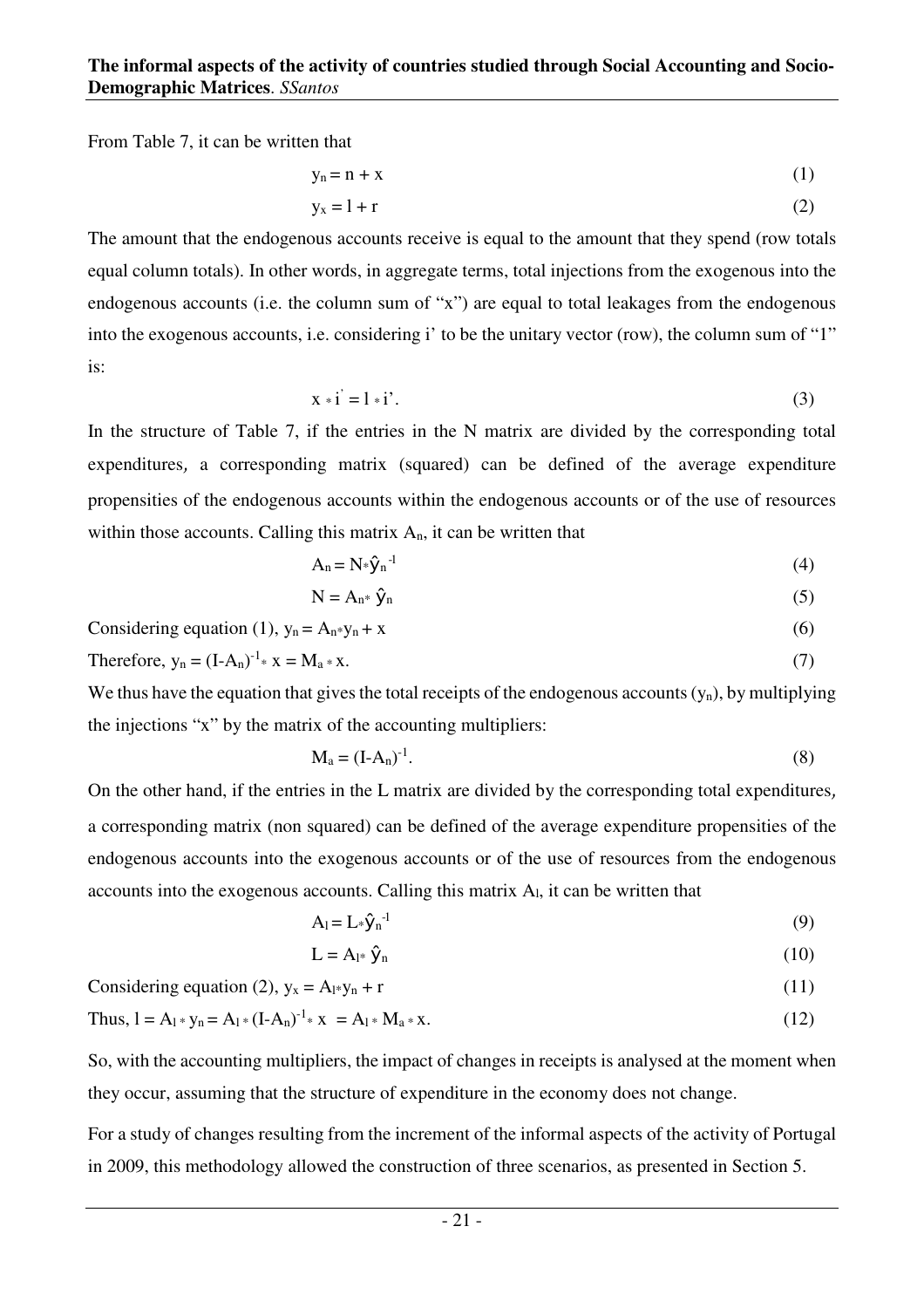## **4. Constructing numerical versions of SDMs**

From what was stated in Section 2, just as in any SAM, time and space dimensions can also be identified in any SDM. With an equal number of rows and columns, in each SDM "in any period, the equality of inflows and outflows implies that the difference between the opening and the closing stocks is equal to the net inflow from the outside world" (Stone, 1986: 21). Thus, the SDM connects the opening and the closing stocks of year  $\theta$  with the flows during the year  $\theta$ .

In the standard stock-flow SDM, presented in Table 8, the state at New Year  $\theta$  or  $\theta+1$  refers to the position on the 1st of January each year.

(Unit: number of individuals)

**Table 8**. The standard SDM

|                                                            |               | Omi. number of murviduals)            |                          |
|------------------------------------------------------------|---------------|---------------------------------------|--------------------------|
| State at New Year $\theta$<br>State at New Year $\theta+1$ | Outside World | Our Country:<br><b>Opening States</b> | Closing<br><b>Stocks</b> |
| Outside World                                              | α             |                                       |                          |
| <b>Our Country: Closing States</b>                         |               |                                       | Λn                       |
| <b>Opening Stocks</b>                                      |               |                                       |                          |

Source: Stone (1981, 1982, 1986)

Key:

- $\alpha$  (scalar) = individuals who both enter and leave our country during year  $\theta$  and so are not recorded in either the opening or the closing stock of that year (babies born in our country during year θ who die in our country or emigrate before the end of it; immigrants into our country during year θ who died in our country or emigrate before the end of it).
- ď (row vector) = individuals who leave our country during year θ and so are recorded in the opening stock but are not included in the closing stock (deaths and emigrants of year  $\theta$ ).
- b (column vector) = individuals who enter our country during year  $\theta$  and so are recorded in the closing stock but are not included in the opening stock (births and immigrants of year  $\theta$ ).
- S (square matrix) = individuals who survive in our country through year  $\theta$  and so are recorded in both the opening and the closing stocks (classified by their opening states in the columns and by their closing states in the rows).
- $\blacksquare$  An (column vector) = closing stock in each state.
- $\blacksquare$  n' (row vector) = opening stock in each state.

The taxonomic framework, within which each study is developed, will depend not only on its purposes, but also on the information available. The whole population must, however, be included. There is no doubt about the complexity of this work and the difficulty of obtaining credible and adequate statistical data.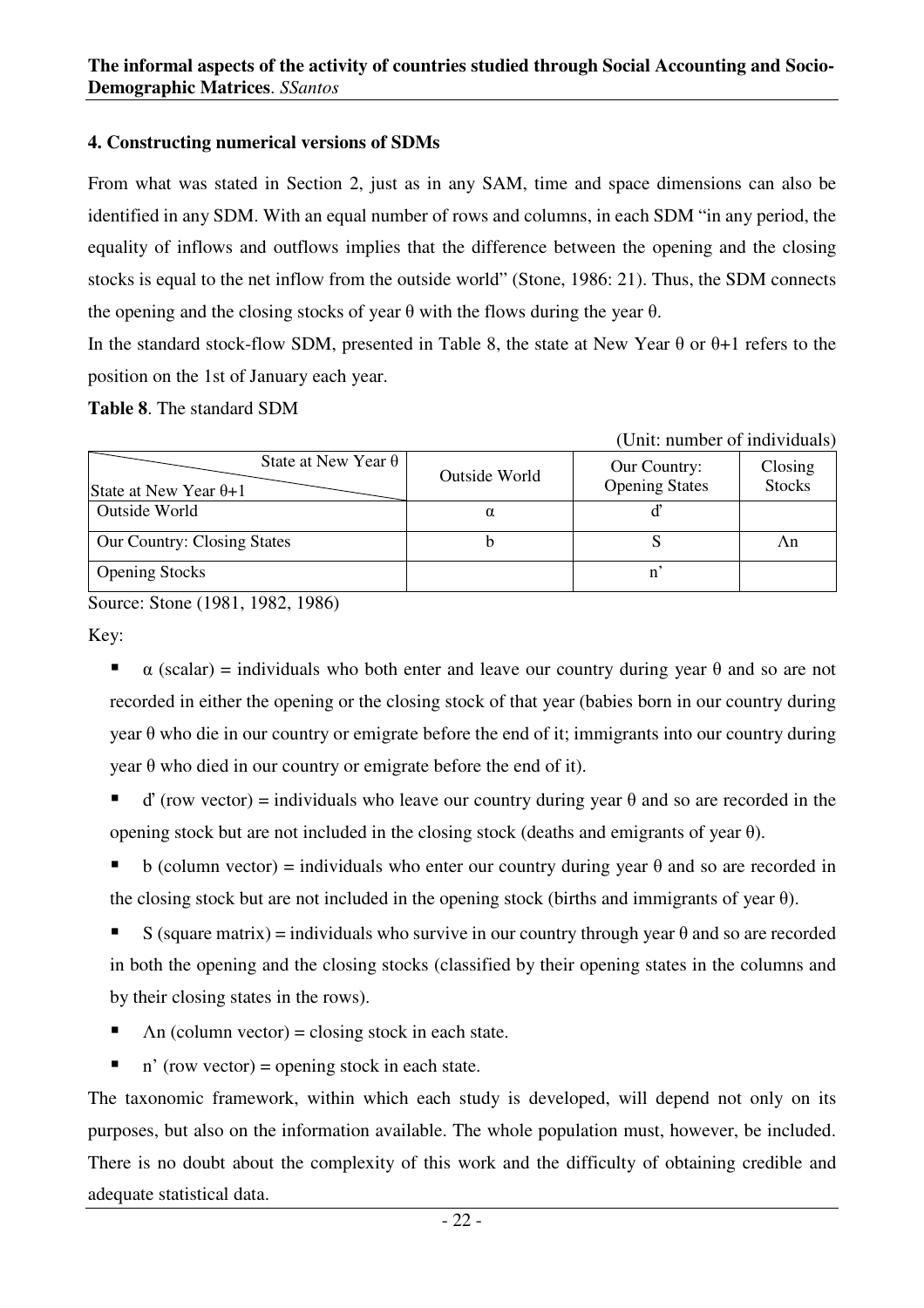As seen above, besides the opening and closing stocks, the SDM also quantifies (for each year) the flows of individuals, which are recorded under "our country: (opening or closing) states", defined in accordance with the taxonomic framework adopted. As far as those flows are concerned, adopting the words of Stone, "Each year individuals can enter a state in several ways: by survival in that same state from last year, by moving into it from a different state in the course of the year, by birth or by immigration; and they may leave it by survival into the year, by moving into another state during the year, by emigration or by death" (Stone, 1986: 22).

Active or passive sequences can be adopted within this framework. In the case of active sequences, different population groups can be identified, including those who are learning – schoolchildren and students; those who are earning – members of the labour force, who participate in the market; and the rest – all the educationally and economically inactive (in the sense that they do not participate in the labour market and do not produce goods and services transacted in the market). Passive sequences cover socio-economic groups, which may include such considerations as income, social class, family size, etc.

The identification of different age groups can be regarded as the necessary step to be taken before working with an active or a passive sequence.

In the following application to Portugal in 2009, in order to better deal with the above-mentioned complexity and to study the so-called economic activity of the population, two levels of disaggregation were identified. At the first level of disaggregation, the population was organised by age groups. At the second level of disaggregation, within each age group, the population was classified as either active or inactive, in accordance with their economic activity, understood as their participation both in the labour market and in the supply side of the goods and services market. With this process of organisation, the difficulty of obtaining data led, in some cases, to the adoption of estimates and assumptions in order to be able to complete the matrices. The hierarchical method, adopted in the previous section (for the construction of the SAM), was adopted. According to this method, each level of disaggregation has all the controlling totals for the next level of that hierarchy. The specification of the sources and the methodologies adopted in the construction of the following SDMs are available in Santos, 2013.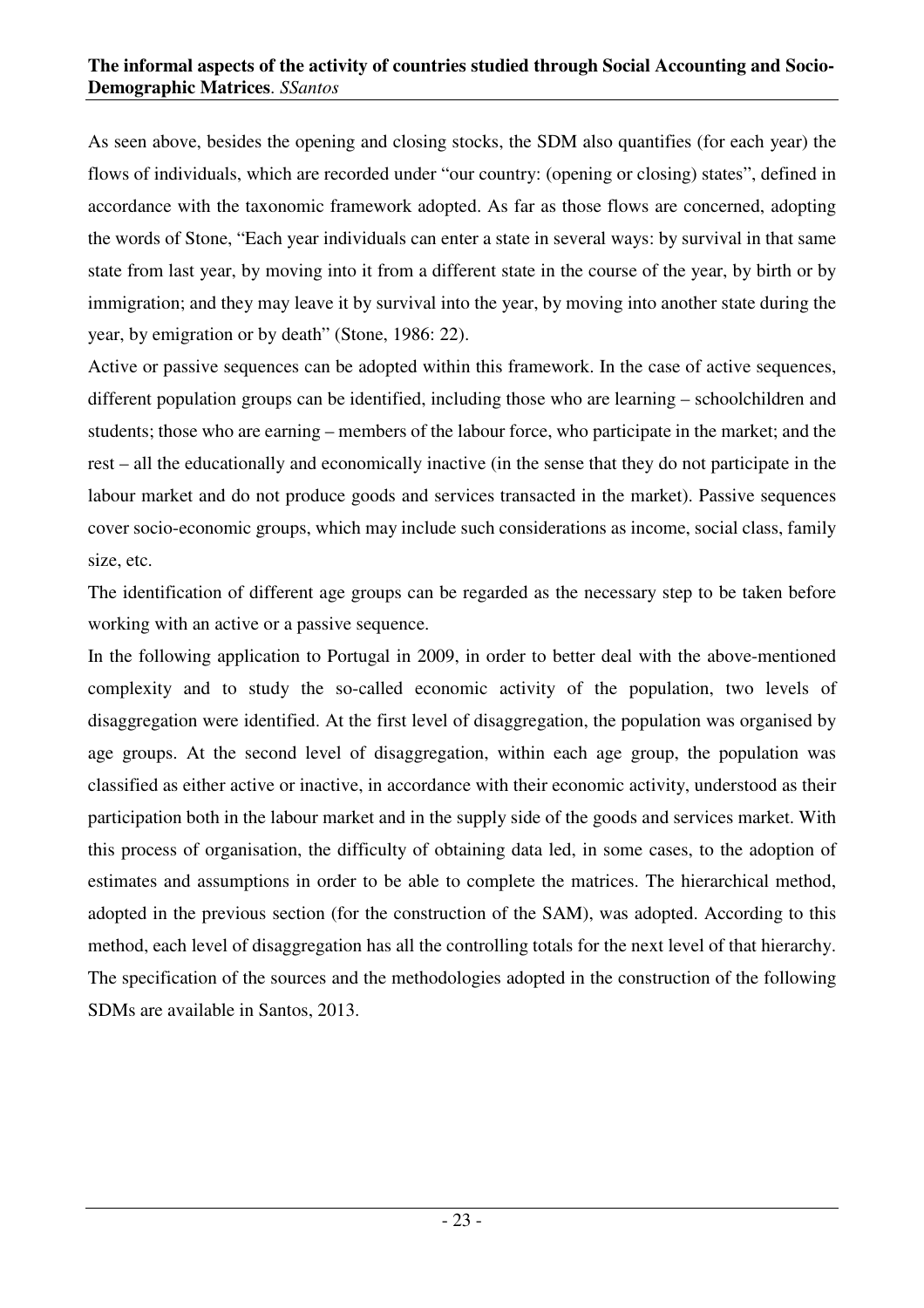|                      | State at 31/12/2008 | Outside  |          |           | Population by age group |             | Closing      |  |
|----------------------|---------------------|----------|----------|-----------|-------------------------|-------------|--------------|--|
| State at 31/12/2009  |                     | World    | $0 - 14$ | $15 - 24$ | 25-64                   | 65 and over | <b>Stock</b> |  |
| Outside World        |                     |          | 5        | 5         | 25                      | 81          | 10 638       |  |
|                      | $0 - 14$            | 105      | 1510     |           |                         |             | 1615         |  |
| Population           | $15-24$             | 10       | 110      | 1 0 7 0   |                         |             | 1 1 9 0      |  |
| by age<br>group      | 25-64               | 16       |          | 146       | 5790                    |             | 5952         |  |
|                      | 65 and over         | $\Omega$ |          |           | 108                     | 1772        | 1881         |  |
| <b>Opening Stock</b> |                     | 10 623   | 1625     | 1 2 2 1   | 5 9 2 4                 | 1 853       |              |  |

**Table 9.** SDM of Portugal in 2009 with population by age group.

(Unit:  $10^3$  individuals)

Source: Statistics Portugal *(INE)*.

In the first age group of the population in Portugal in 2009, represented in Table 9 – column and row 0-14, we can see the stocks and the flows of children aged 0 to 14, measured in thousands of individuals. Thus, reading by columns, the opening stock of children was 1,625; of these, 4 died or emigrated, 1,510 remained in that age group throughout the year and 110 moved to the 15-24 age group. Reading by rows, the closing stock was 1,615, which is composed of 105 children surviving births and immigrants and 1,510 children who have not changed state. A similar reading can be made for each of the other columns and rows.

The next level of disaggregation will look at the economic activity (as described above) of the population in Portugal in 2009, within each age group and as represented in Table 10. As was seen above, the economically active population amounts to those people that participate in the labour market and/or produce goods and services transacted in the market. Reading the column of the active 15-24 age group, we can see that the opening stock of the active population aged 15 to 24, measured in thousands of individuals, was 508; of these, 5 died or emigrated, 456 remained in the same situation throughout the year and 47 moved to the active 25-64 age group. Reading the row for the same age group, the closing stock was 466, which is composed of 10 immigrants, and 456 who have not changed state. As was stated for the previous level of disaggregation, a similar reading can be made for each of the other columns and rows.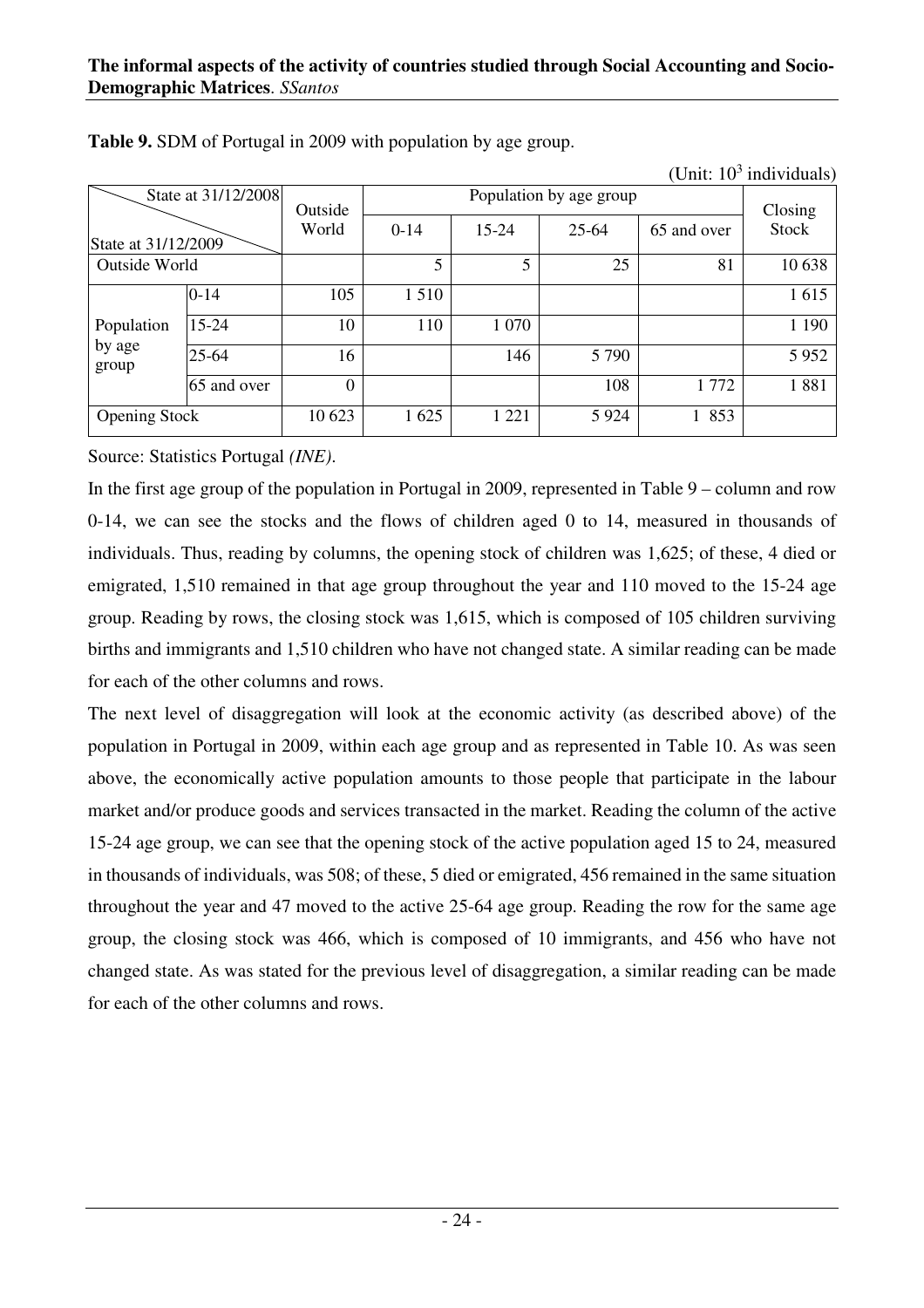|                                               |                            |                      |                  |                  |            |        | Population by age group and economic activity |         |      |                 |         |        |                 |       |                  |
|-----------------------------------------------|----------------------------|----------------------|------------------|------------------|------------|--------|-----------------------------------------------|---------|------|-----------------|---------|--------|-----------------|-------|------------------|
|                                               |                            |                      |                  | Outside<br>World | $0 - 14$   |        | 15-24                                         |         |      | 25-64           |         |        | 65 and over     |       | Closing<br>Stock |
|                                               |                            |                      |                  |                  |            | Active | Inactive                                      | Total   |      | Active Inactive | Total   |        | Active Inactive | Total |                  |
|                                               |                            |                      |                  | $\mathbf{1}$     | $\sqrt{2}$ | 3      | $\overline{4}$                                |         | 5    | 6               |         | $\tau$ | 8               |       | 9                |
|                                               |                            | Outside World        | $\mathbf{1}$     |                  | 5          | 5      |                                               | 5       | 22   | $\mathfrak{Z}$  | 25      | 42     | 39              | 81    | 10 638           |
|                                               | $\overline{2}$<br>$0 - 14$ |                      |                  | 105              | 1510       |        |                                               |         |      |                 |         |        |                 |       | 1615             |
|                                               |                            | Active               | 3                | 10               |            | 456    |                                               |         |      |                 |         |        |                 |       | 466              |
| Population by age group and economic activity | $15 - 24$                  | Inactive             | $\overline{4}$   |                  | 110        |        | 614                                           |         |      |                 |         |        |                 |       | 724              |
|                                               |                            | Total                |                  | $10\,$           | 110        |        |                                               | 1 0 7 0 |      |                 |         |        |                 |       | 1 1 9 0          |
|                                               |                            | Active               | 5                | 16               |            | 47     |                                               |         | 4734 |                 |         |        |                 |       | 4797             |
|                                               | 25-64                      | Inactive             | 6                |                  |            |        | 100                                           |         |      | 1 0 5 6         |         |        |                 |       | 1 1 5 6          |
|                                               |                            | Total                |                  | 16               |            |        |                                               | 146     |      |                 | 5 7 9 0 |        |                 |       | 5952             |
|                                               |                            | Active               | $\boldsymbol{7}$ | $\boldsymbol{0}$ |            |        |                                               |         | 35   |                 |         | 284    |                 |       | 320              |
|                                               | and over                   | Inactive             | 8                |                  |            |        |                                               |         |      | 73              |         |        | 1488            |       | 1561             |
|                                               | 65                         | Total                |                  | $\boldsymbol{0}$ |            |        |                                               |         |      |                 | 108     |        |                 | 1772  | 1881             |
|                                               |                            | <b>Opening Stock</b> | 9                | 10 623           | 1 625      | 508    | 714                                           | 1 2 2 1 | 4791 | 1 1 3 3         | 5 9 2 4 | 326    | 1527            | 1853  |                  |

**Table 10.** SDM of Portugal in 2009 with population by age group and economic activity.

(Unit:  $10^3$  individuals)

Source: Statistics Portugal *(INE)*.

The above-described work with population movements within a country, during a specific period captured by a SDM, can complement and improve the information that has been captured by a SAM regarding the production, consumption and income of the institutional sector of households – one of the five institutional sectors identified by the current System of National Accounts (2008 SNA), the others being: financial and non-financial corporations, government and non-profit institutions serving households.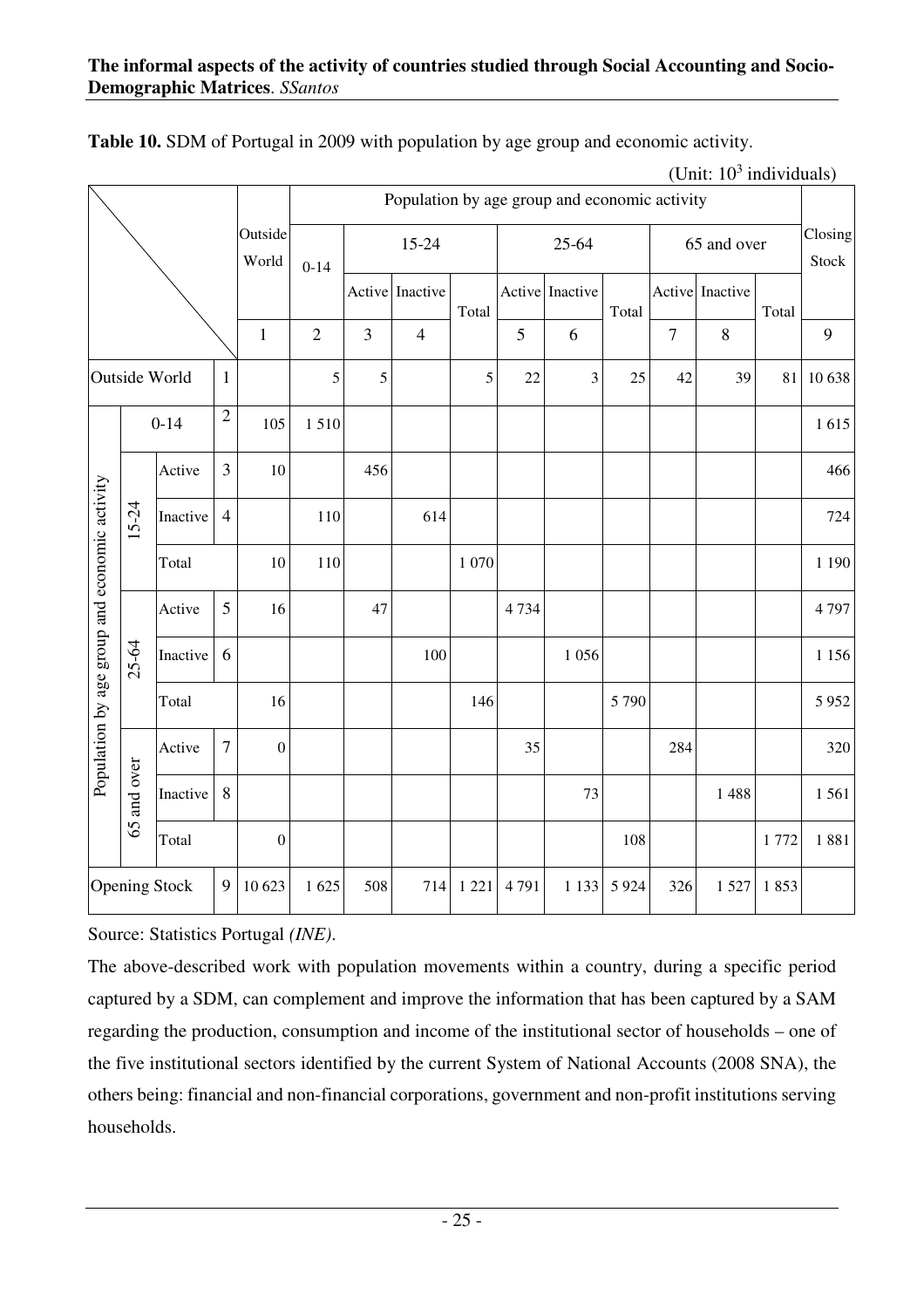#### **5. Studying the informal aspects of the activity of countries with SAMs and SDMs**

Chapter 25 of the 2008 SNA (System of National Accounts) identifies in the activity of countries a part "that reflects the effort of people without formal jobs to engage in some form of monetary economic activity" (ISWGNA, 2009: 471), in which the household unincorporated enterprises, operating within the production boundary of the  $SNA<sup>4</sup>$ , sell or barter on the market most or all of their output; in other words, they have market output. Because they operate on a small scale, at a low level of organisation, with little or no division between factors of production, the income that is generated by their activity is the so-called mixed income. Thus, as is mentioned in Chapters 7 and 24 of the 2008 SNA, the mixed income is the compensation of the owner(s) of an unincorporated enterprise or members of the same household that may contribute with unpaid labour inputs of a similar kind to those that could be provided by paid employees. Since the household unincorporated enterprises may operate with or without paid employees, the distinction can be established respectively between employers' mixed income and own-account workers' mixed income. Employers and own-account workers are often named self-employed.

Within the framework of the proposed SAM, this compensation of employers and own-account workers can be added to the compensation of employees, thus completing total compensation of labour in the gross added value of the activity of countries, together with the corresponding contribution to the functional distribution of the generated income. In turn, when we think of the institutional distribution of the generated income, the disaggregation of the households may follow what which is defined in Chapter 4-G of the 2008 SNA, in other words in accordance with their main source of income (ISWGNA, 2009: 82-84). The following groups could be studied: employees; employers and own-account workers; recipients of property and transfer income. However, after it is generated, this income follows a path during which it is distributed among institutions and accumulated by institutions, and this factor should not be neglected, otherwise a part of the network of linkages underlying the activity of countries would be missed.

In this respect, we should bear in mind the two general principles recommended by Pyatt and Round regarding the taxonomy to be adopted in the SAMs' design: "the classifications adopted for factors, for goods and non-factor services, and also for institutions need to be developed jointly" (the activities would certainly be included here, if they had been included in the SAM used in the article<sup>5</sup>); and the "classification system should be designed in such a way that any underlying duality is apparent"

 $\overline{a}$ <sup>4</sup> As defined in Chapter 6 of the 2008 SNA (ISWGNA, 2008: 98-101).

<sup>&</sup>lt;sup>5</sup> The inclusion of separate accounts for production activities was not considered important in the context of the article (Pyatt and Round, 2012: 252).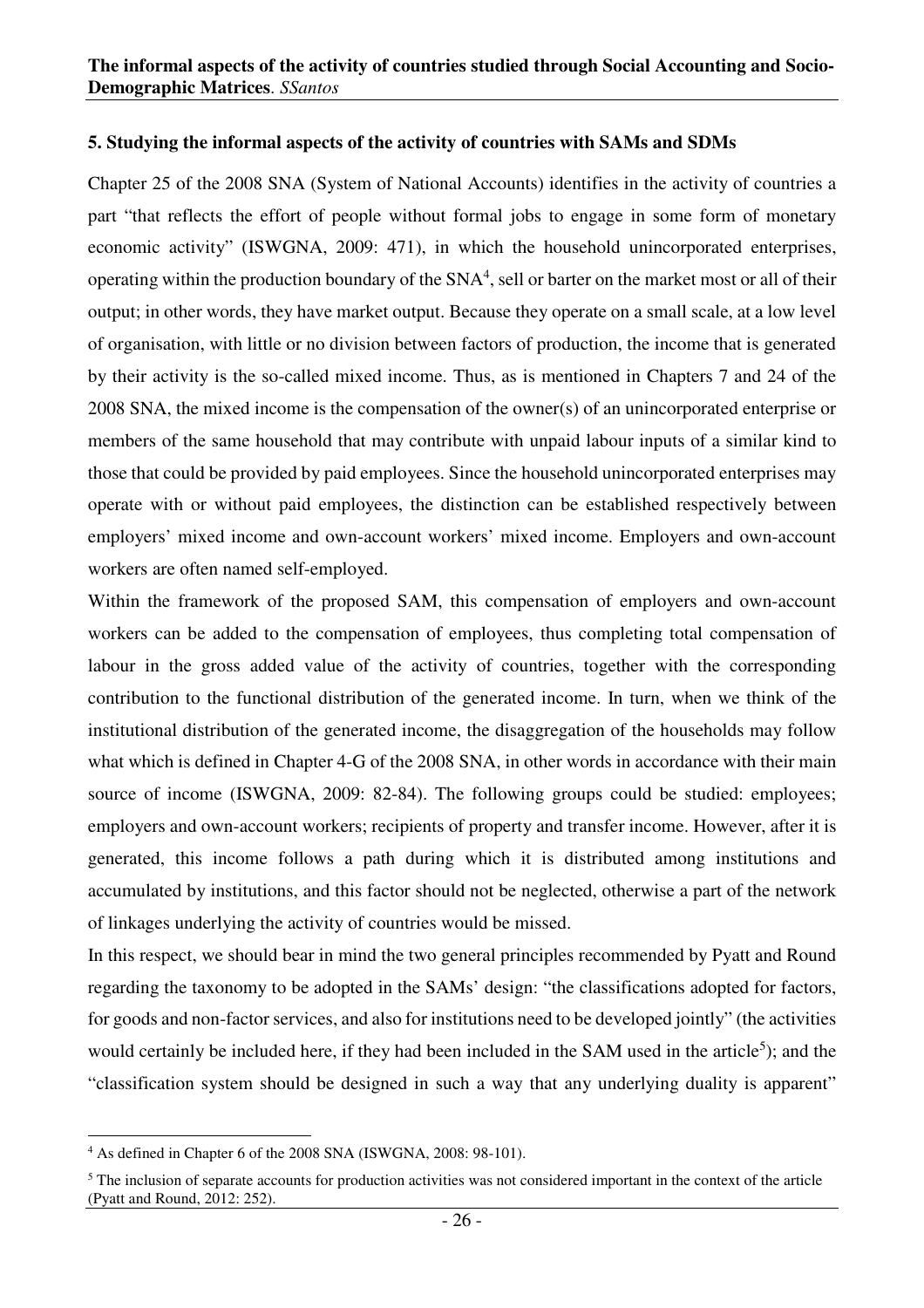(Pyatt and Round, 2012: 267). Respecting these principles avoids overlooking important parts (which may even be crucial) of the network of linkages, which we have been referring to.

Thus, in the basic structure proposed for a SAM, which is summarised in Table 1, the identification of the informal aspects of the activity of countries involves both production, and institutional accounts, and their corresponding blocks, with special attention being paid to the factors account in the former case and to the (current, capital, and eventually the financial) account of households, in the latter case.

If we assume that the above-mentioned informal part of the activity of countries is observed by the corresponding national accounts, its study will require the disaggregation of those accounts, and so the consistency with the whole system will automatically be guaranteed. Otherwise, those accounts will need to be extended further, and the whole system will need to be adjusted.

Whether in the case of disaggregation or in the case of extension, in the factors accounts, both formal labour (employees) and informal labour (employers and own-account workers) should be identified, with adjustments being made for activities and for products, if these are considered important. In turn, in the institutional accounts, formal and informal households should also be identified. Formal households will be those that, according to their main source of income, are employees or recipients of property and transfer income. The informal households will be those that, according to their main source of income, are employers or own-account workers.

In turn, in the SDM structure that we are proposing, those who participate in the labour market and in the supply side of the goods and services market represent the active population, which can be employed or unemployed. Within the employed category, we will identify employees as being formal, and employers and own-account workers, as being informal. Thus, in a study of the informal aspects of the activity in a specific space, namely, a country, the consideration of its population and the above described groups should involve the economic activity of those groups and also the corresponding origin and the destination of their income.

Under the current System of National Accounts (SNA 2008), all of the population in a country is represented by households – one of the five institutional sectors identified by that system, the others being: financial and non-financial corporations, government and non-profit institutions serving households. In keeping with what was stated above, when all of the population of a country is studied within a SDM framework, its movements (expressed in numbers of human beings) can be represented in the form of a stock-flow matrix, which offers many possibilities for disaggregation, especially by age groups. In turn, the flows (expressed in currency units) representing households' production, consumption and income, can be studied within a SAM framework.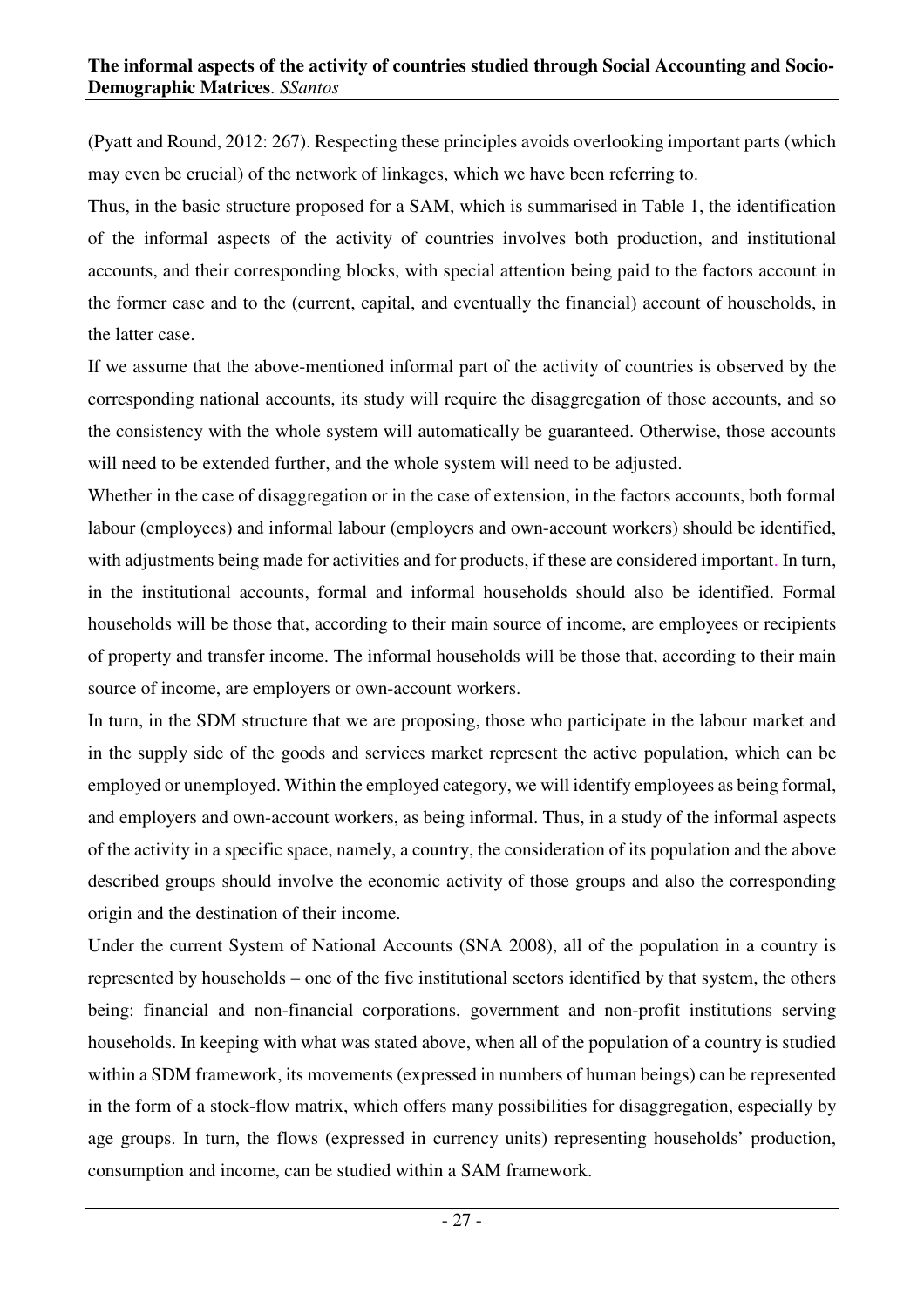From what has just been said SAMs and SDMs, and their underlying approaches, allow for the study of a wide range of different aspects involved in the informal aspects of the countries' activity (and many other areas), that can be identified in accordance with the purposes of each specific study. Let's suppose that, in studying a possible increment of the informal aspects of the activity of countries, we wish to identify some macroeconomic effects of increases in the compensation of the informal labour on one hand, and, on the other hand, in either the incomes or the expenditures of the informal households. That possible increment can be seen both as an effort to correct a possible undervaluation of the activity of the household unincorporated enterprises by the national accounts, and also as an alternative to absorb a part of existing unemployment.

Given such a purpose, our attention necessarily has to be focused, on one hand, on those who are active and informally employed and, on the other hand, on the corresponding flows of income that are received and then spent by the group whose main source of income comes from the corresponding activity – the informal households. The following exposition, illustrated by the example of an application to Portugal, will show a simple possible way of using the tools presented above in a study with that particular purpose.

Table 11 shows a SDM for Portugal in 2009, with a disaggregation which allows for the identification of those who are informally employed, as described above, in columns and rows 4, 8 and 12, grouped by age levels. Because the numbers of the 15-24 age group, column and row 4, are insignificant, our attention will be focused on the other two groups.

Thus, when reading column 8 it can be seen that the opening stock of the informally employed, aged 25-64, measured in thousands of individuals, was 915 (8.6 % of the total population and 75.7 % of the total informally employed); of these, 3 either died or emigrated, 876 remained in the same situation throughout the year, 6 became unemployed and 30 moved to the informally employed 65 and over age group. Reading along the row (8) for the same group it can be seen that the closing stock was 878, which is composed of (approximately) 1 thousand individuals who moved from the informally employed 15-24 age group and (approximately) 876 who did not change their status.

In the case of the population aged 65 and over that is informally employed, from the reading of column 12, shows that it is represented by 293 thousands of individuals (2.8 % of the total population and 24.2 % of the total informally employed); of these, 37 either died or emigrated and 256 remained in the same situation throughout the year.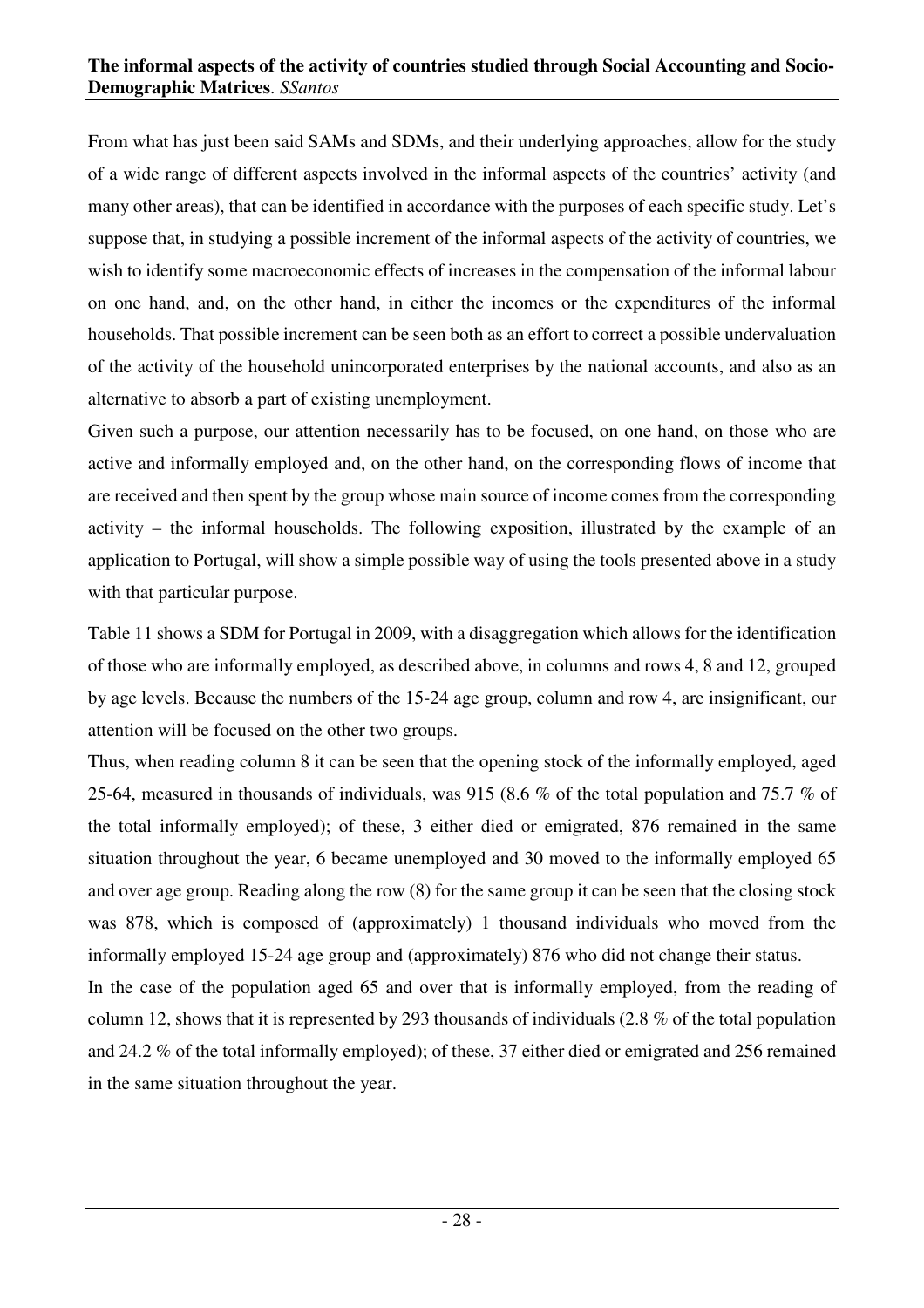**Table 11.** SDM of Portugal in 2009 with population by age group, economic activity and market participation.

(Unit:  $10^3$  individuals)

|                                                                     |                      |        |          |                                                                                                                                                                                                                                                                                           |                  |                  |                |                  |                |                  | Population by age group, economic activity and market participation |                  |          |         |
|---------------------------------------------------------------------|----------------------|--------|----------|-------------------------------------------------------------------------------------------------------------------------------------------------------------------------------------------------------------------------------------------------------------------------------------------|------------------|------------------|----------------|------------------|----------------|------------------|---------------------------------------------------------------------|------------------|----------|---------|
|                                                                     |                      |        |          |                                                                                                                                                                                                                                                                                           |                  | Outside          |                |                  |                |                  | 15-24                                                               |                  |          |         |
|                                                                     |                      |        |          |                                                                                                                                                                                                                                                                                           |                  | World            | $0 - 14$       |                  |                | Active           |                                                                     |                  |          |         |
|                                                                     |                      |        |          |                                                                                                                                                                                                                                                                                           |                  |                  |                |                  | Employed       |                  |                                                                     |                  | Inactive |         |
|                                                                     |                      |        |          |                                                                                                                                                                                                                                                                                           |                  |                  |                | Formal           | Informal       | Total            | Unemployed                                                          | Total            |          | Total   |
|                                                                     |                      |        |          |                                                                                                                                                                                                                                                                                           |                  | $\mathbf{1}$     | $\overline{2}$ | $\mathfrak{Z}$   | $\overline{4}$ |                  | 5                                                                   |                  | 6        |         |
| <b>Outside World</b>                                                |                      |        |          |                                                                                                                                                                                                                                                                                           | $\mathbf{1}$     |                  | 5              |                  |                |                  | 5                                                                   | 5                |          | 5       |
|                                                                     | $0 - 14$             |        |          |                                                                                                                                                                                                                                                                                           | $\overline{2}$   | 105              | 1510           |                  |                |                  |                                                                     |                  |          |         |
|                                                                     |                      |        |          | Formal                                                                                                                                                                                                                                                                                    | 3                | 10               |                | $\overline{362}$ |                |                  |                                                                     |                  |          |         |
|                                                                     |                      |        |          | Informal                                                                                                                                                                                                                                                                                  | $\overline{4}$   |                  |                |                  | $\mathcal O$   |                  |                                                                     |                  |          |         |
|                                                                     |                      | Active |          | $\begin{array}{c}\n\hline\n\infty \\ \hline\n\infty \\ \hline\n\infty\n\end{array}$ $\begin{array}{c}\n\hline\n\infty \\ \hline\n\infty\n\end{array}$ $\begin{array}{c}\n\hline\n\infty \\ \hline\n\infty\n\end{array}$ $\begin{array}{c}\n\hline\n\infty \\ \hline\n\infty\n\end{array}$ |                  | 10               |                |                  |                | $\overline{362}$ |                                                                     |                  |          |         |
|                                                                     | 15-24                |        |          | Unemployed                                                                                                                                                                                                                                                                                | 5                |                  |                | 18               |                | 18               | 75                                                                  |                  |          |         |
|                                                                     |                      |        | Total    |                                                                                                                                                                                                                                                                                           |                  | 10               |                |                  |                |                  |                                                                     | $\overline{456}$ |          |         |
|                                                                     |                      |        | Inactive |                                                                                                                                                                                                                                                                                           | 6                |                  | 110            |                  |                |                  |                                                                     |                  | 614      |         |
|                                                                     |                      | Total  |          |                                                                                                                                                                                                                                                                                           |                  | 10               | 110            |                  |                |                  |                                                                     |                  |          | 1070    |
|                                                                     |                      |        |          | Formal                                                                                                                                                                                                                                                                                    | $\boldsymbol{7}$ | $\overline{16}$  |                | 42               |                |                  |                                                                     |                  |          |         |
|                                                                     |                      |        |          | <b>Porma</b><br><b>Contract Contract Contract Contract Contract Contract Contract Contract Contract Contract Contract Contract Contract Contract Contract Contract Contract Contract Contract Contract Contract Contract Contract Contr</b><br>Informal                                   | $8\,$            |                  |                |                  | $\mathbf{1}$   |                  |                                                                     |                  |          |         |
|                                                                     |                      | Active |          |                                                                                                                                                                                                                                                                                           |                  | 16               |                |                  |                | 43               |                                                                     |                  |          |         |
|                                                                     | 25-64                |        |          | Unemployed                                                                                                                                                                                                                                                                                | 9                |                  |                |                  |                |                  | 3                                                                   |                  |          |         |
|                                                                     |                      |        | Total    |                                                                                                                                                                                                                                                                                           |                  | 16               |                |                  |                |                  |                                                                     | 47               |          |         |
|                                                                     |                      |        | Inactive |                                                                                                                                                                                                                                                                                           | 10               |                  |                |                  |                |                  |                                                                     |                  | 100      |         |
| Population by age group, economic activity and market participation |                      |        | Total    |                                                                                                                                                                                                                                                                                           |                  | $\overline{16}$  |                |                  |                |                  |                                                                     |                  |          | 146     |
|                                                                     |                      |        |          | Formal                                                                                                                                                                                                                                                                                    | 11               | $\boldsymbol{0}$ |                |                  |                |                  |                                                                     |                  |          |         |
|                                                                     |                      |        |          | Informal                                                                                                                                                                                                                                                                                  | 12               |                  |                |                  |                |                  |                                                                     |                  |          |         |
|                                                                     |                      | Active |          | $\begin{array}{c}\n\hline\n\downarrow \text{Form:}\n\\ \hline\n\uparrow \text{Re} \text{Im} \text{for} \text{Im}\n\\ \hline\n\downarrow \text{Total}\n\end{array}$                                                                                                                        |                  | $\boldsymbol{0}$ |                |                  |                |                  |                                                                     |                  |          |         |
|                                                                     | 65&more              |        |          | Unemployed                                                                                                                                                                                                                                                                                | 13               |                  |                |                  |                |                  |                                                                     |                  |          |         |
|                                                                     |                      |        | Total    |                                                                                                                                                                                                                                                                                           |                  | $\boldsymbol{0}$ |                |                  |                |                  |                                                                     |                  |          |         |
|                                                                     |                      |        | Inactive |                                                                                                                                                                                                                                                                                           | 14               |                  |                |                  |                |                  |                                                                     |                  |          |         |
|                                                                     |                      |        | Total    |                                                                                                                                                                                                                                                                                           |                  | $\boldsymbol{0}$ |                |                  |                |                  |                                                                     |                  |          |         |
|                                                                     | <b>Opening Stock</b> |        |          |                                                                                                                                                                                                                                                                                           | 15               | 10 623           | 1625           | 423              | $\mathbf{1}$   | 424              | 83                                                                  | 508              | 714      | 1 2 2 1 |

Source: Statistics Portugal *(INE)*.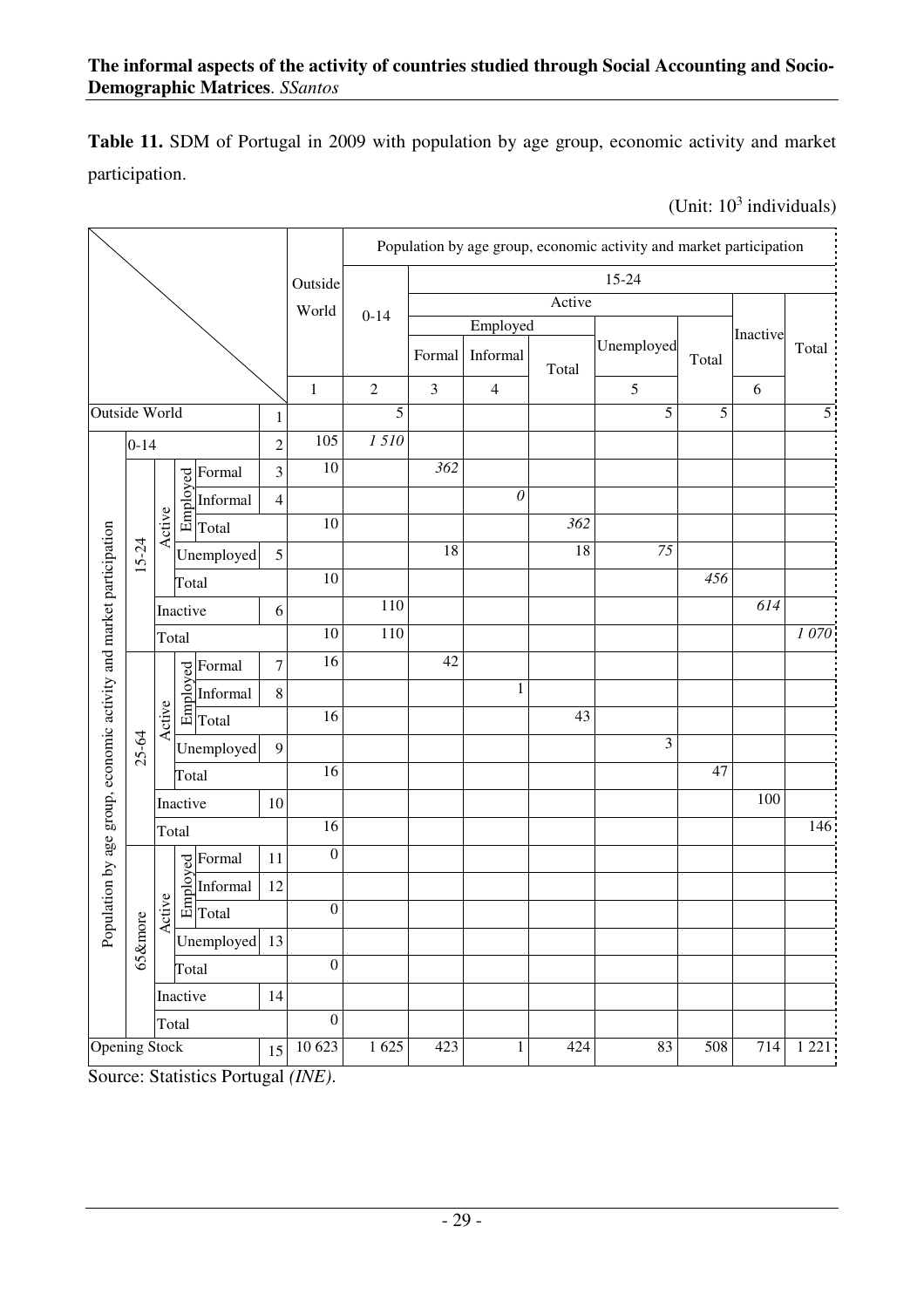**Table 11** (continued): SDM for Portugal in 2009.

|                                                   |           |        |                   | Population by age group, economic activity and market participation |                |                 |                 |           |       |          |         |                |          |        |          |       |          |       |                  |
|---------------------------------------------------|-----------|--------|-------------------|---------------------------------------------------------------------|----------------|-----------------|-----------------|-----------|-------|----------|---------|----------------|----------|--------|----------|-------|----------|-------|------------------|
|                                                   |           |        |                   |                                                                     |                |                 |                 | $25 - 64$ |       |          |         |                |          |        | 65&more  |       |          |       | Closing          |
|                                                   |           |        |                   |                                                                     |                |                 | Active          |           |       |          |         |                |          | Active |          |       |          |       | Stock            |
|                                                   |           |        |                   |                                                                     |                | Employed        |                 | Unem-     |       | Inactive | Total   |                | Employed |        | Unem-    |       | Inactive | Total |                  |
|                                                   |           |        |                   |                                                                     | Formal         | Informal        | Total           | ployed    | Total |          |         | Formal         | Informal | Total  | ployed   | Total |          |       |                  |
|                                                   |           |        |                   |                                                                     | $\overline{7}$ | $\,8\,$         |                 | 9         |       | 10       |         | 11             | 12       |        | 13       |       | 14       |       | 15               |
| Outside World                                     |           |        |                   |                                                                     | 11             | 3               | 13              | 9         | 22    | 3        | 25      | $\overline{4}$ | 37       | 41     | $\Omega$ | 42    | 39       | 81    | 10 638           |
| $0 - 14$                                          |           |        | $\overline{c}$    |                                                                     |                |                 |                 |           |       |          |         |                |          |        |          |       |          | 1615  |                  |
|                                                   |           |        | Formal            | $\mathfrak{Z}$                                                      |                |                 |                 |           |       |          |         |                |          |        |          |       |          |       | 373              |
|                                                   |           |        | Empl.<br>Informal | 4                                                                   |                |                 |                 |           |       |          |         |                |          |        |          |       |          |       | $\boldsymbol{0}$ |
|                                                   |           | Active | Total             |                                                                     |                |                 |                 |           |       |          |         |                |          |        |          |       |          |       | 373              |
|                                                   | $15 - 24$ |        | Unemployed        | 5                                                                   |                |                 |                 |           |       |          |         |                |          |        |          |       |          |       | 94               |
|                                                   |           |        | Total             |                                                                     |                |                 |                 |           |       |          |         |                |          |        |          |       |          |       | 466              |
|                                                   |           |        | Inactive          | 6                                                                   |                |                 |                 |           |       |          |         |                |          |        |          |       |          |       | 724              |
|                                                   |           |        | Total             |                                                                     |                |                 |                 |           |       |          |         |                |          |        |          |       |          |       | 1 1 9 0          |
| group, economic activity and market participation |           |        | Formal            | $\overline{7}$                                                      | 3 4 2 7        |                 |                 |           |       |          |         |                |          |        |          |       |          |       | 3 4 8 5          |
|                                                   |           |        | Empl.<br>Informal | $\,$ 8 $\,$                                                         |                | 876             |                 |           |       |          |         |                |          |        |          |       |          |       | 878              |
|                                                   |           | Active | Total             |                                                                     |                |                 | 4 3 0 4         |           |       |          |         |                |          |        |          |       |          |       | 4 3 6 3          |
|                                                   | $25 - 64$ |        | Unemployed        | 9                                                                   | 92             | 6               | 97              | 333       |       |          |         |                |          |        |          |       |          |       | 434              |
|                                                   |           |        | Total             |                                                                     |                |                 |                 |           | 4734  |          |         |                |          |        |          |       |          |       | 4 7 9 7          |
|                                                   |           |        | Inactive          | 10                                                                  |                |                 |                 |           |       | 1056     |         |                |          |        |          |       |          |       | 1 1 5 6          |
|                                                   |           |        | Total             |                                                                     |                |                 |                 |           |       |          | 5 7 9 0 |                |          |        |          |       |          |       | 5952             |
| age                                               |           |        | Formal            | 11                                                                  | $\overline{4}$ |                 |                 |           |       |          |         | 28             |          |        |          |       |          |       | $\overline{33}$  |
|                                                   |           |        | Empl.<br>Informal | $\overline{12}$                                                     |                | $\overline{30}$ |                 |           |       |          |         |                | 256      |        |          |       |          |       | 286              |
|                                                   |           | Active | Total             |                                                                     |                |                 | $\overline{34}$ |           |       |          |         |                |          | 284    |          |       |          |       | 319              |
| Population by                                     | 65&more   |        | Unemployed        | 13                                                                  |                |                 |                 |           |       |          |         |                |          |        | $\theta$ |       |          |       | 1                |
|                                                   |           |        | Total             |                                                                     |                |                 |                 |           | 35    |          |         |                |          |        |          | 284   |          |       | 320              |
|                                                   |           |        | Inactive          | 14                                                                  |                |                 |                 |           |       | 73       |         |                |          |        |          |       | 1488     |       | 1 5 6 1          |
|                                                   |           |        | Total             |                                                                     |                |                 |                 |           |       |          | 108     |                |          |        |          |       |          | 1772  | 1881             |
| <b>Opening Stock</b>                              |           |        |                   | 15                                                                  | 3533           | 915             | 4 4 4 8         | 343       | 4791  | 1 1 3 3  | 5 9 2 4 | 33             | 293      | 326    | $\Omega$ | 326   | 1 5 2 7  | 1853  |                  |

(Unit:  $10^3$  individuals)

Source: Statistics Portugal *(INE)*.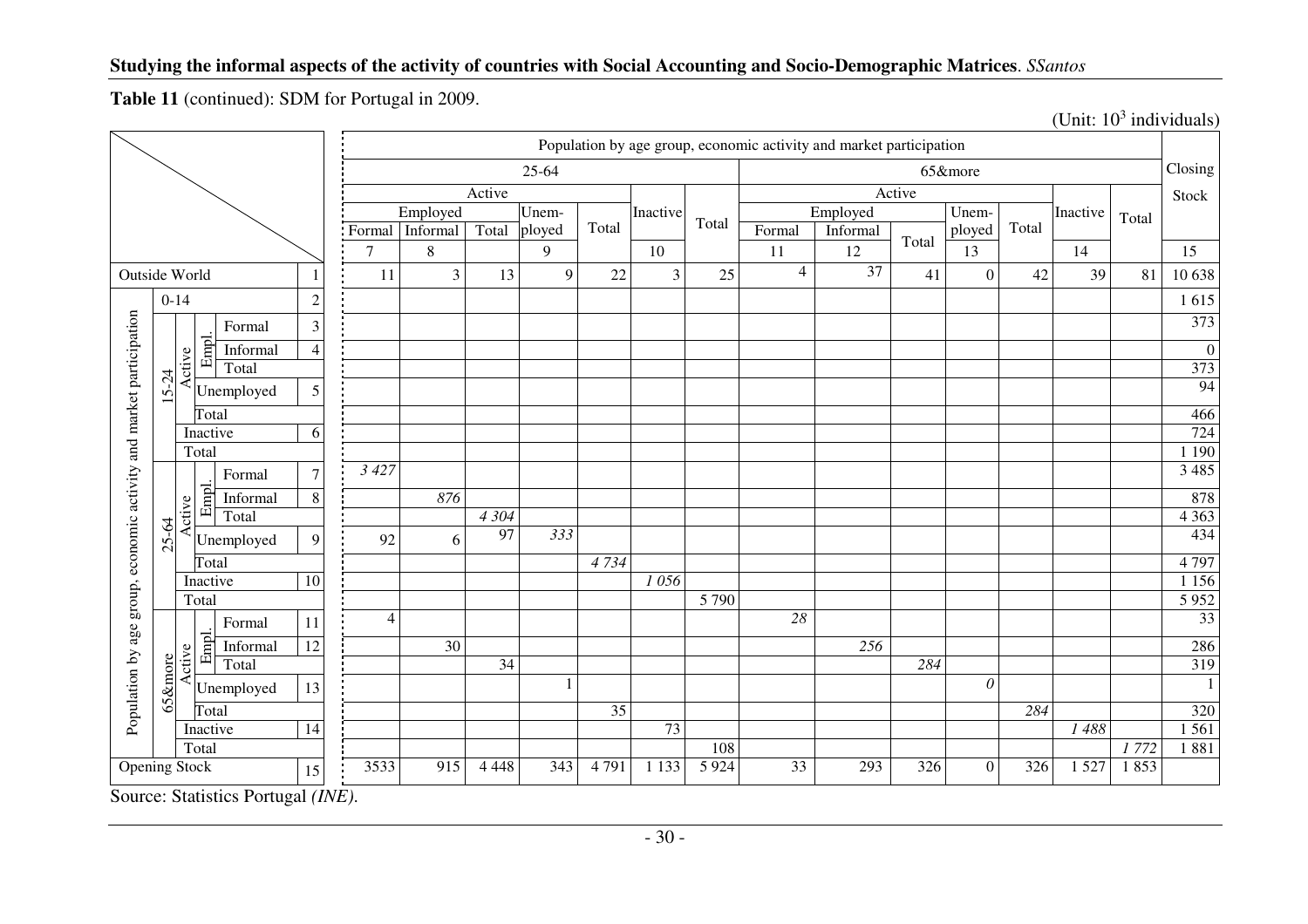Table 12, shows the above presented SAM for Portugal in 2009, with a disaggregation that allows the identification of the flows of income that are received and spent by informal households, through their current account, as well as, the compensation of informal labour (employers and own-account workers).

Thus, in row and column 4 the aggregate factors income related to informal labour can be seen, i.e. the above referred gross mixed income, which amounts to 17,745 million Euros and represent 11.2% of total aggregate factors income. From the reading in column it is also possible to see that 81.3% of the gross mixed income (14,418 million Euros) is received by the informal households, being the remaining 18.7% being received by the formal households, as characterized above.

In turn, row and column 7 show, respectively, the receipts (or incomes) and the expenditures of the current account of the group of households whose main source of income is the compensation of informal labour<sup>6</sup>. Since the row and column totals are equal, they represent the aggregate income of that group, amounting to 30,601 million Euros, and the corresponding totals of receipts and expenditures. This amount represents 12.1% of the total aggregate income. Reading along the row, one can see that this income is derived from the compensation of labour and capital – 26,374 million Euros  $(86.2\% )$  – while the remaining part came from current transfers within households, from the rest of the world and from other institutional sectors – 4,227 million Euros (13.8%). Reading down the column, one can see that this income was mainly spent on final consumption – 15,935 million Euros (52.1%), transferred in the form of current transfers: within households, to the government (namely in the form of current taxes on income, wealth, etc), to the rest of the world and to other institutional sectors – 3,643 million Euros (11.9 %). In reading the column, one can also see that the part of the aggregate income that was not spent on final consumption or transferred, was saved, and this amounts to 11,023 million Euros (36.0%), which represent a significant proportion, especially when compared with that of the formal households: 2.1%.

 $\overline{a}$  $6$  For a better understanding of the following reading, see Santos  $(2013)$  – Section 4.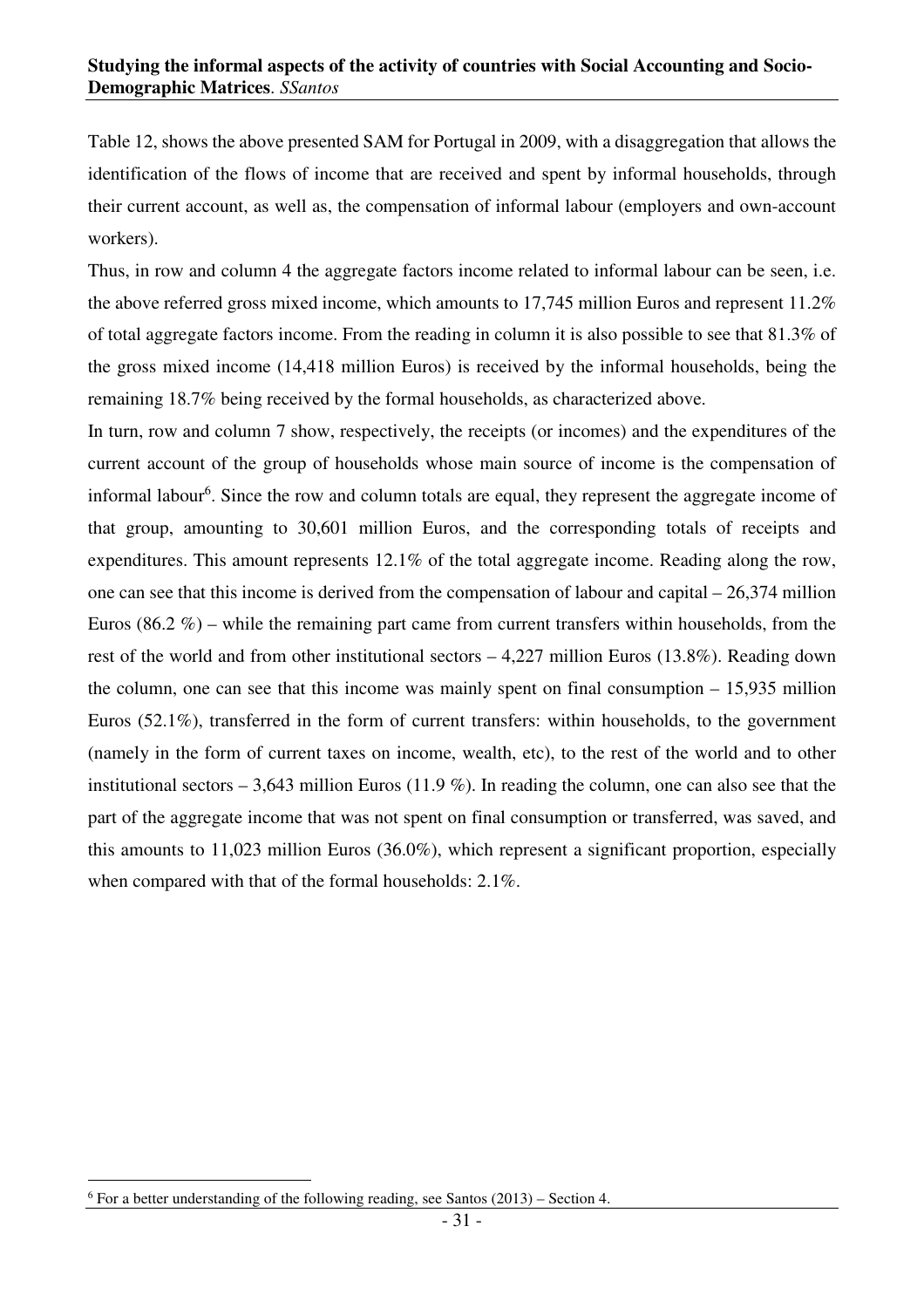Table 12<sup>7</sup>: SAM for Portugal in 2009, with disaggregated factors of production, the (domestic) institutions' current and capital account, and formal and informal labour and households

(Unit:  $10^6$  Euros)

|                     |                 |                             | Outlays (expenditures)                            |         | <b>PRODUCTION</b> |                     |        |                |         |         |  |  |  |  |
|---------------------|-----------------|-----------------------------|---------------------------------------------------|---------|-------------------|---------------------|--------|----------------|---------|---------|--|--|--|--|
|                     |                 |                             |                                                   |         |                   |                     |        | <b>FACTORS</b> |         |         |  |  |  |  |
|                     |                 |                             |                                                   |         |                   |                     | Labour |                |         |         |  |  |  |  |
|                     |                 |                             |                                                   |         |                   | PRODUCTS ACTIVITIES | Formal | Informal       | Capital | Total   |  |  |  |  |
|                     |                 | Incomes (receipts)          |                                                   |         | 1                 | $\overline{2}$      | 3      | 4              | 5       |         |  |  |  |  |
|                     |                 | <b>PRODUCTS</b>             |                                                   | 1       | 0                 | 162 661             | 0      | 0              | 0       |         |  |  |  |  |
|                     |                 | <b>ACTIVITIES</b>           |                                                   |         | 311 365           | $\bf{0}$            | 0      | 0              | 0       | 0       |  |  |  |  |
|                     |                 |                             | Formal                                            | 3       | 0                 | 85 888              | 0      | 0              | 0       | 0       |  |  |  |  |
| PRODUCTION          |                 | Labour<br>Informal          |                                                   |         | 0                 | 17745               | 0      | 0              | 0       | 0       |  |  |  |  |
|                     | <b>FACTORS</b>  | Capital                     |                                                   | 5       | 0                 | 45 770              | 0      | 0              | 0       | 0       |  |  |  |  |
|                     |                 | Total                       |                                                   |         | 0                 | 149 403             | ٥      | $\mathbf{0}$   | 0       | 0       |  |  |  |  |
|                     |                 |                             |                                                   | 6       | 0                 | 0                   | 81724  | 3 3 2 7        | 8591    | 93 641  |  |  |  |  |
|                     |                 | $s$ (by source<br>Household | Formal<br>Informal<br>Contain                     | 7       | 0                 | 0                   | 4033   | 14418          | 7922    | 26374   |  |  |  |  |
|                     |                 |                             |                                                   |         | 0                 | 0                   | 85 757 | 17745          | 16513   | 120 015 |  |  |  |  |
|                     | CURRENT ACCOUNT | <b>Enterprises</b>          | (nonfinancial corporations)                       | 8       | 0                 | 0                   | 0      | 0              | 14 615  | 14 615  |  |  |  |  |
|                     |                 |                             | Financial corporations                            | 9       | 0                 | $\mathbf{0}$        | 0      | 0              | 5990    | 5 9 9 0 |  |  |  |  |
|                     |                 | Government                  |                                                   | 10      | 19 694            | 522                 | 0      | 0              | $-34$   | $-34$   |  |  |  |  |
| <b>INSTITUTIONS</b> |                 |                             | NonProfitInstitutionsSer<br>vingHouseholds(NPISH) | 11      | 0                 | 0                   |        | 0              | 837     | 837     |  |  |  |  |
|                     |                 | Total                       |                                                   |         | 19 694            | 522                 | 85 757 | 17745          | 37 921  | 141 423 |  |  |  |  |
|                     |                 | Households                  |                                                   | 12      | 0                 | 0                   | 0      | 0              | 0       | 0       |  |  |  |  |
|                     | <b>ACCOUNT</b>  | <b>Enterprises</b>          | (nonfinancial corporations)                       | 13      | 0                 | 0                   | 0      | 0              | 0       | 0       |  |  |  |  |
|                     |                 |                             | Financial corporations                            | 14      | 0                 | 0                   | 0      | 0              | 0       | 0       |  |  |  |  |
|                     |                 | Government                  |                                                   | 15      | 0                 | 0                   | 0      | 0              | 0       | 0       |  |  |  |  |
|                     | <b>CAPITAL</b>  |                             | NonProfitInstitutionsSer<br>vingHouseholds(NPISH) | 16      | 0                 | 0                   | 0      | 0              | 0       | 0       |  |  |  |  |
|                     |                 | Total                       |                                                   |         | 0                 | 0                   | 0      | 0              | 0       | 0       |  |  |  |  |
|                     |                 |                             | FINANCIAL ACCOUNT                                 | 17      | 0                 | $\bf{0}$            | 0      | 0              | 0       | 0       |  |  |  |  |
|                     |                 | <b>REST OF THE WORLD</b>    |                                                   | 18      | 59 823            | $-1222$             | 370    | 0              | 16 649  | 17019   |  |  |  |  |
| <b>TOTAL</b>        |                 |                             |                                                   | 390 882 | 311 365           | 86 127              | 17745  | 54 571         | 158 443 |         |  |  |  |  |

Sources: Statistics Portugal *(INE);* Portuguese Central Bank *(Banco de Portugal)*.

 $\overline{a}$  $7$  This table is Table 3 showing the other factors' account disaggregated by informal labour and capital (rows and columns 4 and 5) and households' current account disaggregated by main source of income (rows and columns 6 and 7), represented in italic font. In this disaggregation the data that could not be taken from the integrated economic accounts, are in italic font and were estimated, adopting the same structure of the same account in the SAM worked upon in Santos (2009).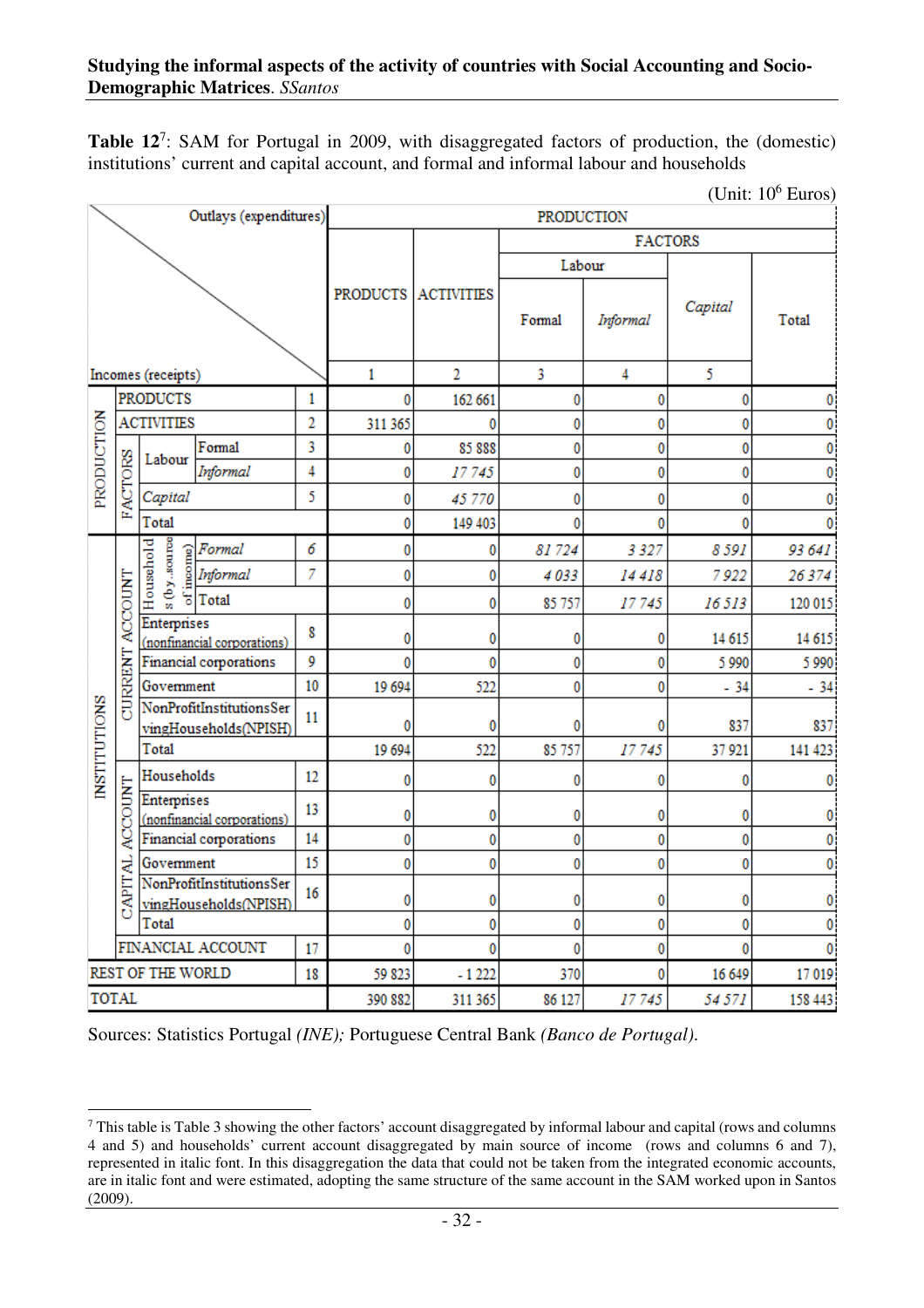**Table 12** (continued): SAM for Portugal in 2009, with disaggregated factors of production, the (domestic) institutions' current and capital account, and formal and informal labour and households

(Unit:  $10^6$  Euros)

|                     |                                     |                                            | Outlays (expenditures)                           |    |         |                                                   |              | <b>INSTITUTIONS</b>                           |                           |            |                                                            |          |
|---------------------|-------------------------------------|--------------------------------------------|--------------------------------------------------|----|---------|---------------------------------------------------|--------------|-----------------------------------------------|---------------------------|------------|------------------------------------------------------------|----------|
|                     |                                     |                                            |                                                  |    |         |                                                   |              | CURRENT ACCOUNT                               |                           |            |                                                            |          |
|                     |                                     |                                            |                                                  |    | Formal  | Households (by main source of income)<br>Informal | Total        | Enterprises<br>(nonfinancial<br>corporations) | Financial<br>corporations | Government | NonProfitInsti-<br>tutionsServing<br>Households<br>(NPISH) | Total    |
|                     |                                     | Incomes (receipts)                         |                                                  |    | 6       | 7                                                 |              | 8                                             | 9                         | 10         | 11                                                         |          |
|                     | <b>PRODUCTS</b><br>1                |                                            |                                                  |    | 90 271  | 15 935                                            | 106 206      | $\mathbf{0}$                                  | 0                         | 37 160     | 3568                                                       | 146 934  |
|                     |                                     | <b>ACTIVITIES</b>                          |                                                  | 2  | 0       | 0                                                 | 0            | 0                                             | 0                         | O          | 0                                                          | 0        |
|                     |                                     | Labour                                     | Formal                                           | 3  | 0       | 0                                                 | 0            | 0                                             | 0                         | 0          | 0                                                          | 0        |
| PRODUCTION          |                                     |                                            | Informal                                         | 4  | 0       | 0                                                 | 0            | 0                                             | 0                         | 0          | 0                                                          | 0        |
|                     | <b>FACTORS</b>                      | Capital                                    |                                                  | 5  | 0       | 0                                                 | 0            | 0                                             | 0                         | 0          | 0                                                          | 0        |
|                     |                                     | Total                                      |                                                  |    | 0       | 0                                                 | $\mathbf{0}$ | 0                                             | 0                         | ٥          | 0                                                          | 0        |
|                     |                                     | Household                                  | Formal                                           | 6  | 499     | 155                                               | 655          | 1662                                          | 4855                      | 26330      | 86                                                         | 33 588   |
|                     |                                     | s (by.source<br>of income)                 | Informal                                         | 7  | 112     | 35                                                | 146          | 168                                           | 370                       | 2668       | 9                                                          | 3 3 6 1  |
|                     |                                     |                                            | Total                                            |    | 611     | 190                                               | 801          | 1830                                          | 5 2 2 6                   | 28 998     | 95                                                         | 36 949   |
|                     | <b>ACCOUNT</b>                      | Enterprises<br>(nonfinancial corporations) |                                                  | 8  | 1663    | 167                                               | 1830         | 0                                             | 613                       | 171        | 0                                                          | 2613     |
|                     |                                     |                                            | Financial corporations                           | 9  | 4734    | 555                                               | 5 2 8 9      | 519                                           | 131                       | 42         | 32                                                         | 6013     |
|                     | <b>CURRENT</b>                      | Government                                 |                                                  | 10 | 28838   | 2386                                              | 31 224       | 5 684                                         | 671                       | 8          | $\overline{22}$                                            | 37 610   |
| <b>INSTITUTIONS</b> |                                     |                                            | NonProfitInstitutionsSer<br>vingHouseholds(NPISH | 11 | 259     | 65                                                | 324          | 154                                           | 50                        | 1997       | 0                                                          | 2525     |
|                     |                                     | Total                                      |                                                  |    | 36 105  | 3 3 6 3                                           | 39 468       | 8 1 8 7                                       | 6 6 9 0                   | 31 215     | 150                                                        | 85 711   |
|                     |                                     | Households                                 |                                                  | 12 | 2705    | 11023                                             | 13 728       | 0                                             | 0                         | 0          | 0                                                          | 13 728   |
|                     | ACCOUNT                             | Enterprises                                | (nonfinancial corporations)                      | 13 | 0       | 0                                                 | 0            | 8 9 0 3                                       | 0                         | 0          | 0                                                          | 8 9 0 3  |
|                     |                                     |                                            | Financial corporations                           | 14 | 0       | 0                                                 | 0            | 0                                             | 5 2 8 3                   | Ô          | $\mathbf{0}$                                               | 5 2 8 3  |
|                     |                                     | Government                                 |                                                  | 15 | 0       | 0                                                 | 0            | 0                                             | 0                         | $-11695$   | 0                                                          | $-11695$ |
|                     | CAPITAL<br>NonProfitInstitutionsSer |                                            | vingHouseholds(NPISH                             | 16 | 0       | 0                                                 | 0            | 0                                             | 0                         |            | $-354$                                                     | $-354$   |
|                     |                                     | Total                                      |                                                  |    | 2705    | 11023                                             | 13 728       | 8 9 0 3                                       | 5 2 8 3                   | $-11695$   | $-354$                                                     | 15865    |
|                     |                                     |                                            | FINANCIAL ACCOUNT                                | 17 | 0       | 0                                                 | 0            | 0                                             | 0                         | ٥          | 0                                                          | 0        |
|                     |                                     | REST OF THE WORLD                          |                                                  | 18 | 1065    | 280                                               | 1345         | 240                                           | 110                       | 1726       | 0                                                          | 3 4 21   |
|                     | <b>TOTAL</b>                        |                                            |                                                  |    | 130 146 | 30 601                                            | 160 747      | 17331                                         | 12 08 2                   | 58 407     | 3 3 6 3                                                    | 251 931  |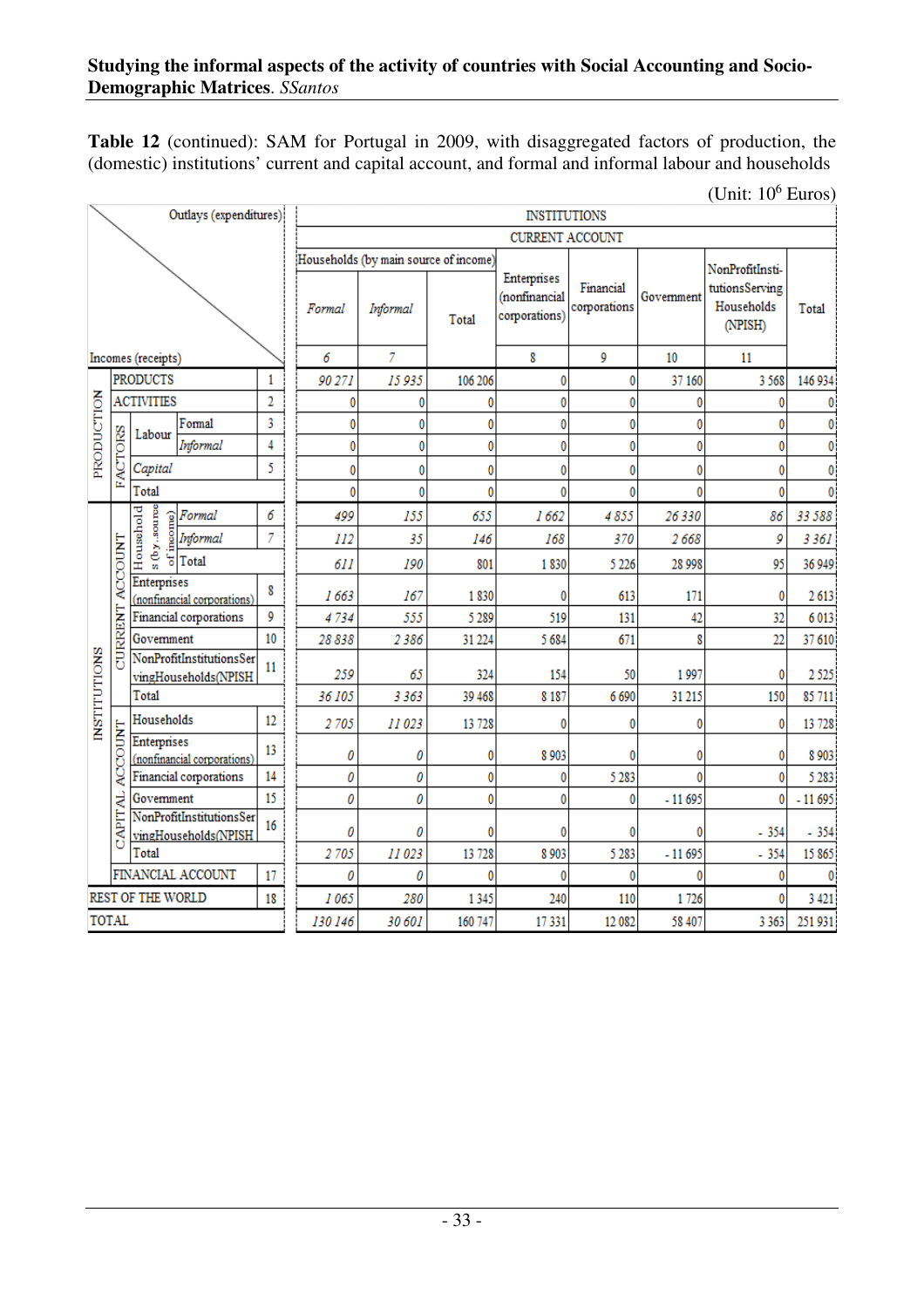**Table 12** (continued): SAM for Portugal in 2009, with disaggregated factors of production, the (domestic) institutions' current and capital account, and formal and informal labour and households

|                     |                |                                                 |                                                   |                |            |                                               |                           |                     |                                                            |        |                             | (Unit: $10^6$ Euros)                  |              |
|---------------------|----------------|-------------------------------------------------|---------------------------------------------------|----------------|------------|-----------------------------------------------|---------------------------|---------------------|------------------------------------------------------------|--------|-----------------------------|---------------------------------------|--------------|
|                     |                |                                                 | Outlays (expenditures):                           |                |            |                                               |                           | <b>INSTITUTIONS</b> |                                                            |        |                             |                                       |              |
|                     |                |                                                 |                                                   |                |            |                                               | CAPITAL ACCOUNT           |                     |                                                            |        |                             |                                       |              |
|                     |                |                                                 |                                                   |                | Households | Enterprises<br>(nonfinancial<br>corporations) | Financial<br>corporations | Government          | NonProfitInsti-<br>tutionsServing<br>Households<br>(NPISH) | Total  | FINANCIAL<br><b>ACCOUNT</b> | <b>REST OF</b><br>THE<br><b>WORLD</b> | <b>TOTAL</b> |
|                     |                | Incomes (receipts)                              |                                                   |                | 12         | 13                                            | 14                        | 15                  | 16                                                         |        | 17                          | 18                                    |              |
|                     |                | <b>PRODUCTS</b>                                 |                                                   | 1              | 7 2 6 9    | 19812                                         | 1 0 6 4                   | 5071                | 834                                                        | 34 051 |                             | 47 236                                | 390 882      |
|                     |                | <b>ACTIVITIES</b>                               |                                                   | $\overline{2}$ | 0          |                                               | 0                         | 0                   | 0                                                          | 0      |                             |                                       | 311 365      |
|                     |                | Labour                                          | Formal                                            | 3              | 0          | Ō                                             | 0                         | 0                   | 0                                                          | 0      |                             | 239                                   | 86 127       |
| PRODUCTION          |                |                                                 | Informal                                          | 4              | 0          | 0                                             | 0                         | 0                   | 0                                                          | 0      | 0                           | 0                                     | 17745        |
|                     | <b>FACTORS</b> | Capital                                         |                                                   | 5              | 0          | 0                                             | 0                         | 0                   | 0                                                          | 0      | 0                           | 8 8 0 0                               | 54 571       |
|                     |                | Total                                           |                                                   |                | 0          | Ō                                             | 0                         | 0                   | 0                                                          | 0      |                             | 9039                                  | 158 443      |
|                     |                | s (by.source                                    | Formal                                            | 6              | 0          | 0                                             | 0                         | 0                   | 0                                                          | 0      |                             | 2916                                  | 130 146      |
|                     | Household      |                                                 | Informal                                          | $\overline{7}$ | 0          | 0                                             | 0                         | 0                   | 0                                                          | 0      | 0                           | 866                                   | 30 601       |
|                     |                |                                                 |                                                   |                | 0          | 0                                             | 0                         | 0                   | 0                                                          | 0      |                             | 3783                                  | 160 747      |
|                     | ACCOUNT        | Enterprises<br>8<br>(nonfinancial corporations) |                                                   |                | 0          | 0                                             | 0                         | 0                   | 0                                                          | 0      |                             | 103                                   | 17331        |
|                     |                |                                                 | Financial corporations                            | 9              | 0          | 0                                             | 0                         | 0                   | 0                                                          | 0      |                             | 79                                    | 12082        |
|                     | CURRENT        | Government                                      |                                                   | 10             | 0          | 0                                             | 0                         | 0                   | 0                                                          | 0      | 0                           | 615                                   | 58 407       |
| <b>INSTITUTIONS</b> |                |                                                 | NonProfitInstitutionsServ<br>ingHouseholds(NPISH) | 11             | 0          | 0                                             | 0                         | 0                   | 0                                                          | 0      |                             |                                       | 3 3 6 3      |
|                     |                | Total                                           |                                                   |                | 0          | 0                                             | 0                         | 0                   | 0                                                          | 0      |                             | 4581                                  | 251 931      |
|                     |                | Households                                      |                                                   | 12             | 0          | Ô                                             | 53                        | 139                 | 0                                                          | 192    | $-9004$                     | 177                                   | 5 0 9 3      |
|                     | <b>ACCOUNT</b> | Enterprises                                     | (nonfinancial corporations)                       | 13             | 0          | 0                                             | 0                         | 795                 | 0                                                          | 795    | 11 407                      | 924                                   | 22 029       |
|                     |                |                                                 | Financial corporations                            | 14             | 0          | 0                                             | 53                        | $\overline{24}$     | 0                                                          | 77     | $-4157$                     |                                       | 1 202        |
|                     | ₹              | Government                                      |                                                   | 15             | 3          | 95                                            | 28                        | $\pmb{0}$           | $\overline{2}$                                             | 129    | 17 135                      | 1 1 1 8                               | 6687         |
|                     | <b>CAPIT</b>   |                                                 | NonProfitInstitutionsServ<br>ingHouseholds(NPISH) | 16             | 0          | Ō                                             | 0                         | 344                 | 0                                                          | 344    | 840                         | 14                                    | 844          |
|                     |                | Total                                           |                                                   |                | 3          | 95                                            | 135                       | 1301                | $\overline{2}$                                             | 1536   | 16 222                      | 2 2 3 2                               | 35 856       |
|                     |                |                                                 | FINANCIAL ACCOUNT                                 | 17             | 0          | 0                                             | 0                         | 0                   | 0                                                          | 0      | 36 659                      | 37 209                                | 73 868       |
|                     |                | REST OF THE WORLD                               |                                                   | 18             | $-2179$    | 2 1 2 2                                       |                           | 315                 | 8                                                          | 268    | 20 987                      | X                                     | 100 297      |
|                     | TOTAL          |                                                 |                                                   |                | 5 0 9 3    | 22 029                                        | 1 202                     | 6687                | 844                                                        | 35 856 | 73 868                      | 100 297                               | X            |

As was seen in Subsection 3.1.3, aggregates, indicators and balancing items, representative of the macroeconomic level of the activity of the Portuguese economy in 2009, can be calculated from the SAMs presented in Tables 3 and 12. This is the case with what is normally considered to be the main macroeconomic aggregate - Gross Domestic Product at market prices  $(GDP_{pm})$ , which amounts to 168,504 million Euros. Since our SAM does not identify the institutional sectors in the production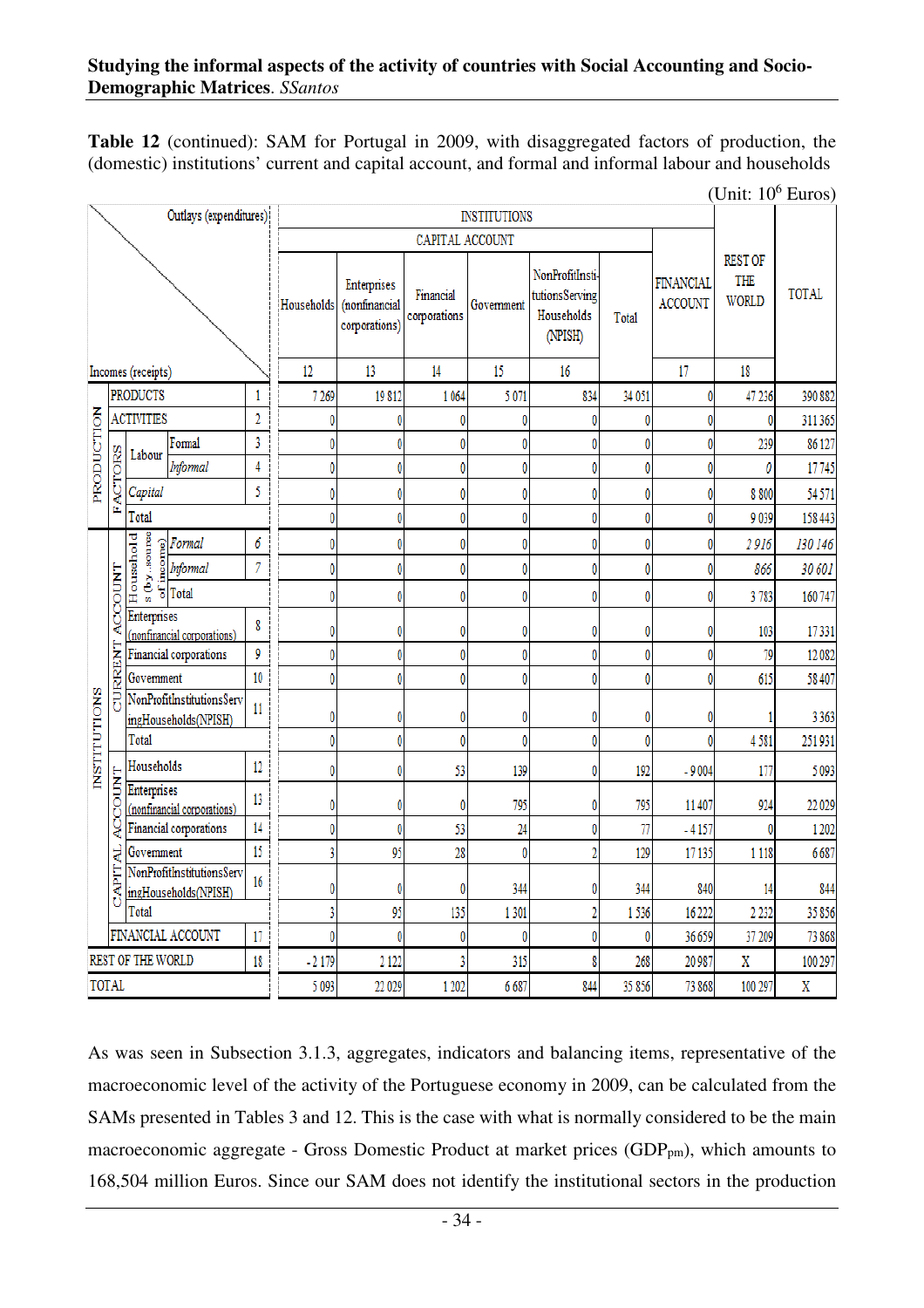accounts, the part corresponding to our group of study cannot be identified in that amount, although such a calculation is possible in the case of both Gross National Income and Disposable Income. Therefore, in the case of total Gross National Income, which has an amount of 161,639 million Euros, the share of informal households was 16.3%, while in the case of total Disposable Income, with an amount of 162,800 million Euros, the share of informal households was 16.6%.

In line with the above-mentioned purpose, for a better study of changes resulting from the increment of the informal aspects of the activity of countries, three scenarios will be presented: scenario A, involving an increase in gross mixed income (the total compensation of the informal labour); scenario B involving an increase in the part of the gross national income relating to the compensation of informal labour received by informal households; and scenario C, involving an increase in final consumption of informal households. The numerical SDM and SAM, presented in Tables 11 and 12, enable the identification of those changes. Algebraic SAMs, representing accounting multipliers (as described in Subsection 3.2) will enable the quantification of the macroeconomic effects of those increases, which will be summarised in the form of the changes occurring in the three abovementioned macroeconomic aggregates:  $GDP_{nm}$ , Gross National Income and Disposable Income, as shown in Table 13.

In scenario A, our attention was focused, on one hand, on cell (4,2) of the SAM, which represents the gross mixed income, or the total compensation of the informal labour, amounting to 17,745 million Euros, and, on the other hand, on the sum of the totals of columns 4, 8 and 12 of the SDM, which represent the opening stock of the informally employed, amounting to 1,209 thousand individuals. An increase of 20% was then applied to the informally employed, who became 1,451 thousand individuals. Assuming that the gross mixed income *per* informally employed remained the same, the new total amount in cell (4,2) of the SAM became 21,294 million Euros, which represents an increase of 3,549 million Euros in the total compensation of informal labour, or gross mixed income.

In scenarios B and C, increases of 20% were applied, respectively, to the part of the gross national income relating to the compensation of informal labour, received by informal households and to the final consumption of the informal households. That represent increases of 2,884 million Euros in SAM's cell (7,4), in the former case, and of 3,187 million Euros in SAM's cell (1,7), in the latter case.

Following the Subsection 3.2 description and considering as exogenous the accounts whose outlays are affected by the increases in each scenario, as well as the financial and the rest of the world accounts, accounting multipliers were calculated from the SAM for Portugal in 2009. The effects of such increases were materialized in "new" x vectors, after the X matrices have been recalculated with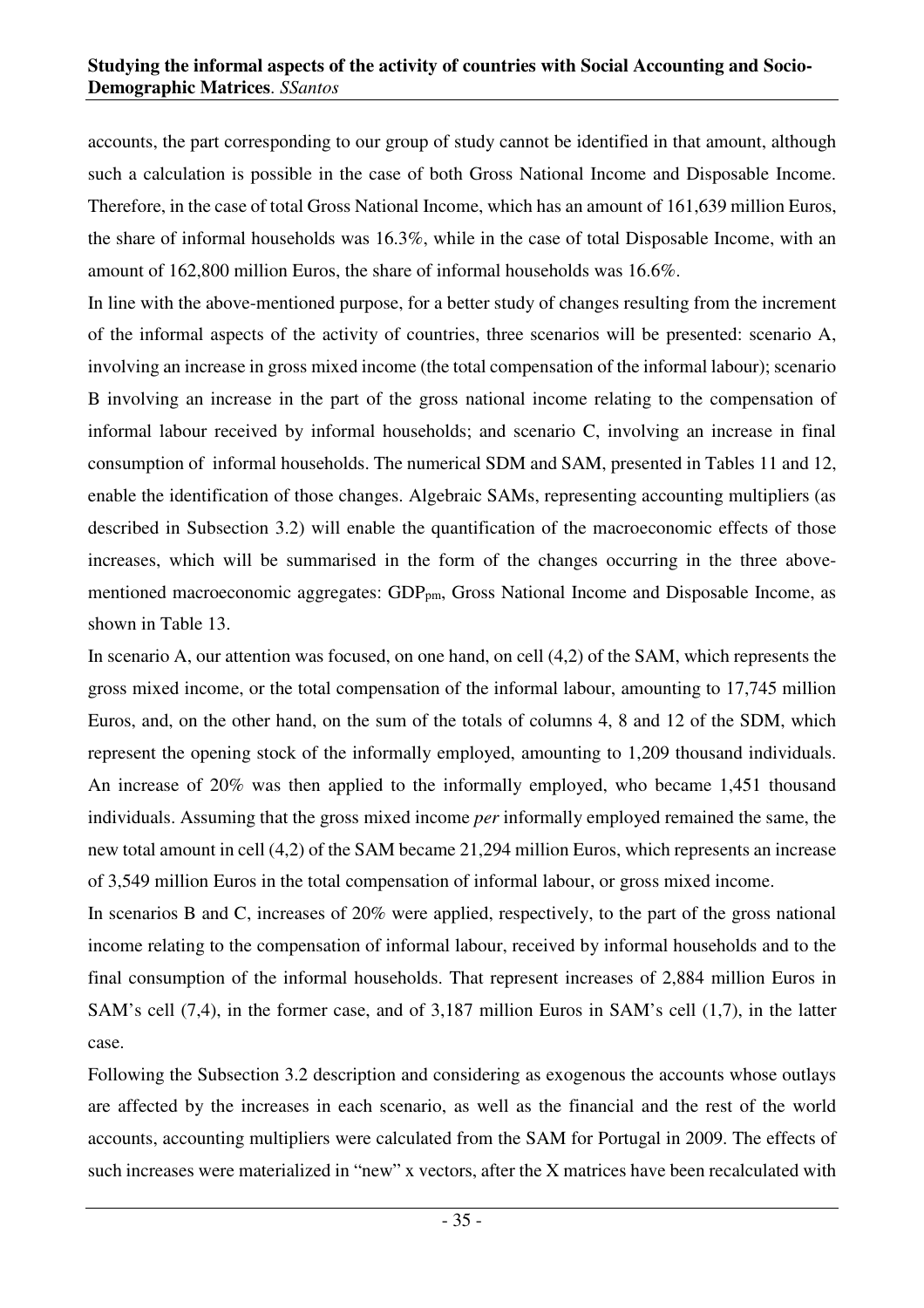the new amounts of the above mentioned cells. In each of the three scenarios, from equation (7), a "new" y<sub>n</sub> vector was determined and the rest of the "new" SAM was calculated considering equations (5) and (10). Table 13 shows the results, summarized by the changes in the macroeconomic aggregates.

Table 13. Percentage changes in macroeconomic aggregates in the three scenarios of possible increases in informal aspects of the activity of Portugal in 2009

|                                               |                     | Scenario A | Scenario B | Scenario C |
|-----------------------------------------------|---------------------|------------|------------|------------|
| Gross Domestic Product (GDP) at market prices | - Total             | 2.23       | 3.64       | 3.10       |
| <b>Gross National Income</b>                  | Total               | 2.33       | 4.88       | 2.98       |
| (GNI)                                         | Informal Households | 10.93      | 12.41      | 2.95       |
| Disposable Income (DI)                        | Total               | 2.27       | 4.76       | 2.90       |
|                                               | Informal Households | 9.55       | 11.11      | 3.22       |

Source: Own calculations.

Thus, the effects of an increase in gross mixed income (scenario A) were felt mainly at the level of the part of informal households in GNI and in DI. The totals of those aggregates, as well as, that of GDP, felt much lower or very identical effects.

In turn, the effects of an increase in compensation of informal labour received by informal households (scenario B) were felt in an identical form as the previous, but with higher impacts.

The effects of an increase in the final consumption of informal households (scenario C) were felt in a more undifferentiated manner in the selected aggregates, although in terms of totals they are higher than those verified with an increase in gross mixed income.

As far as the algebraic version of SAM used in the construction of the above scenarios is concerned, the accounting multipliers are based on assumptions that limit the results and the subsequent analysis of the constructed scenarios, as shown by Santos (2012). However, this methodology is very simple to apply and, from the author's point of view, it represents a good way of exemplifying the aspects that were aimed to be highlighted in this paper. On the other hand, some types of algebraic versions of the SDM could also have been adopted, together (or not) with the SAM, but that is left for the next opportunity.

Much work can be undertaken with SAM and SDM-based approaches in studies in this, and many other different areas.

Using a SAM-based approach, a study carried out with the current, capital and financial accounts of informal households, for instance, would make it possible to conduct other studies in the area of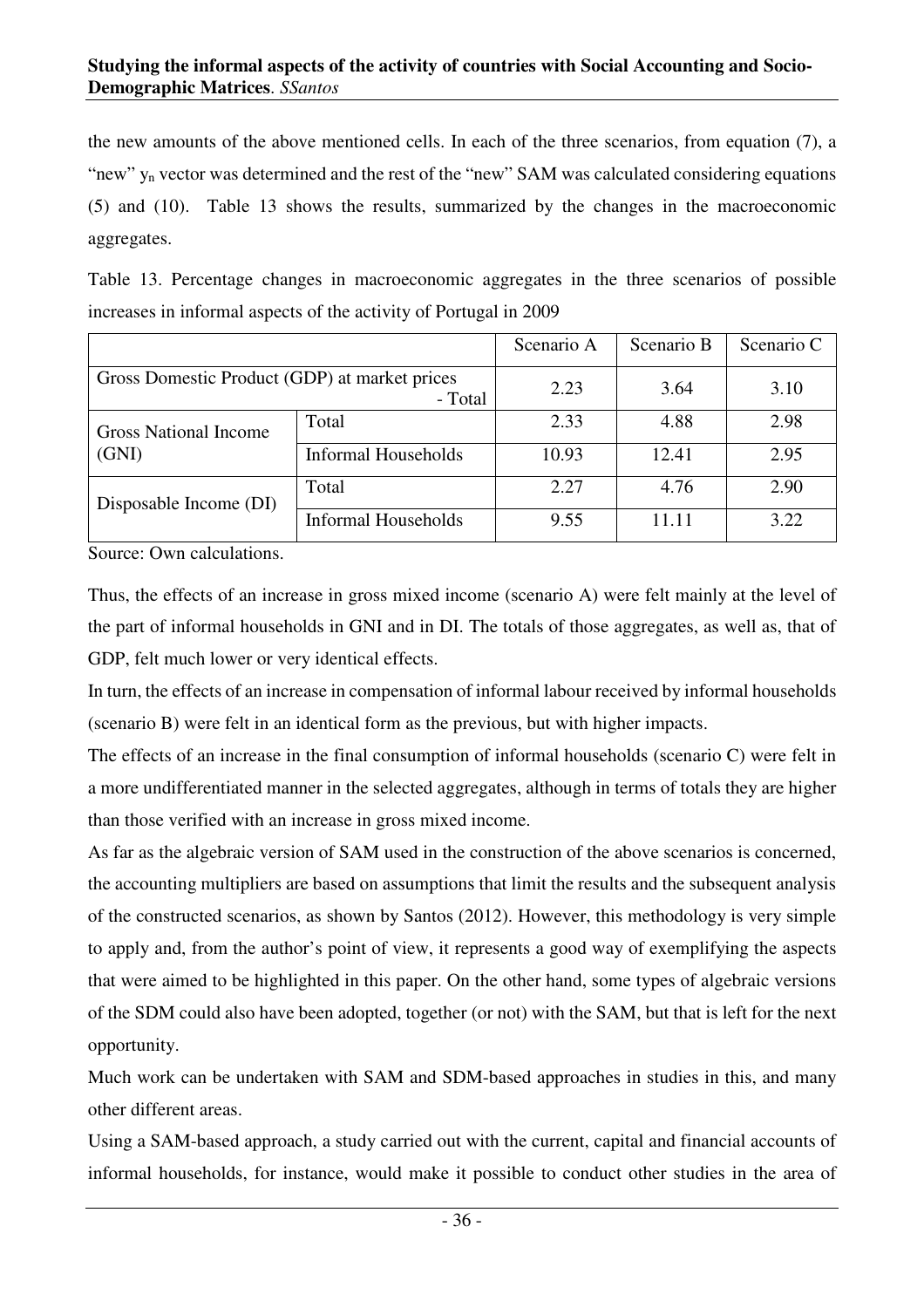microfinance, namely about the role played by microcredit in the activity of that group and in the generation of its income and that of the whole economy. Such a study could be complemented and improved by also using a SDM-based approach, from which the behaviour of the stocks and flows of the part of the population linked to the owners of household unincorporated enterprises could be introduced.

#### **6. Summary and concluding remarks**

The Social Accounting Matrix (SAM) and the Socio-Demographic Matrix (SDM) are tools that can be used for studying the activity of countries both empirically and theoretically, depending on whether they are presented in a numerical or algebraic version. These are the so-called SAM-based and SDMbased approaches for studying (measuring and modelling) the activity of countries.

Using the example of a numerical version, the analysis of the activity of Portugal in 2009 was focussed on the study of the informal aspects of the activity of countries. Using an algebraic version of the SAM, the performance of a number of experiments allowed for the analysis of three scenarios that resulted from changes in that same reality. In that example, our attention was focused on household unincorporated enterprises. In the case of that population group, identified in SDM, our attention was focused on the so called 'informally employed', who are the owners' household unincorporated enterprises, also known as employers and own-account workers, whether they operate with, or without, paid employees. In turn, in the SAM, our attention was focused, on one hand, on the flows of income generated by the informally employed, or the informal labour and, on the other hand, on the aggregate income that was received and expended by informal households – those whose main source of income is informal labour.

With our working tools, for the year being studied, it was possible to quantify the flows of the population of the country, by age groups and the corresponding participation in the labour market and in the supply side of goods and services market. On the other hand, for those groups (not by age), it was also possible to identify the amounts and the underlying structures of the corresponding generated, received and expended income. From the three scenarios that were experimented some macroeconomic effects of possible increments of the informal aspects of the activity of Portugal in 2009 were identified. Those increments were understood both to be an effort to correct a possible undervaluation of the informal aspects of the activity of the studied country, and as an alternative to absorb a part of the existing unemployment.

Our experiments involved increases of 20%: in the number of the informally employed (informal labour) and in the corresponding generated income - scenario A; in the part of the gross national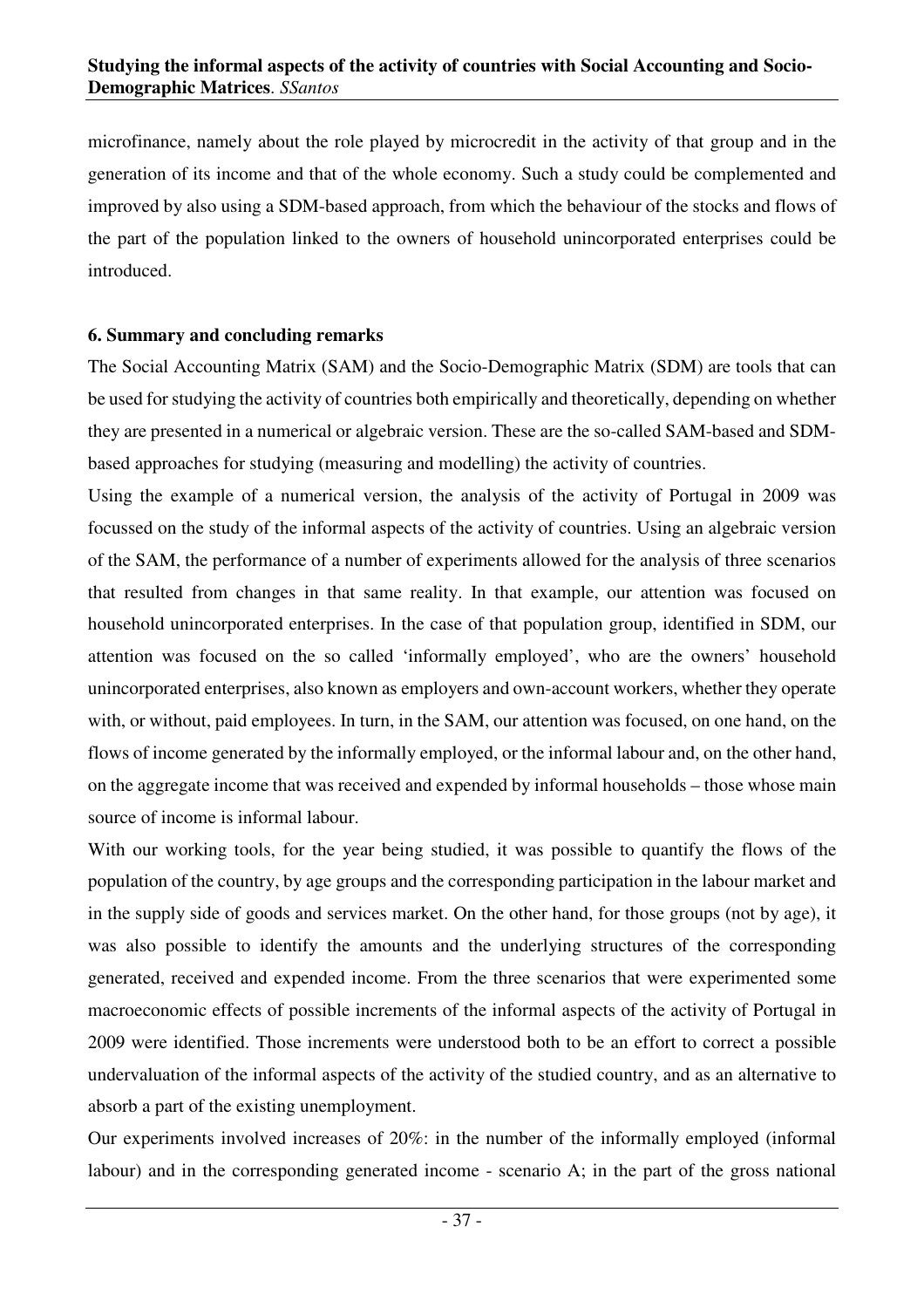income relating to the compensation of informal labour received by informal households - scenario B; and in the final consumption of informal households - scenario C.

The effects of those increases were summarised outside the matrix format through the quantification of changes in the GDP<sub>pm</sub>, Gross National Income and Disposable Income. Greater changes, either in totals, or the parts corresponding to informal households, highlight the impact in scenario B. The benefits of scenarios A and C are greater for the parts corresponding to the informal households in the former, and for the total economy in the latter.

Criticisms can be made, not only of the way in which the above experiments were performed, but also of the constraints imposed by the accounting multipliers (SAM-based model). This was, however, just a simple example of what can be done with the working tools of the SAM and the SDM. The importance of the informal aspects of the activity of countries varies from country to country; however, such aspects should not be neglected in those countries where the market output and monetary economic activity are increasing, or in countries that are largely dependent on the market but have high rates of unemployment and high levels of taxation and bureaucracy for registered enterprises, such as Portugal. The assessment of the importance of these informal aspects is only possible if they are included in the whole activity of those countries, using, for instance, both a SAM and a SDM. In such a case, the national statistics offices should pay special attention to these aspects, in order to produce meaningful information.

## **References**

Inter-Secretariat Working Group on National Accounts (United Nations, European Commission, International Monetary Fund, Organisation for Economic Cooperation and Development and World Bank) – ISWGNA (2009), *System of National Accounts 2008,* Series F, No. 2, Rev. 5, United Nations, New York.

Keuning S. and Ruijter W. (1988), "Guidelines to the construction of a Social Accounting Matrix", *Review of Income and Wealth*, 34, 71-100.

Pyatt, G. (2001), "Some Relationships between T-Accounts, Input-Output Tables and Social Accounting Matrices", *Economic Systems Research*, 13, 139-163.

Pyatt, G. (1999), "Some Relationships between T-Accounts, Input-Output Tables and Social Accounting Matrices", *Economic Systems Research*, 11, 365-387.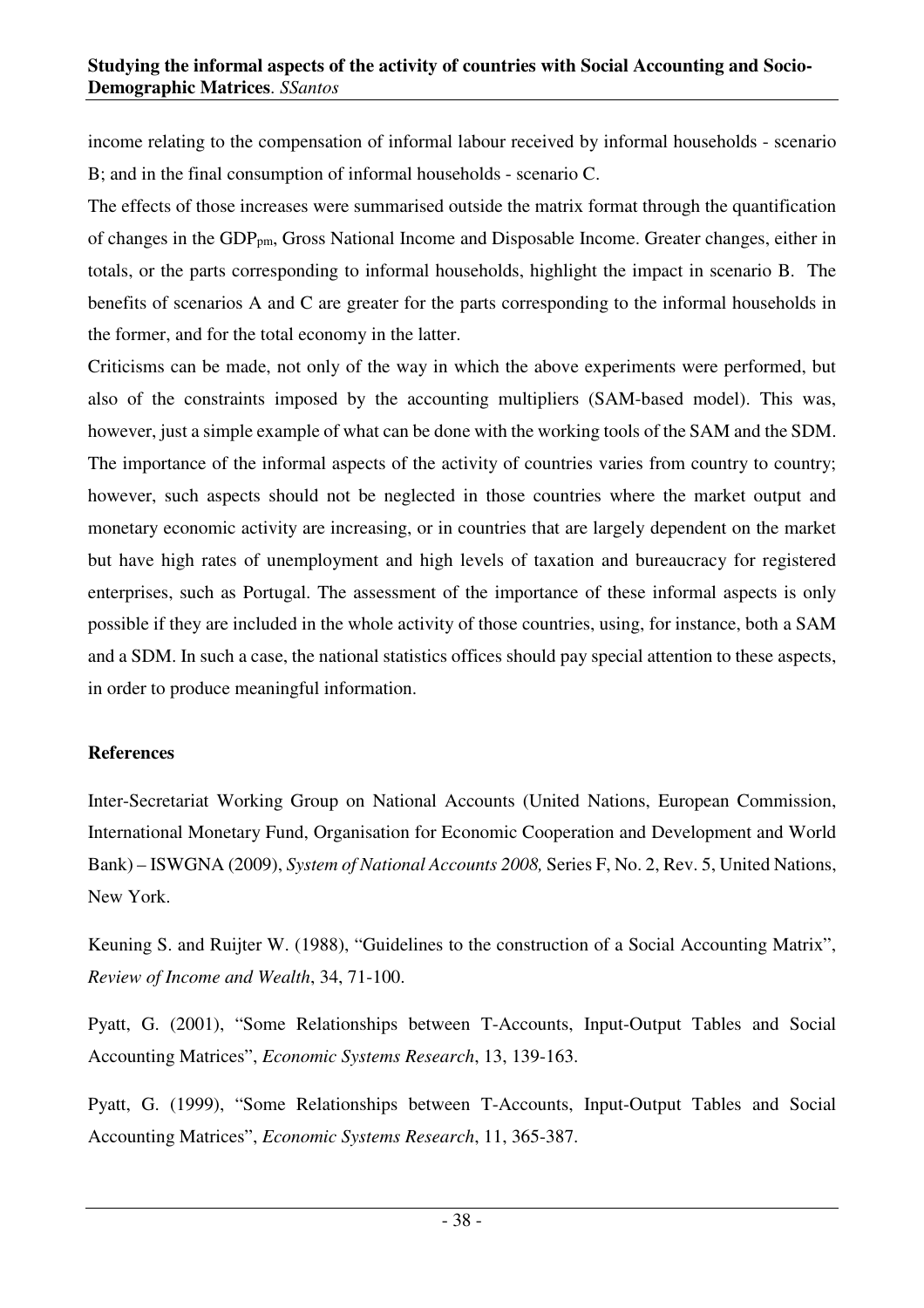Pyatt, G. (1991a), "SAMs, the SNA and National Accounting Capabilities", *Review of Income and Wealth*, 37, 177-198.

Pyatt, G. (1991) "Fundamentals of Social Accounting", *Economic Systems Research*, 3, 315-341.

Pyatt, G. (1988), "A SAM Approach to Modeling", *Journal of Policy Modeling, 1*0, 327-352.

Pyatt, G. (1985), "Commodity Balances and National Accounts: a SAM Perspective", *Review of Income and Wealth*, 31, 155-169.

Pyatt, G. and Roe, A.( 1977), *Social Accounting for Development Planning with Special Reference to Sri Lanka*, Cambridge University Press, Cambridge, UK.

Pyatt, G. and Round, J. (2012), "Distributional Invariance and the Design of SAMs", *Economic Systems Research*, 24, 251-273.

Pyatt, G. and Round, J. (1985), "Accounting and Fixed Price Multipliers in a Social Accounting Matrix Framework", in G. Pyatt, and J. Round, (coord.), *Social Accounting Matrices. A Basis for Planning*. A World Bank Symposium, World Bank, 52-69.

Round, J. (2003), "Constructing SAMs for Development Policy Analysis: Lessons Learned and Challenges Ahead", *Economic Systems Research*, 15, 161-183.

Round, J. (1994), "The Structure of the European Economy: a SAM Perspective", in J. Round, (ed.), *The European Economy in Perspective*. *Essays in Honour of Edward Nevin*, University of Wales Press, Cardiff, 59-83.

Round, J. (1991), "A SAM for Europe: Problems and Perspectives", Economic Systems Research, 3, 249-268.

Santos, S. (2013) Socio-Economic Studies with Social Accounting and Socio-Demographic Matrices. An application to Portugal. Working Paper No.16/2013/ DE (Departamento de Economia) /UECE (Unidade de Estudos sobre a Complexidade em Economia) - ISEG (Instituto Superior de Economia e Gestão) /UL (Universidade de Lisboa), 44p.

Santos, S. (2012) "A SAM (Social Accounting Matrix) approach to the policy decision process". Working Paper No.28 /2012/ DE (Departamento de Economia) /UECE (Unidade de Estudos sobre a Complexidade em Economia) - ISEG (Instituto Superior de Economia e Gestão) /UTL (Universidade Técnica de Lisboa), 83p.